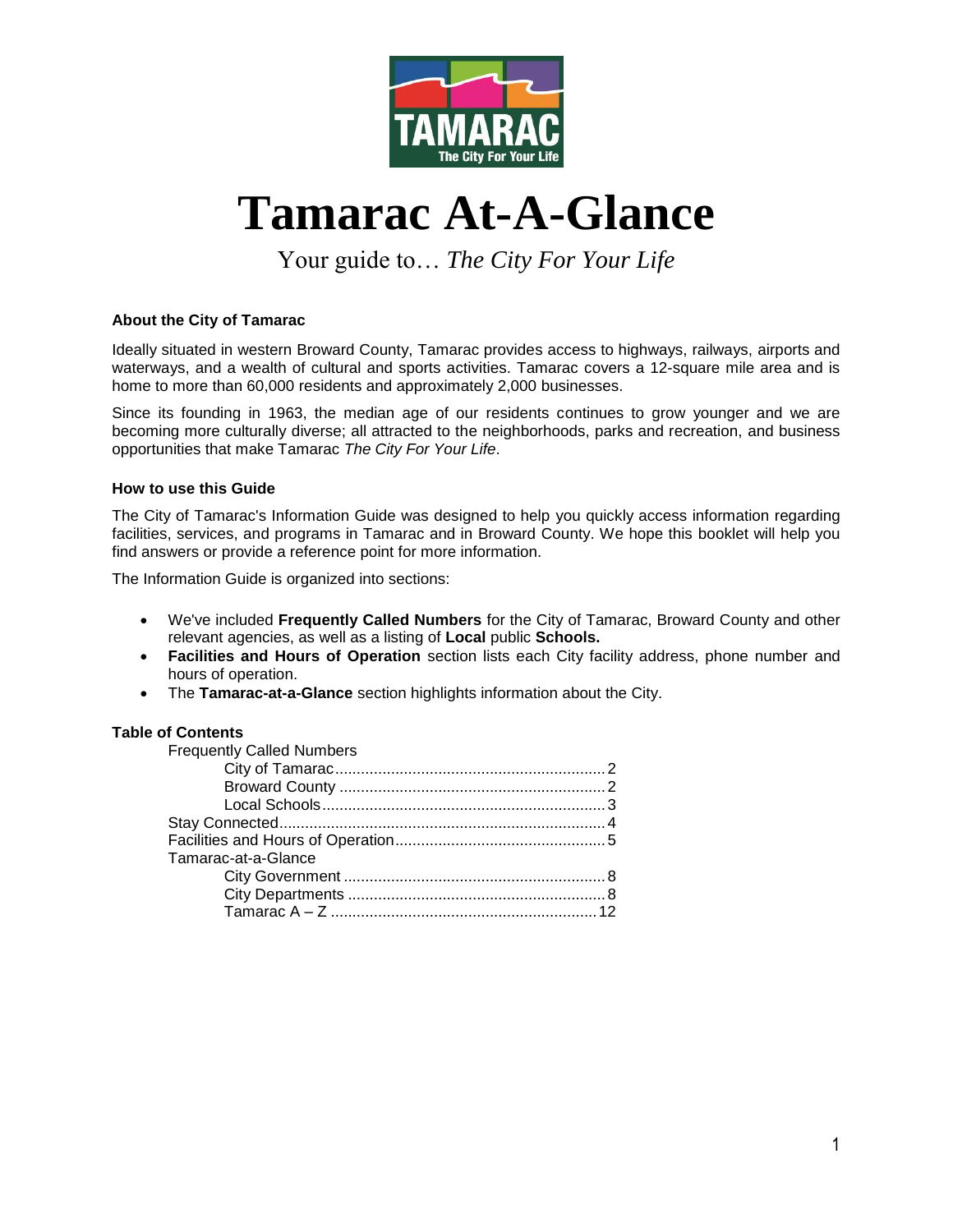#### **Frequently Called Numbers**

| <b>City of Tamarac</b>                                      |  |
|-------------------------------------------------------------|--|
|                                                             |  |
| <b>BSO - Tamarac District</b>                               |  |
|                                                             |  |
|                                                             |  |
|                                                             |  |
| <b>Bus (See Transportation)</b>                             |  |
|                                                             |  |
|                                                             |  |
|                                                             |  |
|                                                             |  |
|                                                             |  |
|                                                             |  |
|                                                             |  |
|                                                             |  |
|                                                             |  |
|                                                             |  |
|                                                             |  |
| <b>Fire Rescue</b>                                          |  |
|                                                             |  |
|                                                             |  |
|                                                             |  |
| Garbage/Recycling (Waste Management) (954) 974-7500         |  |
|                                                             |  |
|                                                             |  |
|                                                             |  |
|                                                             |  |
|                                                             |  |
| Para-Transit/Shuttle Bus (See Transportation)               |  |
|                                                             |  |
| Permits (See Building Department)                           |  |
| Police (See BSO - Tamarac District)                         |  |
|                                                             |  |
| <b>Public Services</b>                                      |  |
| Public Works (City Bldg. Maint., Engineering)(954) 597-3700 |  |
| Fleet, Landscaping, Stormwater, Streets)                    |  |
|                                                             |  |
|                                                             |  |
|                                                             |  |
|                                                             |  |
| Transportation                                              |  |
|                                                             |  |
|                                                             |  |
|                                                             |  |
|                                                             |  |
| <b>Broward County/Other Agencies</b>                        |  |

#### Aging and Disability Resource Center/Elder Helpline .............................(954) 745-9779 American Red Cross ...............................................................................(954) 763-9900 Animal Care/Regulation ..........................................................................(954) 359-1313 AT&T ......................................................................................................1-888-757-6500 Auto Tags ................................................................................................(954) 765-4697 Birth/Death Certificates ...........................................................................(954) 467-4700 Broward County Call Center....................................................................(954) 831-4000 Comcast Cable........................................................................................(954) 252-1937 Consumer Affairs Division .......................................................................(954) 765-4400 Courthouse Information...........................................................................(954) 831-6565 (cont'd)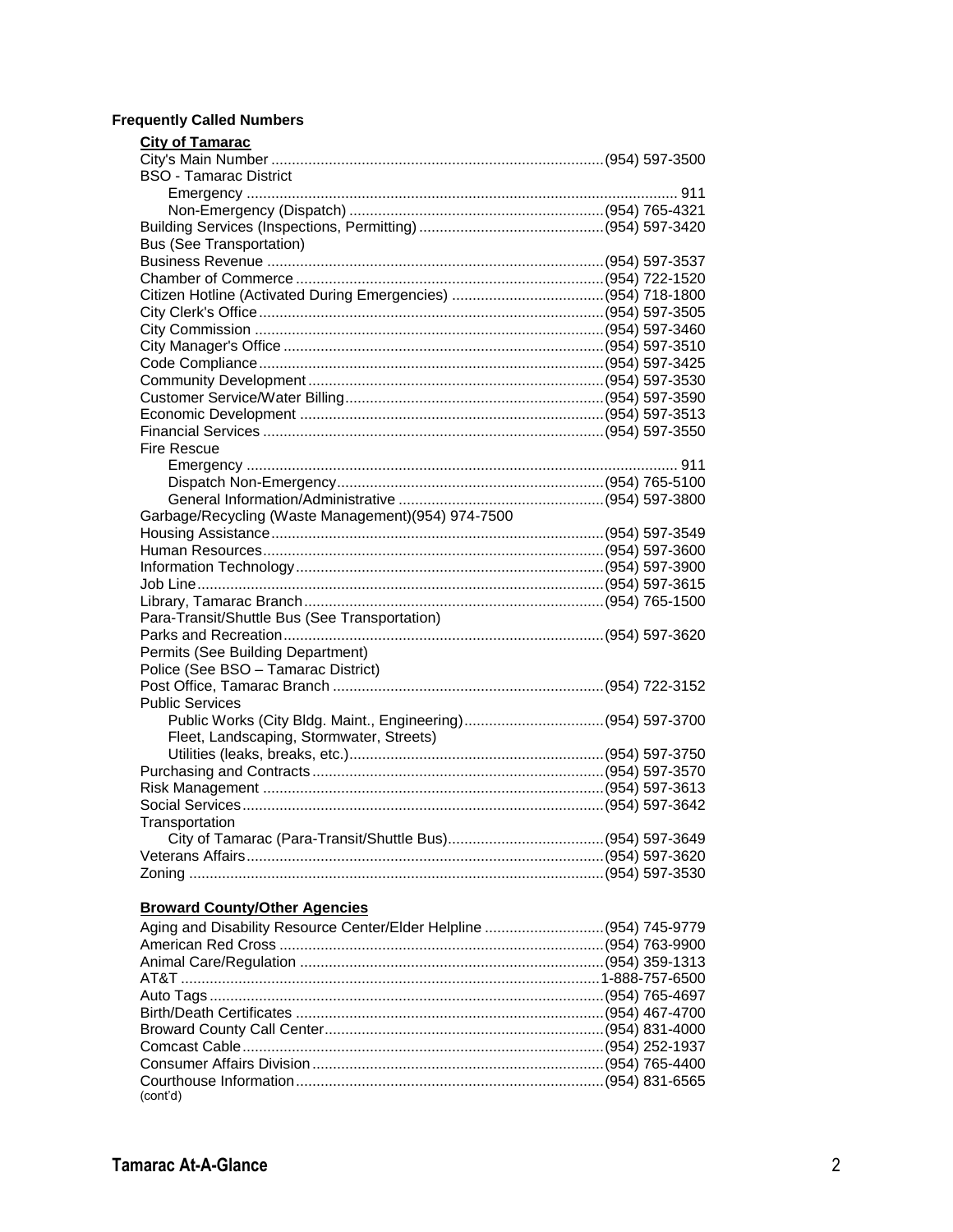#### **Broward County/Other Agencies (cont'd)**

| Department of Revenue, State of Florida                                                                                         |  |  |
|---------------------------------------------------------------------------------------------------------------------------------|--|--|
|                                                                                                                                 |  |  |
| Child Support Enforcement Customer Service 1-800-622 5437                                                                       |  |  |
| Development and Environmental Review Services(954) 357-6666                                                                     |  |  |
|                                                                                                                                 |  |  |
|                                                                                                                                 |  |  |
|                                                                                                                                 |  |  |
|                                                                                                                                 |  |  |
|                                                                                                                                 |  |  |
|                                                                                                                                 |  |  |
|                                                                                                                                 |  |  |
|                                                                                                                                 |  |  |
|                                                                                                                                 |  |  |
|                                                                                                                                 |  |  |
|                                                                                                                                 |  |  |
|                                                                                                                                 |  |  |
|                                                                                                                                 |  |  |
|                                                                                                                                 |  |  |
|                                                                                                                                 |  |  |
|                                                                                                                                 |  |  |
|                                                                                                                                 |  |  |
|                                                                                                                                 |  |  |
|                                                                                                                                 |  |  |
|                                                                                                                                 |  |  |
|                                                                                                                                 |  |  |
|                                                                                                                                 |  |  |
|                                                                                                                                 |  |  |
|                                                                                                                                 |  |  |
|                                                                                                                                 |  |  |
|                                                                                                                                 |  |  |
| Unemployment/Reemployment Assistance (FL Department                                                                             |  |  |
|                                                                                                                                 |  |  |
|                                                                                                                                 |  |  |
|                                                                                                                                 |  |  |
|                                                                                                                                 |  |  |
|                                                                                                                                 |  |  |
|                                                                                                                                 |  |  |
| <b>Local Schools</b>                                                                                                            |  |  |
|                                                                                                                                 |  |  |
|                                                                                                                                 |  |  |
| <b>Elementary Schools</b>                                                                                                       |  |  |
|                                                                                                                                 |  |  |
|                                                                                                                                 |  |  |
|                                                                                                                                 |  |  |
| Middle Schools                                                                                                                  |  |  |
|                                                                                                                                 |  |  |
| <b>High Schools</b>                                                                                                             |  |  |
|                                                                                                                                 |  |  |
|                                                                                                                                 |  |  |
|                                                                                                                                 |  |  |
| For charter or other school information, including school grades, call (754) 321-0000 or<br>visit http://www.browardschools.com |  |  |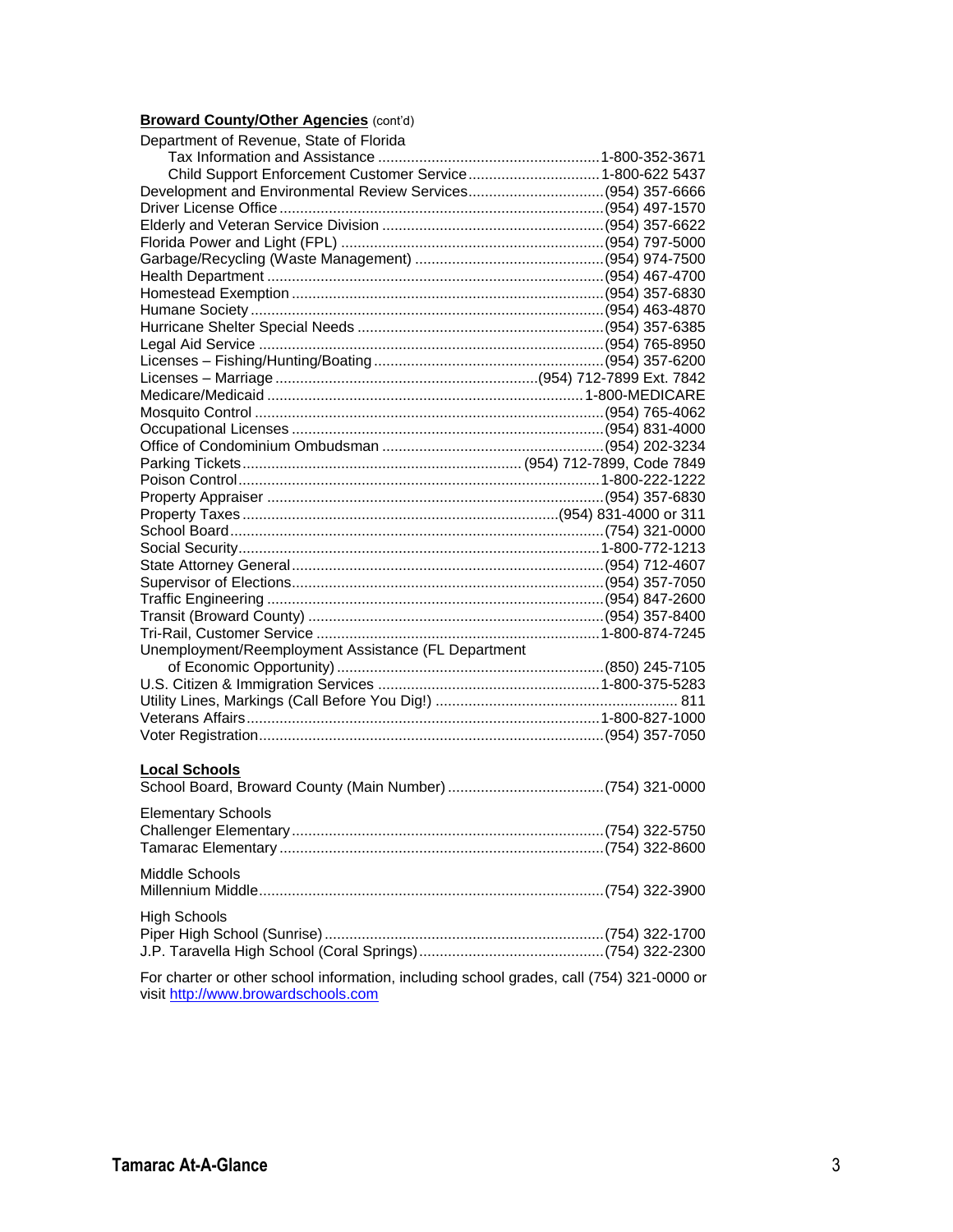#### **Stay Connected**

#### **Website**

Visit Tamarac's webpage for the latest information about the City of Tamarac. The City of Tamarac's website includes extensive information about the City as well as interactive features that allow you to pay your utility bill, register for programs and classes, view employment opportunities, view upcoming meetings and events, and so much more. Be sure to visit **www.tamarac.org.**

#### **Online Payments**

View and pay your water bill online 24 hours a day using the "Online Payments" button on the City's homepage. You will need to refer to your account number the first time you use the system in order to enroll; after clicking on "Online Payments" click on "Create Password" and follow the instructions. It's quick, simple, and secure! It also allows payments for building permits, business license renewals, and various recreation activities.

#### **Report a Concern**

Share your comments, suggestions, and compliments, or report a problem or concern, 24 hours a day using the bright red "Report a Concern" button on the City's homepage.

#### **Sign up for Notifications and Alerts**

Sign up for notifications and alerts from the City by clicking on the "Notify Me" button on our homepage. Once you sign in using your email address, you may enter your mobile phone number in order to receive text messages, or select the notifications and alerts you are interested in.

Subscribe to CodeRed to receive phone calls about emergency situations and critical community alerts, such as evacuation notices, boil water notices, and missing child reports. It's easy, just click on the CodeRed Registration link on our homepage and fill out a short enrollment form.

#### **Tam-A-Gram**

The Tam-A-Gram is the City of Tamarac's quarterly news magazine mailed to residences and businesses throughout the City. It is also available at City facilities such as City Hall and the Tamarac Community Center. You can also view the Tam-A-Gram online on our website. The Tam-A-Gram is not mailed to addresses outside the City. You can pick up copies of any issues you may have missed at City Hall, while supplies last.

#### **Neighborhood Meetings**

Tamarac's elected officials and staff often attend homeowner and condo association meetings throughout the year; in addition, the City invites the public to Neighborhood Meetings. These meetings are typically held annually in each Commission district. These meetings provide an excellent opportunity to meet your elected officials and City staff; ask questions about what matters to you and learn the latest about what's happening in your District and around the City.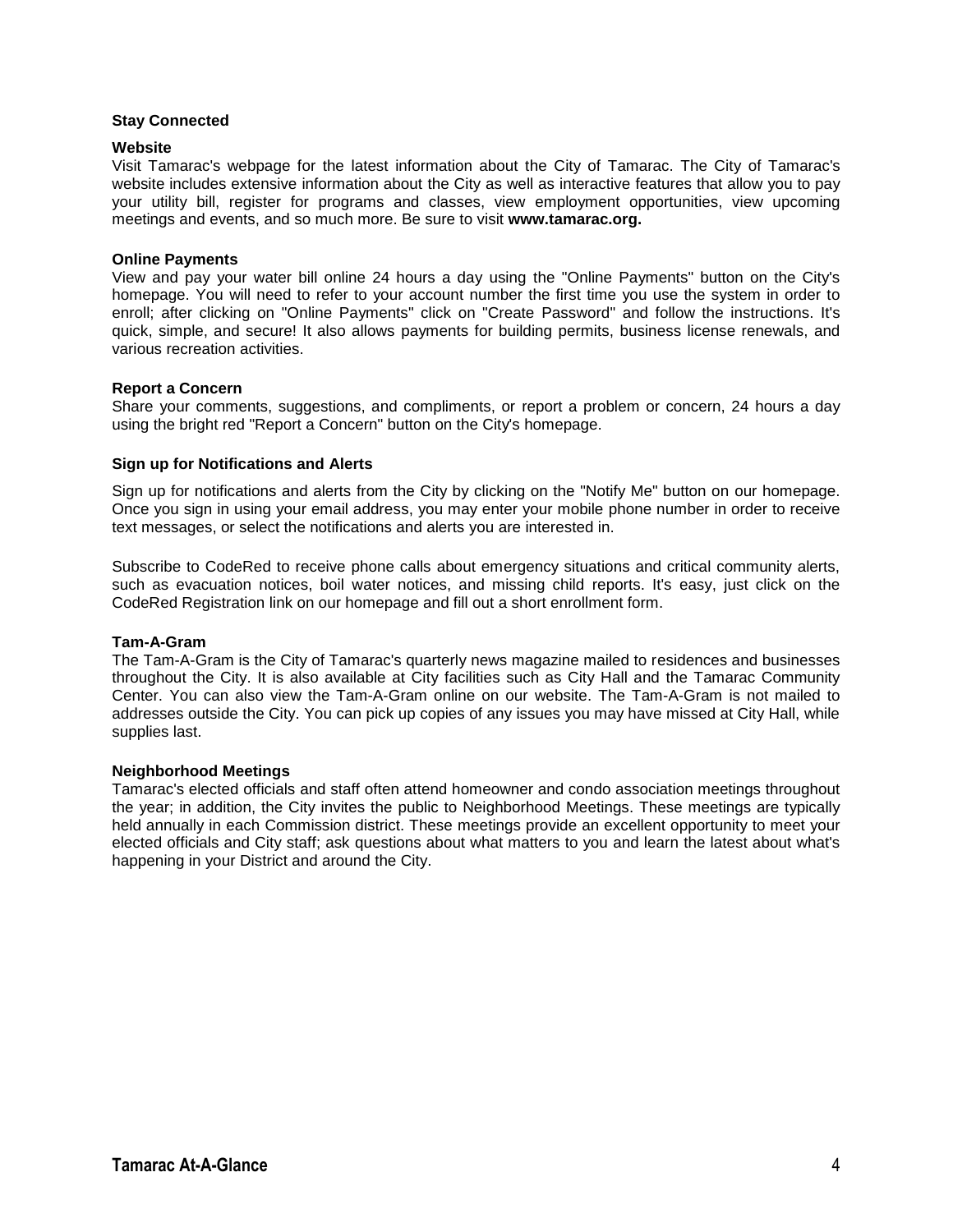#### **Facilities and Hours of Operation**

#### **City Hall**

(Includes: City Clerk's Office, City Commission Chambers, City Manager's Office, Community Development Department, Customer Service Division, Water Billing, Financial Services, Housing Division, Human Resources, and the Mayor and Commission Office) 7525 N.W. 88th Avenue (954) 597-3500 *(Main Number/City Clerk's Office)* Monday – Thursday: 8:00 am – 5:30 pm Friday: 8:00 am - 5:00 pm Customer Service/Water bill, Utility payments: Monday – Thursday: 8:00 am – 5:30 pm Friday: 8:00 am – 5:00 pm *\*Customer Service (Water bill, Utility payments) is also available at the Tamarac Community Center, Monday-Friday: 10:00 am – 2:00 pm.*

#### **Public Services Complex**

**Building Department** (Permitting, etc.) 6011 Nob Hill Road (1st Floor) (954) 597-3420 Monday – Thursday: 7:30 am – 4:30 pm Friday: 7:30 am – 3:30 pm Last time to sign in for service is 4:00 pm Monday-Thursday and 3:00 pm on Friday \*\* Lobby doors to enter the Building Department will lock automatically at that time. \*\*

#### **Parks and Recreation Administration**

6001 Nob Hill Road (954) 597-3620 Monday – Friday 8:00 am – 5:00 pm

#### **Public Services (Public Works)**

6011 Nob Hill Road (2nd Floor) (954) 597-3700 Monday – Friday: 7:00 am – 5:00 pm

#### **Public Services (Utilities)/Information Technology Building**

10101 State Street (954) 597-3750 *(Utilities)* (954) 597-3900 *(IT Dept.)* Monday – Thursday: 8:00 am – 5:00 pm Friday: 8:00 am – 4:00 pm

#### **Fire Station #15 (Administration, Fire Prevention and Emergency Management)**

6000 Hiatus Road (954) 597-3800 Monday – Friday: 7:00 am – 5:00 pm

#### **Fire Station #41**

7501 N.W. 88th Avenue (954) 597-3800 *(Administration)*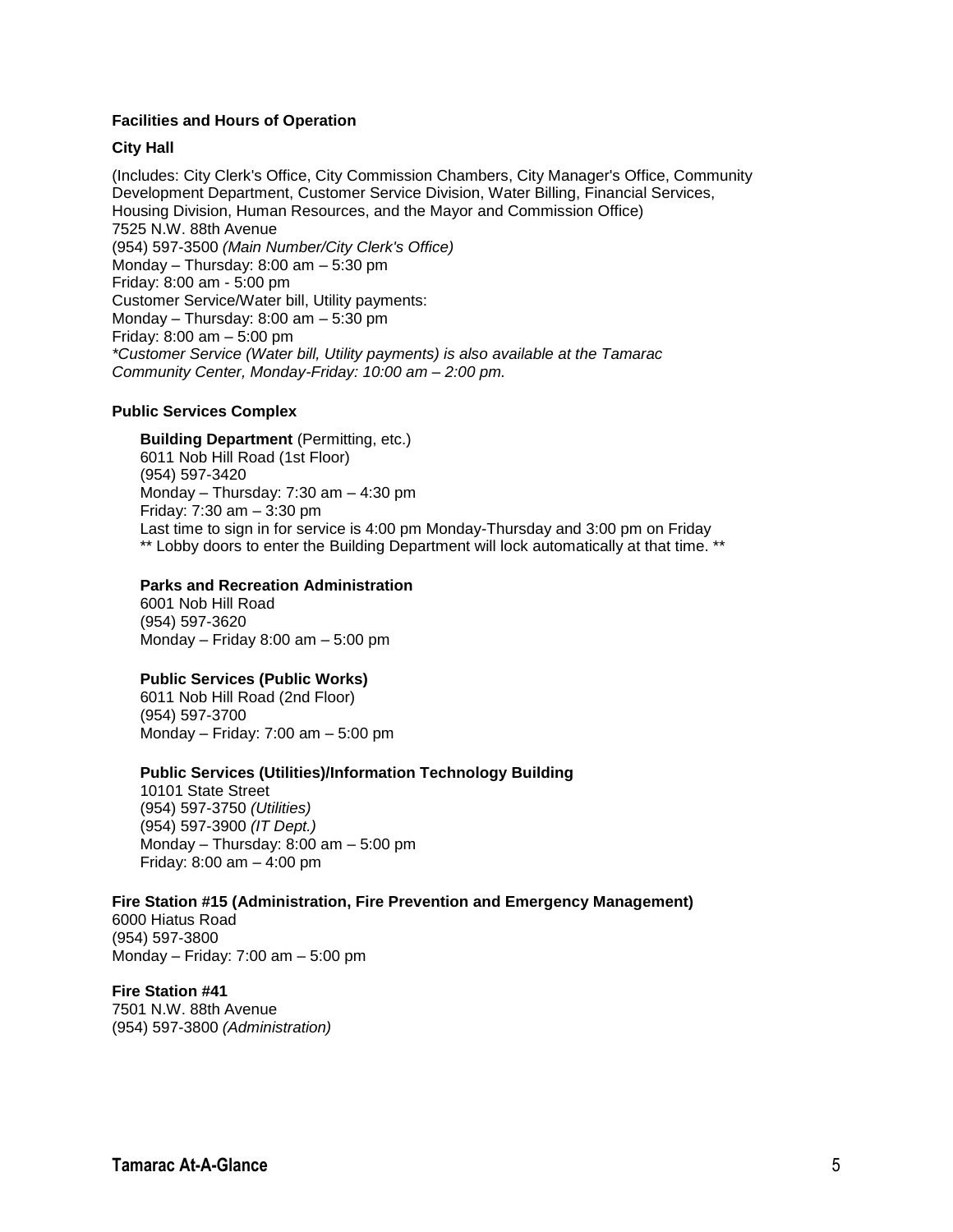#### **Fire Station #78**

4801 W. Commercial Boulevard (954) 597-3800 *(Administration)*

#### **Tamarac Library (Broward County)**

8701 W. Commercial Boulevard (954) 765-1500 Monday – Wednesday: 10:00 am – 8:00 pm Thursday – Saturday: 10:00 am – 6:00 pm Closed Sunday

#### **Parks and Recreation Facilities:**

**Parks:** All Tamarac Parks are open daily sunrise to sunset, unless otherwise designated. (Closed Christmas Day.)

#### **Caporella Park**

5200 Prospect Road

**Gary B. Jones Park for People and Pups (Dog Park)** 8101 Southgate Boulevard

**Sunset Point Park**

11000 W. McNab Road

**Tamarac Park** (Daily: 8:00 am – 10:00 pm) 7501 N. University Drive

#### **Tamarac Sports Complex** (Daily: 8:00 am – 10:00 pm) 9901 N.W. 77th Street

#### **Tephford Park**

10003 Southgate Boulevard

#### **Veterans Memorial Park** 7825 Southgate Boulevard

#### **Facilities:**

**Caporella Aquatic Center (Wellness Center)** 9300 N.W. 58th Street

#### *Fitness Center:*

Monday - Thursday: 6:30 am - 9:00 pm Friday: 6:30 am – 8:00 pm Saturday: 7:30 am - 6:00 pm Sunday: 7:30 am - 4:00 pm *Pool:* Summer Hours (June, July, August) Monday - Sunday: 10:00 am - 6:00 pm

#### **Regular Season Hours:**

Monday - Saturday: 10:00 am – 6:00 pm Sunday: 10:00 am – 4:00 pm Slide and Sprayground: 2:30 pm - 6:00 pm (weekdays) (cont'd)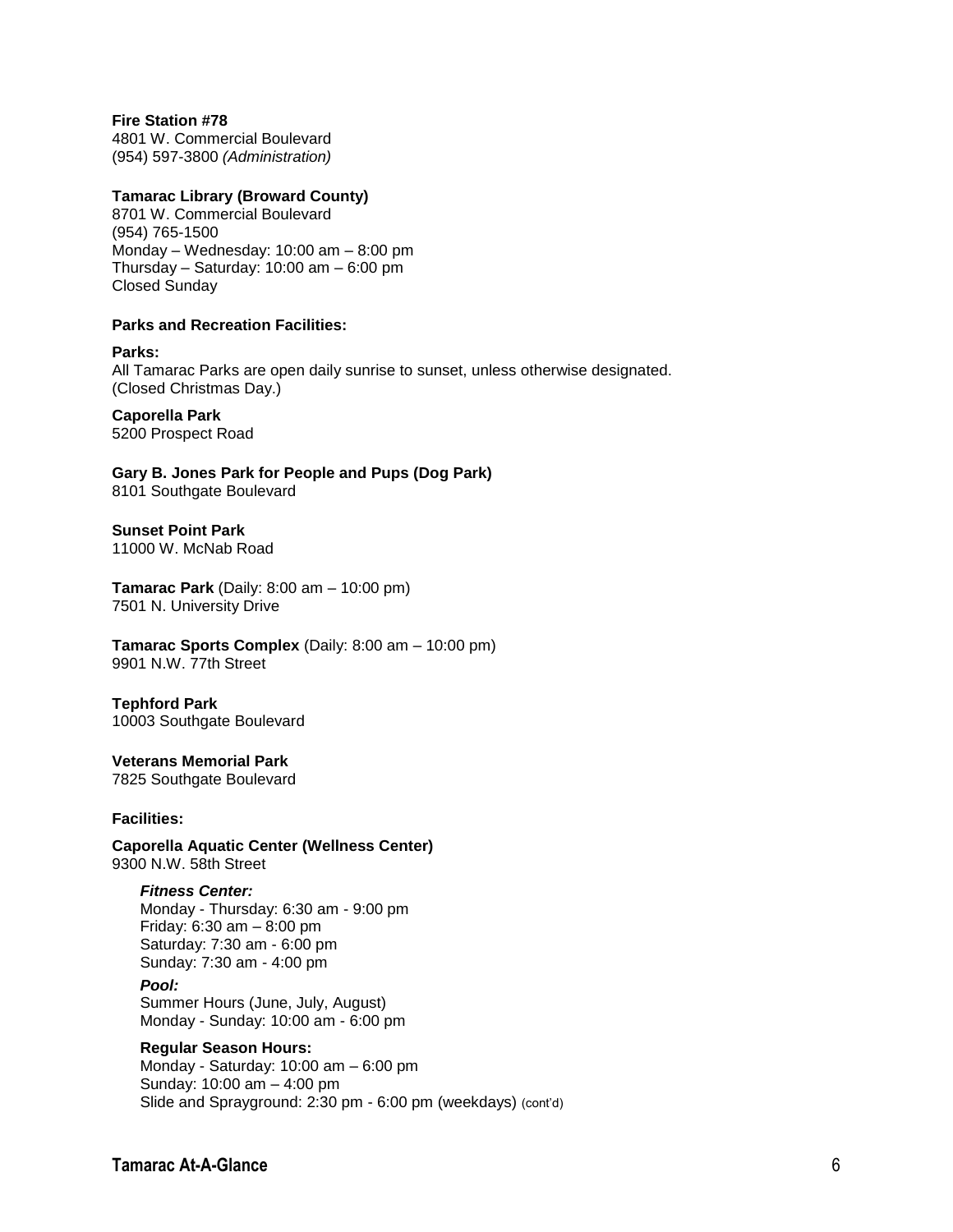#### **Facilities:** (cont'd)

Slide and Sprayground: 10:00 am - 6:00 pm (Saturday) Slide and Sprayground: 10:00 am – 4:00 pm (Sunday) Early Lap Swimming: Monday and Wednesday year-round: 10:00 am – 11:00 am Pool is closed December, January, and February to general public. It remains open during these months for swim lessons, classes, etc.

#### **Tamarac Community Center**

8601 W. Commercial Boulevard Monday - Saturday: 8:00 am - 9:00 pm Sunday: CLOSED

Customer Service: Monday – Thursday: 8:00 am – 5:30 pm Friday: 8:00 am – 5:00 pm

#### **Tamarac Multi-Purpose Center**

7531 N. University Drive Monday – Friday: 1:00 pm – 9:00 pm Saturday: 8:30 am – 5:00 pm Sunday: CLOSED

#### **Tamarac Park/Recreation Center**

7531 N. University Drive Monday – Friday: 1:00 pm – 9:00 pm Saturday: 8:30 am – 5:00 pm Sunday: CLOSED

For more information about Tamarac Parks and Recreation and the programs and services offered, call (954) 597-3620. For a detailed map of our parks and facility locations, visit us online at www.tamarac.org.

#### **Wi-Fi is available in most City facilities.**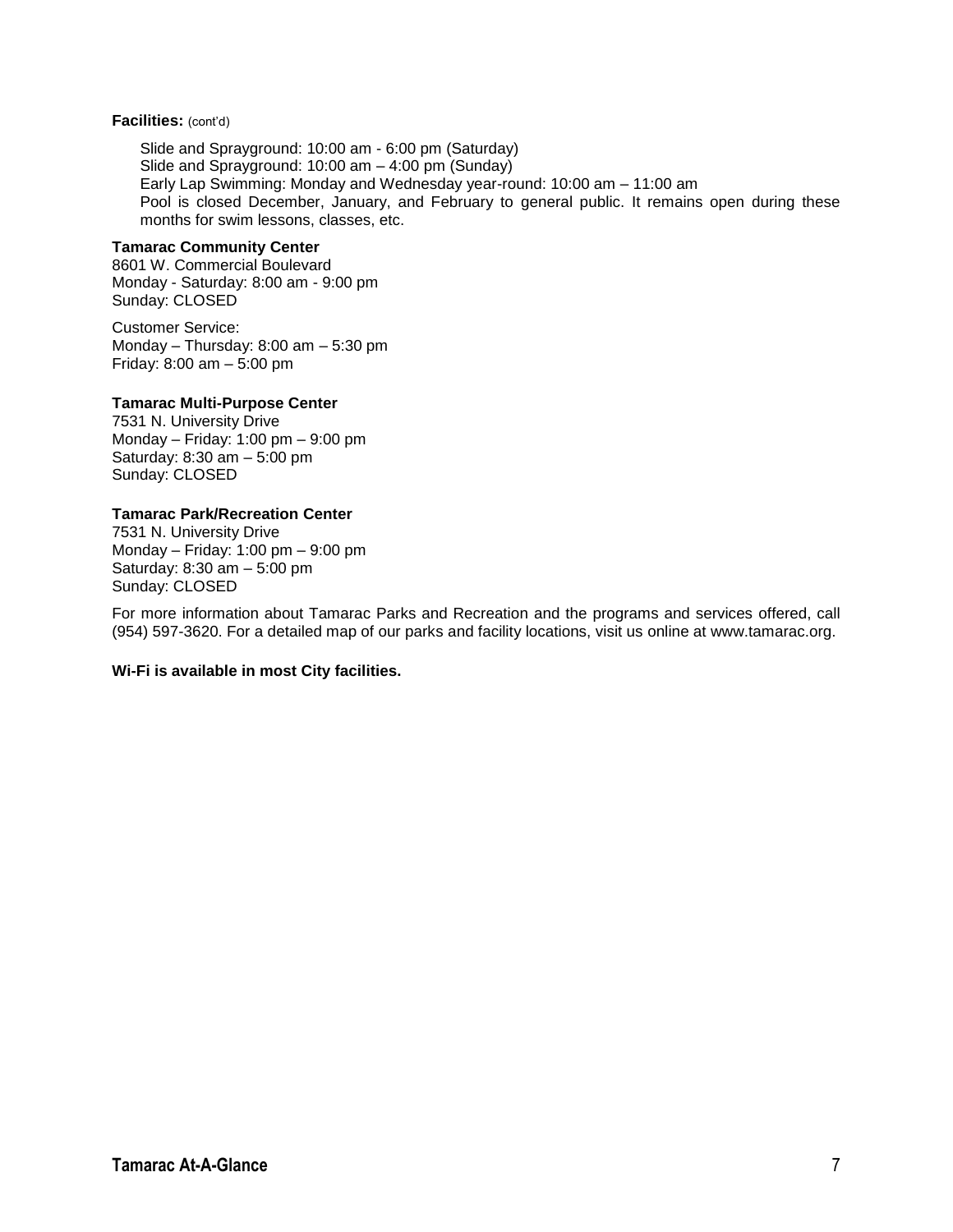#### **Tamarac-at-a-Glance**

#### Form of Government

The City of Tamarac has a Commission-Manager form of government.

#### City Commission

The five-member City Commission includes four Commissioners, elected by their respective districts and a Mayor elected citywide. The Commission is responsible for setting policy, adopting the annual budget, formulating goals and objectives, and making decisions that affect the quality of life in the community. They appoint a City Manager who oversees the day-to-day operations of the City, while at the same time carrying out the Commission initiatives and directives. The Commission also appoints a City Attorney to represent Tamarac in legal matters.

The City Commission meets four times each month: for two Commission Workshops and two Commission Meetings.

**Commission Meetings** are held the second (evening, 7:00 pm) and fourth (morning, 9:00 am) Wednesday of each month in the Commission Chambers at Tamarac City Hall.

**Commission Workshops** are held the Monday preceding each Commission Meeting in Room 105 at Tamarac City Hall, beginning at 9:30 am.

Commission meetings and workshops are open to the public. Visit our website to watch commission meetings and workshops streamed live, to locate which commission district you live in, or to access your Commissioner's email address.

You can also contact your Commissioner by calling the City Commission Office at (954) 597-3460.

#### Administration

The City Manager, appointed by the City Commission, runs the day-to-day operations of the City of Tamarac. To reach the City Manager's Office, call (954) 597-3510.

#### Website

The City of Tamarac's official website includes extensive information about the City as well as interactive features that allow you to pay your utility bill, register for programs and classes, view employment opportunities, find out about upcoming meetings and events and so much more. You may even customize your website experience by creating an account through "+myConnections" bar on top of the page. Be sure to visit www.tamarac.org.

#### **Elections**

Tamarac's municipal elections are held in November of even numbered years and coincide with Broward County Elections. Only two commission seats are up for election at the same time, Districts 1 and 3 are grouped together, as are Districts 2, 4, and the Mayor's seat. For more information about Tamarac's municipal elections, contact the City Clerk's Office at (954) 597-3505.

#### **Departments**

**BSO-Tamarac District 911 (Emergency) (954) 720-2225** www.sheriff.org 7515 N.W. 88th Avenue

Since 1989, the Broward Sheriff's Office (BSO) has had a contractual agreement with the City of Tamarac to provide comprehensive law enforcement services. Through outreach, educational efforts, and traditional law enforcement, BSO-Tamarac ensures public safety in Tamarac remains high. (cont'd)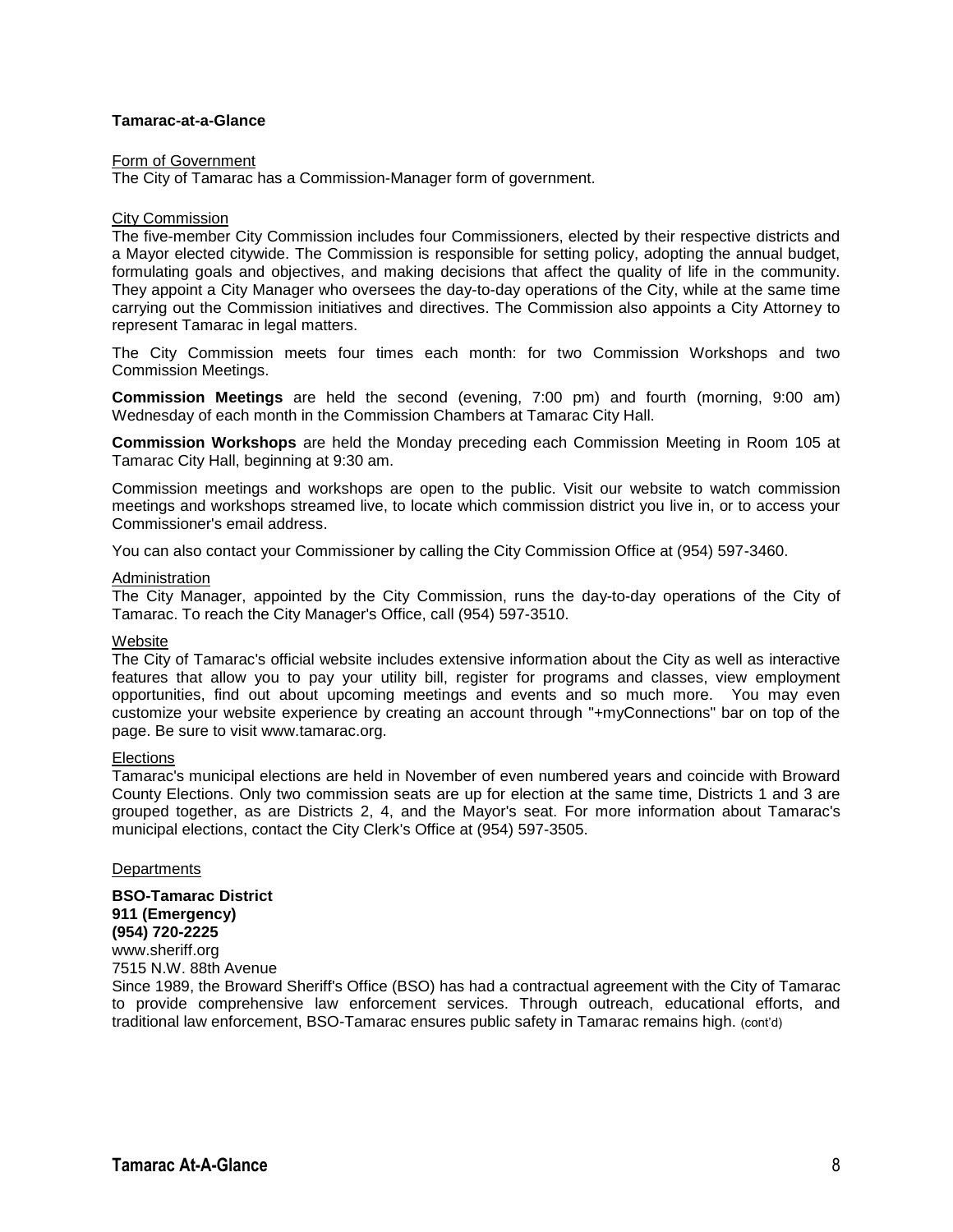Departments (cont'd)

#### **Building Department (954) 597-3420**

www.tamarac.org

6011 Nob Hill Road/First Floor

The Building Department enforces the Florida Building Code and related regulations, promoting safe standards to the community. They provide plan review, inspections, floodplain information and education to residents, business owners, architects, engineers, developers and contractors. **NOTE:** Residents are encouraged to contact the Florida Department of Business and Professional Regulation to verify contractor licenses (850) 487-1395 or www.myfloridalicense.com.

#### **City Attorney's Office (954) 597-3510**

City Hall/7525 N.W. 88th Avenue

The City Attorney's Office represents the City of Tamarac, **not the general public**, on legal issues and matters, from onset to resolution. This office coordinates with all departments to assist them with distinguishing between legal and non-legal issues; reviewing all contracts, agreements, and legal documents; and providing legal advice, opinions and necessary perspectives.

#### **City Clerk's Office (954) 597-3505**

#### www.tamarac.org City Hall/7525 N.W. 88th Avenue

The City Clerk's Office is responsible for citywide records management. This office provides assistance and information to all City departments, as well as the public; and serves as the Supervisor of Elections for Tamarac.

#### **City Commission (954) 597-3460**

www.tamarac.org

#### City Hall/7525 N.W. 88th Avenue

The City Commission consists of five members: the Mayor, who is elected at-large citywide, and four Commissioners elected from each of Tamarac's four districts. The Commission is responsible for setting policy, adopting the annual budget, formulating goals and objectives, and making decisions that affect the quality of life in the community. City Commission meetings are held at City Hall on the second (7:00 pm) and fourth (9:00 am) Wednesday of the month and are preceded by Commission Workshops on the Mondays (9:30 am) prior to each meeting. Meetings are open to the public and are streamed live over the City's website.

### **City Manager's Office**

**(954) 597-3510** www.tamarac.org City Hall/7525 N.W. 88th Avenue

The City Manager's Office is responsible for providing administrative oversight and support to all City departments, in order to meet the objectives and directives of the City Commission. The City Manager is responsible for enforcing City laws and ordinances, as well as making recommendations to the City Commission. The Public Information Office is located within the City Manager's Office and is responsible for a variety of communications efforts, including publications, media relations, and social media.

#### **Community Development (954) 597-3530**

www.tamarac.org City Hall/7525 N.W. 88th Avenue The Community Development Department oversees growth and development in the City of (cont'd)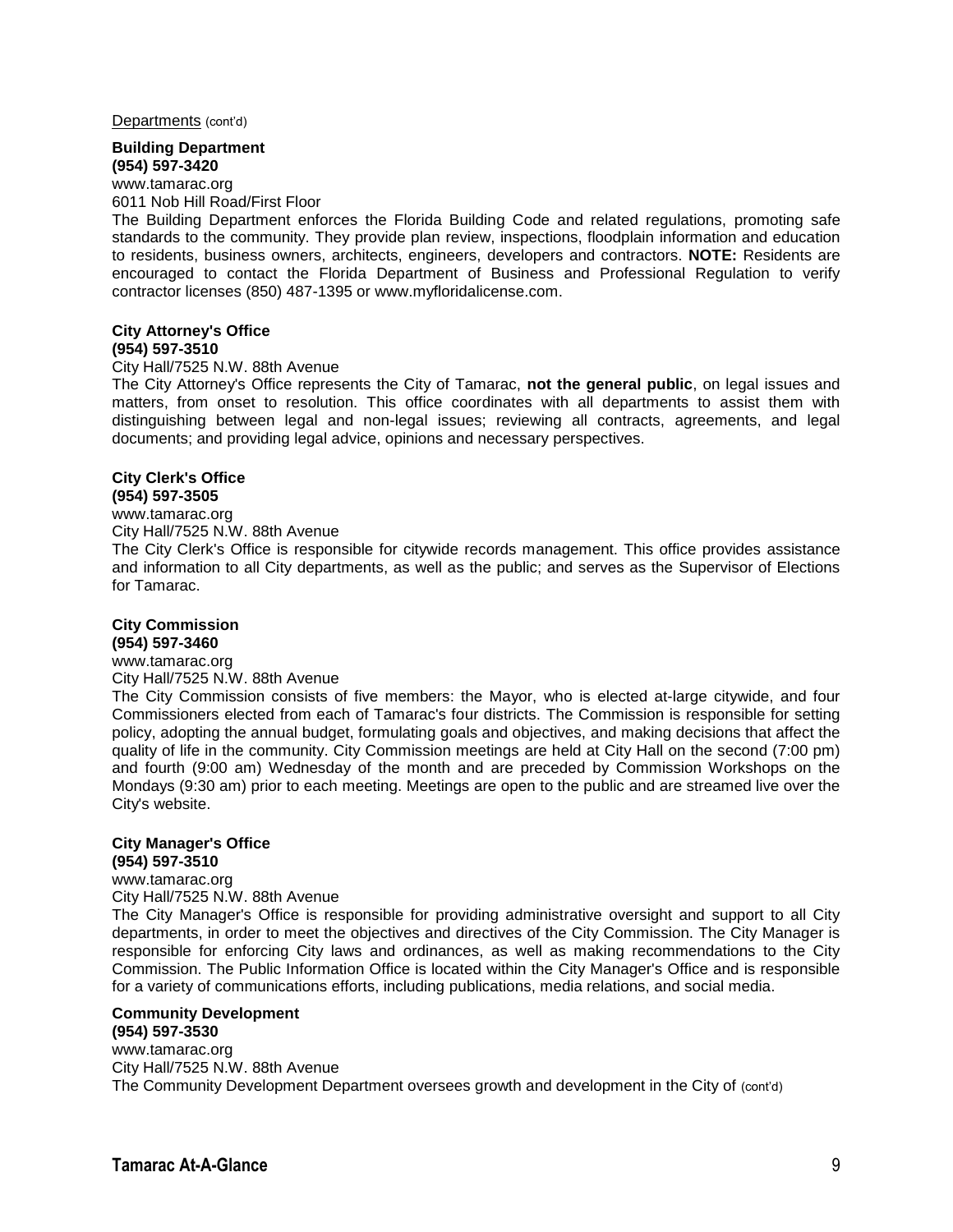#### Departments (cont'd)

Tamarac. The department is comprised of five divisions: Planning and Zoning, Business Revenue, Housing, Code Compliance, and Economic Development.

#### **Financial Services (954) 597-3550**

#### [www.tamarac.org](http://www.tamarac.org/)

City Hall/7525 N.W. 88th Avenue

The Financial Services Department manages the financial affairs of the City and supports and maintains Tamarac's strong financial reputation. The department is composed of four divisions: Accounting and Financial Reporting, Management and Budget Services, Utility Billing and Customer Service, and Purchasing and Contracts Management.

#### **Fire Rescue 911 (Emergency) (954) 597-3800** www.tamarac.org

Administration/6000 Hiatus Road

The Fire Rescue Department protects the life, health, property and natural resources of the Tamarac community by providing emergency medical, fire suppression and inspection services. These services, along with proactive educational and outreach efforts, disaster preparedness and recovery help contribute to Tamarac's high level of public safety.

#### **Human Resources (954) 597-3600**

www.tamarac.org City Hall/7525 N.W. 88th Avenue

The Human Resources Department provides a wide range of services including employee recruitment and selection, benefits, safety and risk management, staff training, employee relations, and support on all human resource issues. The department also ensures that Tamarac is in compliance with local, state, and federal laws pertaining to the City's workforce.

#### **Information Technology**

**(954) 597-3900** www.tamarac.org

10101 State Street

The Information Technology Department works with all City departments to use technology to improve the delivery of government services to the public. Computer support and related services are provided through the use of a centralized computer system, with personal computers connected via a high speed fiber optic network.

#### **Parks and Recreation (954) 597-3620**

#### www.tamarac.org

Tamarac Community Center/8601 W. Commercial Boulevard

The Parks and Recreation Department provides a variety of programs, events, services, and facilities for people of all ages and interests. Tamarac's recreational facilities include ten parks, an aquatic center, a fitness center, a community center, a recreation center, and a multipurpose center. Tamarac's social services and transportation (community buses and para-transit) divisions are located within the Parks and Recreation Department. For a complete listing of Parks and Recreation facilities and information on all of their activities, please visit our website. (cont'd)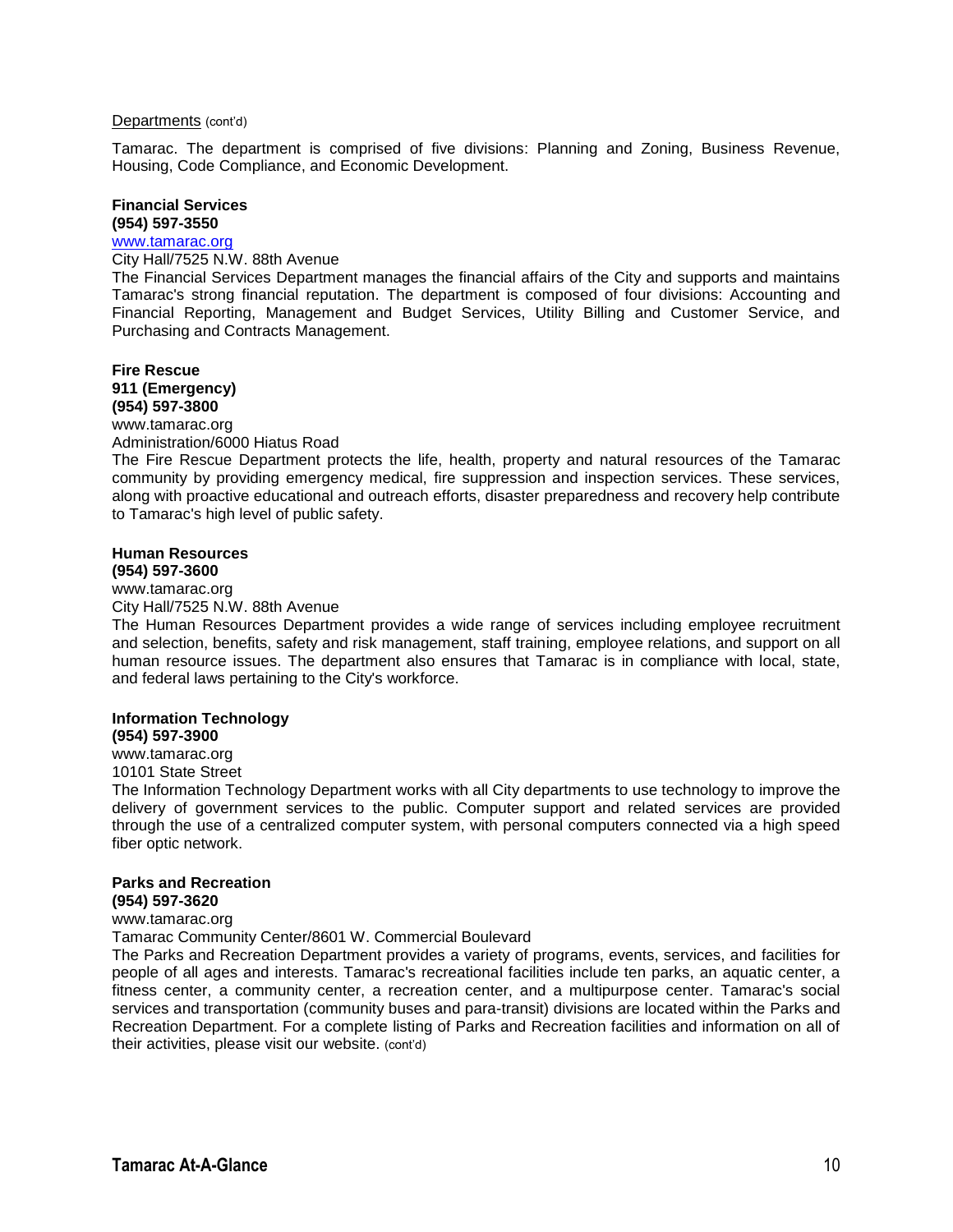Departments (cont'd)

#### **Public Services Public Works (954) 597-3700**

www.tamarac.org 6011 Nob Hill Road, 2nd Floor The Public Works is responsible for overseeing City streets, landscaping, storm water infrastructure, engineering, engineering permit inspections, City building maintenance, and Tamarac's fleet of vehicles. Public Works is also responsible for all non-utility capital improvement projects and citywide garbage/recycling contracts, ensuring that Tamarac meets or exceeds the Florida state statutes for solid waste management.

**Public Services Utilities (954) 597-3750**

www.tamarac.org 10101 State Street

Utilities oversees the City of Tamarac's water supply, including: treatment, delivery, and wastewater collection. It is responsible for ensuring adequate drinking water supply around the clock at a quality that meets or exceeds all federal and state regulatory standards. For information on water conservation and Utilities, please visit [www.tamarac.org.](http://www.tamarac.org/)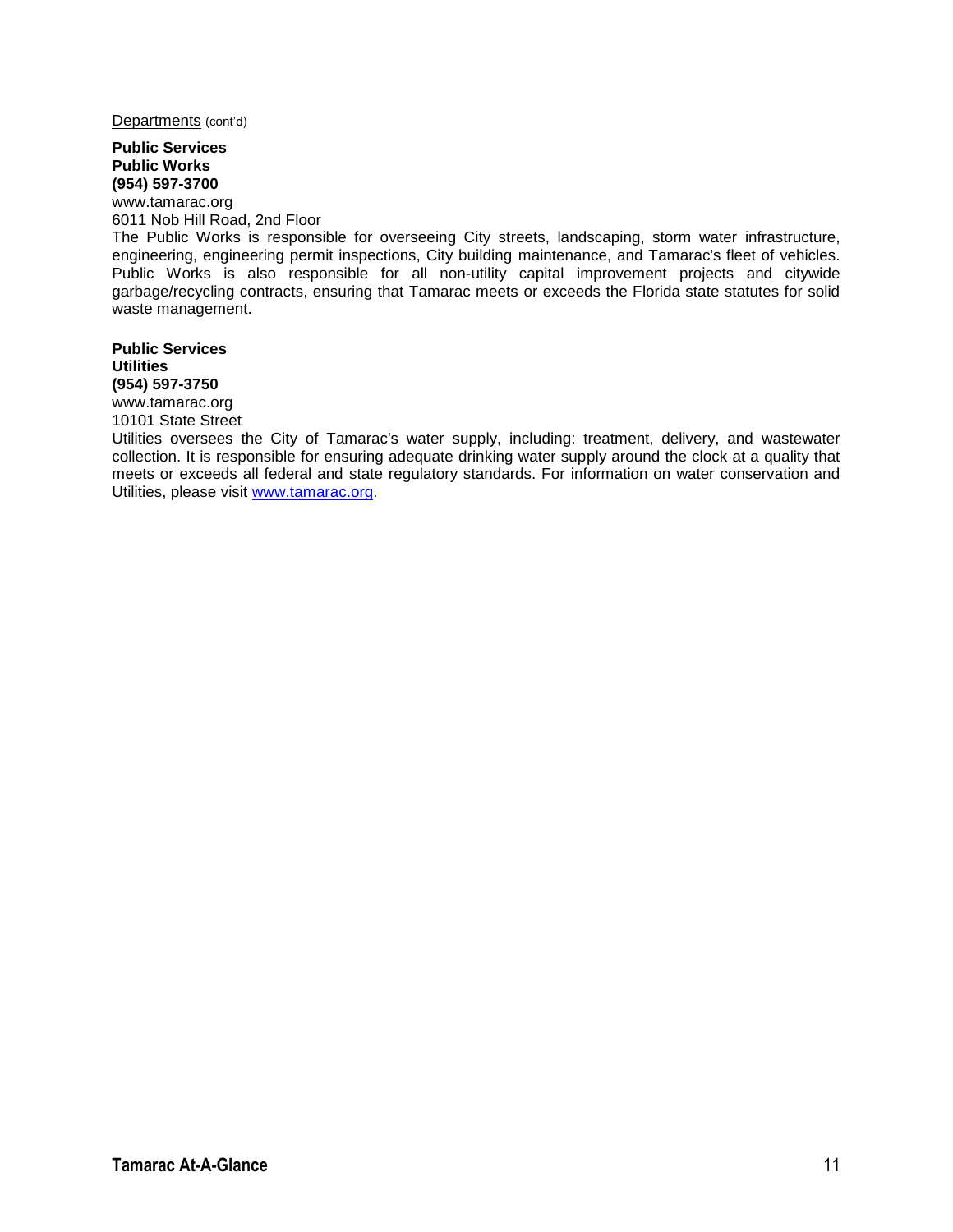#### **Tamarac A – Z**



#### **ADA**

The City of Tamarac strives to be ADA compliant. Complaints that a City program, service or activity is not accessible to persons with disabilities should be directed to the City Clerk/ADA Coordinator at (954) 597-3505 or Florida Relay 1-800-955-8770 (Voice) or 1-800-955-8771 (TTY).

(Also see **Para-Transit** in *Bus Transportation, City of Tamarac*)

#### **Alarms**

- Alarm installations will require a permit from the Building Department. For questions please call (954) 597-3420.
- Residential and commercial burglar alarms do not have to be registered with BSO Tamarac. Fire alarms need to be registered with the Tamarac Fire Department. Call (954) 597-3800 for more information.

#### **Animals**

- For licensing, vaccinations, spaying and neutering, animal shelters, stray animal pickup, and the rescue of animals in distress, contact the Broward County Animal Care and Adoption Division at www.broward.org/animal or by calling (954) 359-1313.
- For pit bull dog registration, in accordance with the City of Tamarac Ordinance, call (954) 597-3425, in addition to meeting the Broward County licensing requirements (see above).
- For a pick-up of a dead animal found on your property, contact a critter control/pest control company. If you see a dead animal on a City street, please inform Tamarac Public Works at (954) 597-3700.
- Humane Society of Broward County may be reached at (954) 463-4870.
- Wildlife Ducks, Raccoons, Coyotes, etc. (see *Wildlife*).
- Also see *Dog Park, Pet Friendly Hurricane Shelter.*

#### **Aquatic Center**

9300 N.W. 58th Street (954) 597-3660

- The Caporella Aquatic Center is open to the public, featuring a heated 8-lane swimming pool with zero-depth entry and double tornado slide, children's water play area (Sprayground), picnic pavilion, concession stand, and a fitness center.
- To sign up and pay for swim lessons, water exercise classes, personal training sessions or special events, please visit our website ("Online Payments" Button).
- Hours vary by season. Pool is closed December, January, and February to the general public. It remains open during these months for swim lessons and classes.

#### **Arts**

(See *Public Art Committee*)

#### **Athletics**

The Parks and Recreation Department offers a variety of sports leagues for youths and adults including Youth Basketball, Men's Basketball, Youth Soccer, Flag Football, Girls' Softball, Co-ed Softball and Men's Softball. Contact the Athletic Supervisor at (954) 597-3634 for more information.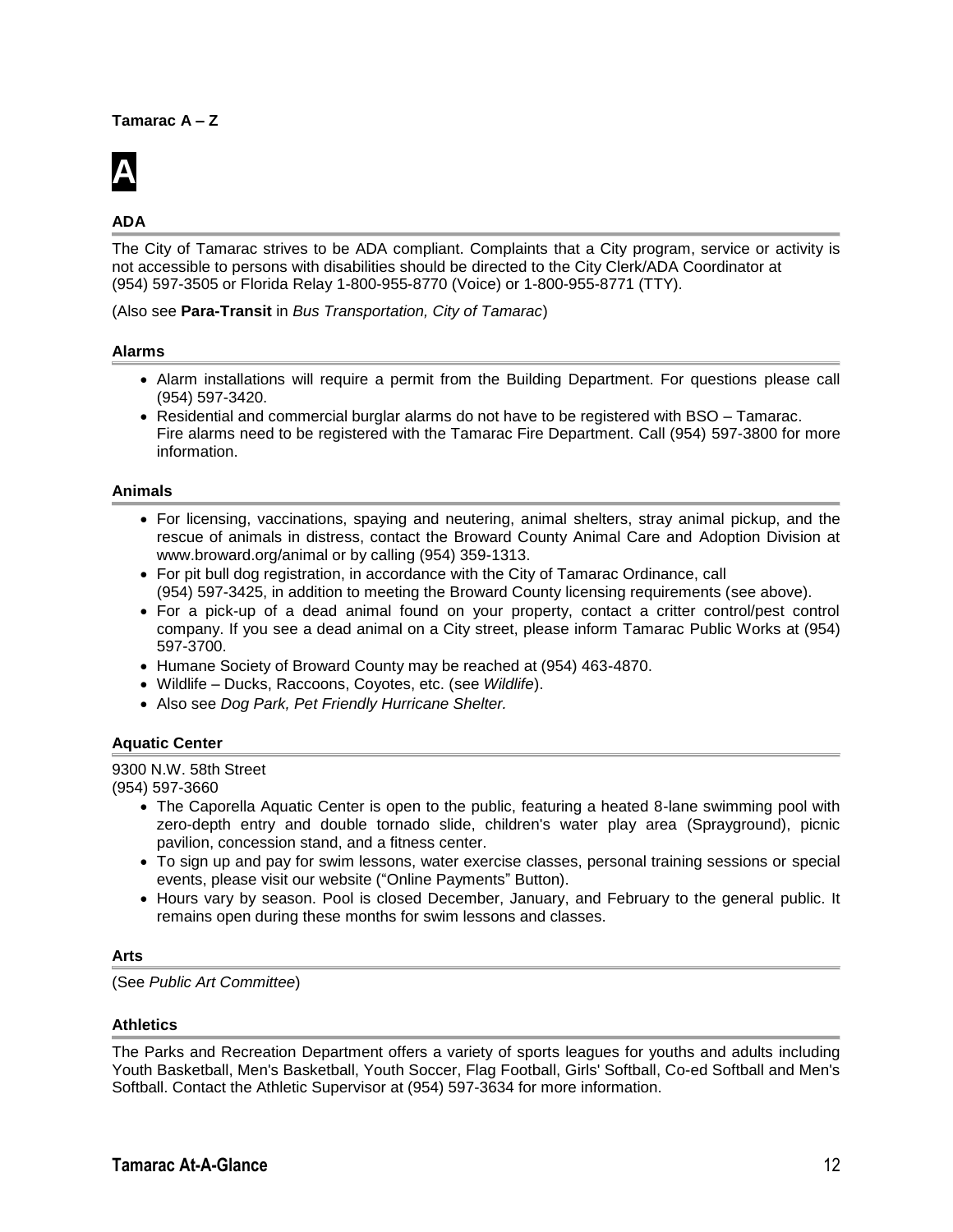#### **Auto Tags (Registration, Renewals)**

To get auto tags call the Broward County Revenue Division at (954) 765-4697, or visit http://www.broward.org/RecordsTaxesTreasury.



#### **Bee Hives**

The removal of bee hives is the responsibility of the property owner.

#### **Better Business Bureau (BBB)**

Visit www.bbb.org to file a complaint, to apply for or view a business BBB accreditation, and for questions or comments about businesses or charitable organizations' practices. Contact BBB of Southeast Florida and the Caribbean at (561) 842-1918.

#### **Bicycles/Bike Paths**

- To combat bike theft, register your bicycle with BSO's BikeTrack system online at http://sheriff.org/apps/biketrack/register.cfm.
- Bicycles are required to have a white headlight and a red rear reflector if used after dark.
- Tamarac's Bike Path Project is underway. To see the project description and estimated completion dates use our website's "Pardon Our Dust" feature. Bike path projects are displayed among Capital Improvement Projects.

#### **Bill Pay**

(See *Utility Payments*)

#### **Birth Certificates**

To obtain a birth certificate contact Broward County Health Department's Vital Statistics Office at (954) 467-4700 or 2421A S.W. 6th Avenue, Fort Lauderdale, FL 33315.

#### **Block Party/Private outdoor events**

- Business owners and community organizers (churches and social clubs) seeking to conduct outdoor events on the grounds of their business must apply for a Special Event Permit.
- In addition, residents wishing to conduct a private party within a public area must also notify the City's Business Revenue Division.
- Rules, regulations, and City Ordinances will apply to all events.
- Complete application details, fees, and requirements will be provided by our Business Revenue Division at (954) 597-3537.

#### **Blood Pressure Checks**

- Free blood pressure checks are available at the Tamarac Community Center every 3rd Tuesday of the month from 11:00 am to 12:00 pm. Contact the Social Services Division at (954) 597-3642 to confirm.
- Free blood pressure checks can also be done at Tamarac Fire Stations: Station 15 – 6000 Hiatus Road Station 41 – 7501 N.W. 88th Avenue Station 78 – 4801 W. Commercial Boulevard

Note: there are times that Fire personnel might not be available due to emergency call response. Call (954) 597-3800 for more information.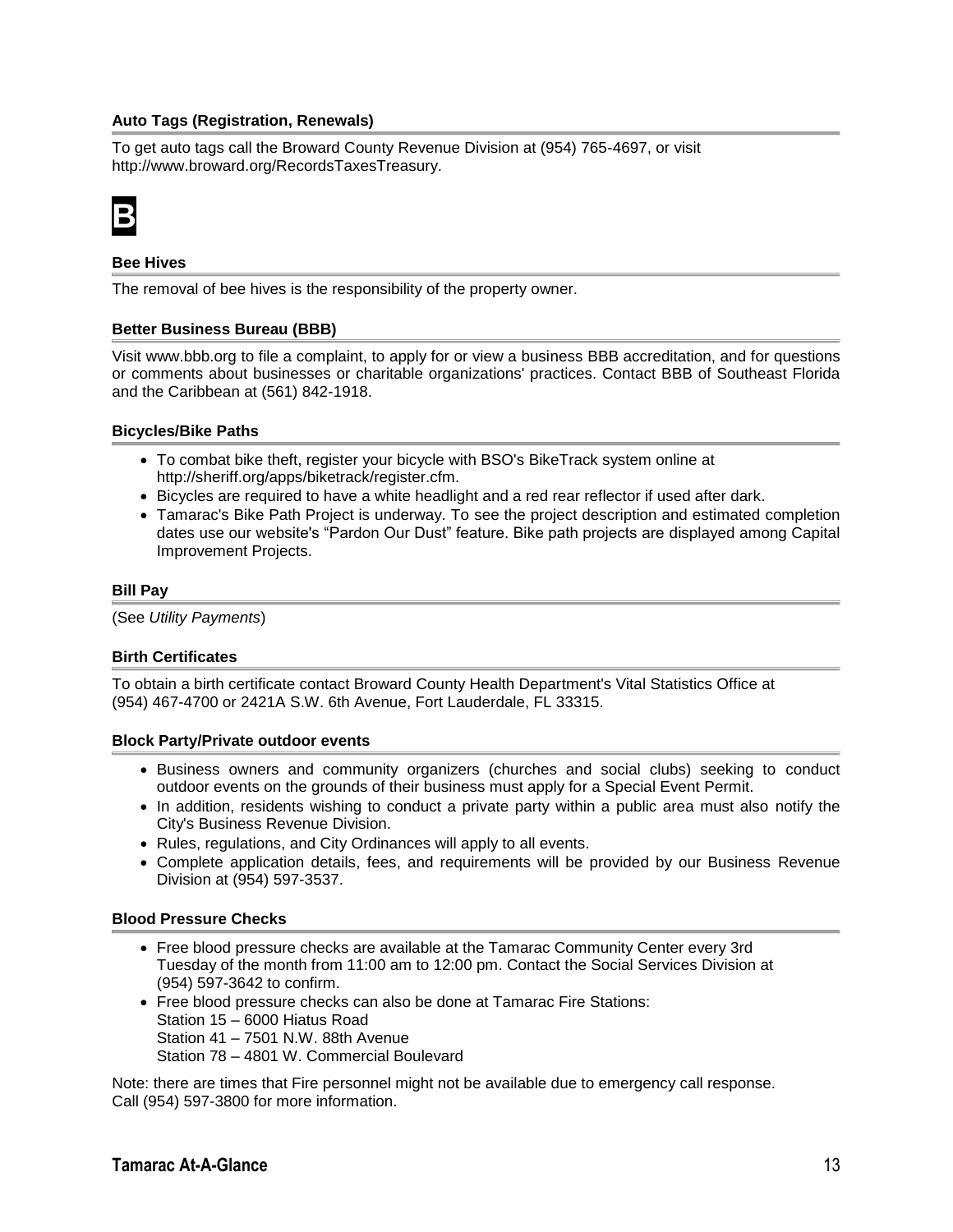#### **Boats, Parking Restrictions**

- Boats are allowed to be parked in a residential area only behind a 6 ft. opaque fence.
- Veterans Memorial Park contains a small boat launch ramp into the C-14 canal.

#### **Broward County**

For Broward County information call (954) 831-4000 or 311, (954) 831-3940 (TTY). You may also visit www.broward.org.

#### **BSO – Tamarac District**

- Broward Sheriff's Office (BSO) Tamarac provides comprehensive law enforcement services for Tamarac residents. The Tamarac District Office is located next to City Hall at 7515 N.W. 88th Avenue and is open daily 7:00 am – 10:00 pm. For **non-emergency** law enforcement needs, please call (954) 765-4321.
- To find out more information visit www.sheriff.org, under Law Enforcement tab select BSO District Offices, and click on Tamarac.
- For any **threatening emergency call 911** from any phone, including cell phones without service, as long as the phone is charged. 911 calls are free from any pay phone. The 911 operators will ask many questions, because experience has shown that the first 60 seconds of every 911 call are the most critical. Operators need to determine the exact location of the emergency, the nature of the situation, whether anyone is injured and of what elements a responding officer should be aware. A deputy armed with this information can react quickly and accurately and minimize the chance that further damage will occur, or that innocent bystanders will be hurt.
- BSO Tamarac offers residents in its jurisdiction a free **"Vacation Home Check"** program. Deputies will drive by unoccupied residences and perform a daily perimeter check for signs of break-in or suspicious activity. To sign up call (954) 720-2225 and request a vacation home check form.
- Residents may sign up for the "**R U OK?**" program. They will receive daily computer generated phone calls from BSO - Tamarac checking to see if they are OK. If the repeated calls are not answered, an officer will be sent to the residence to check on the well-being of the resident. Keep in mind, if you sign up for this service you cannot have an answering machine or voicemail, since the system cannot distinguish between a person picking up a phone and a voicemail/answering machine recording.
- If you need information about a ticket or traffic citation, don't call the Broward Sheriff's Office or the police agency that issued it. Once the ticket is issued, it becomes part of the court process and is handled by Broward County's Clerk of the Courts. (See *Traffic Citations*).

(Also see *Concealed Handgun Permit, Restraining Order*).

#### **Building Codes, Permits and Requirements**

- The Florida Building Code was adopted by the City and identifies what work requires permits.
- Homeowner permits only apply to single family residences and not to condominiums, multifamily or commercial properties.
- A homeowner seeking to obtain an owner/builder permit needs the following:
	- o Permit application, proof of residence (phone or utility bill),
		- o Current Florida driver's license or state ID,
		- o Owner/builder affidavit, and
		- o Plans or documents identifying the work to be completed. Surveys, floor plans, product approvals or Notice of Agreements (NOA's) are just some examples of documents.
- Fee structures for all types of permits are available on our website at [www.tamarac.org,](http://www.tamarac.org/) select Building under City Departments and click on the Permit Fee Schedule link.
- Permit fees are based on the actual cost of plan review, permitting and inspections. Permit fees may be paid online by clicking on the green "Online Payment" Button. (cont'd)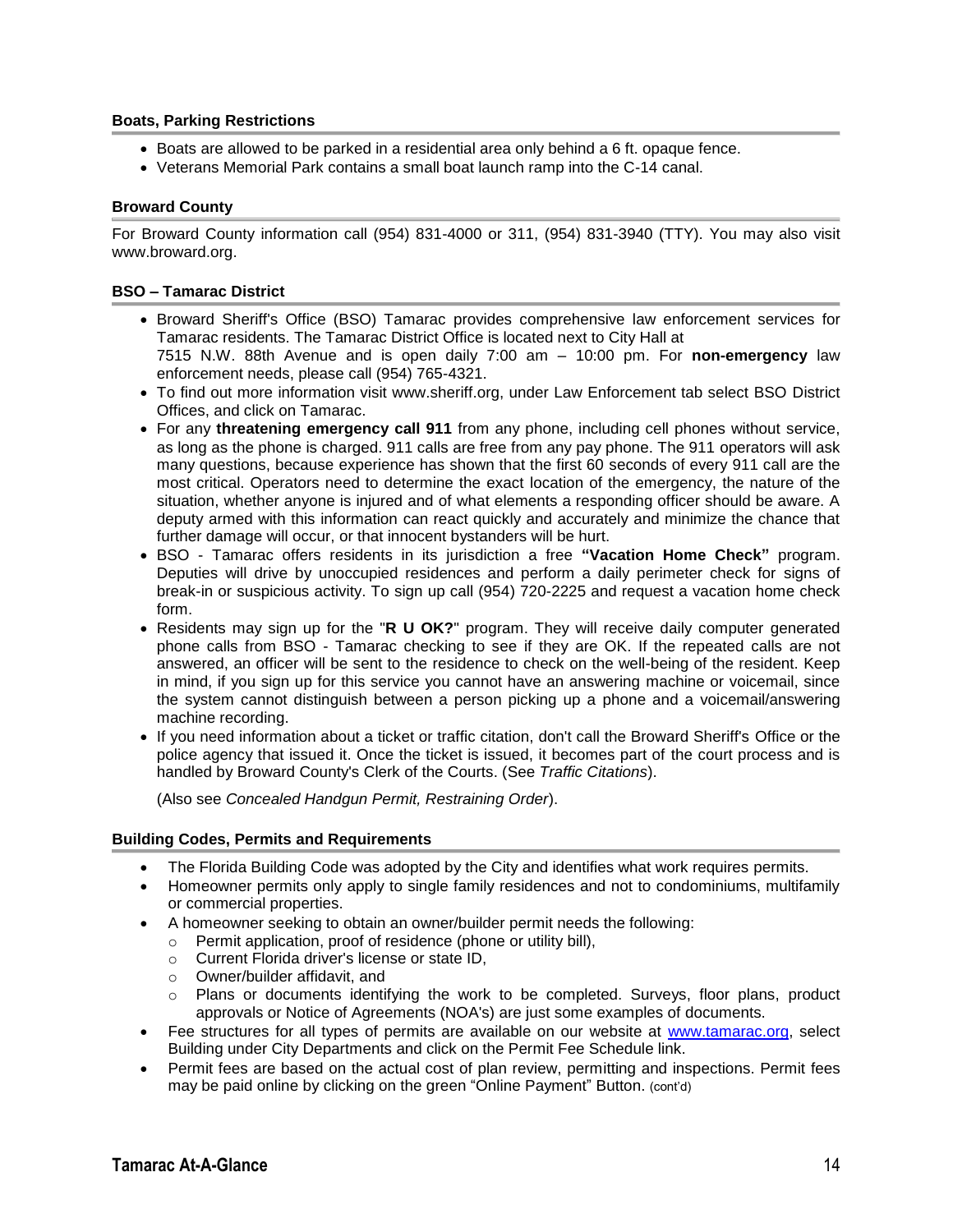#### **Building Codes, Permits and Requirements (cont'd)**

- Tamarac's building permit process usually takes approximately 5 -10 business days for minor projects and up to 30 days for larger projects.
- Customers may track the progress of building permits by visiting our website [www.tamarac.org](http://www.tamarac.org/) and selecting Online Building Permit System under Departments/Building/Permits and fees.
- Customers may use the interactive IVR (Integrated Voice Response) system to schedule inspections, check inspection results, and check the status of a permit by calling: (954) 597-3420. Please note that you will be required to have your pin number/phone access code available to use the IVR system.
- Please contact the Building Department at (954) 597-3420 if you have questions when considering a construction project.

(Also see *Inspections*)

#### **Bulk Trash**

(See *Garbage and Recycling*)

#### **Bus Transportation, Broward County**

Customer Service/Rider Information Center: (954) 357-8400; Hearing impaired TTY (954) 357-8302.

For the latest information go to [www.broward.org/bct.](http://www.broward.org/bct)

- Broward County Transit (BCT), the County's public transportation system, offers fixed-route bus service with many BCT routes operating 4:30 am - 12:30 am. Route 18 provides service to the tricounty area.
- Regular one-way bus fare is \$1.75 per trip (no transfers between BCT buses). Fare for residents who are 60 or older, under 18, or disabled is 85 cents. Bus passes are available for frequent riders. (Rates are subject to change).

#### **Bus Transportation, City of Tamarac**

(954) 597-3649

- Tamarac Transit provides the community with bus transportation service in partnership with Broward County Transit (BCT). For routes, schedules and bus fares, please visit www.tamarac.org, go to "How Do I ..?", select View, and click on Transit Route Map.
- Keep in mind:
	- o Drivers are only permitted to collect exact fares; and
	- o No bus service is offered on Saturdays, Sundays, and some City holidays.
- **Para-Transit** is available to people who are 60 years of age or older, have no other means of transportation, or are disabled: It can take you shopping, to medical appointments, banks, to the Tamarac Community Center, and pharmacies within Tamarac only. No shopping service is provided for the Kings Point communities; only medical appointments.
- To take advantage of this service:
	- o Please fill out an application (You can download it on our website under Departments/Parks and Recreation/Transportation/Para-Transit)
	- $\circ$  Pay a membership fee (\$30 for 3 months or \$40 for 6 months) by mailing a check (payable to the City of Tamarac) to 6001 Nob Hill Road, Attention: Transportation, Tamarac, FL 33321 or by credit card if paying in person at the Tamarac Community Center. (Rates are subject to change).
	- o Schedule a ride 5-7 days in advance by calling (954) 597-3649.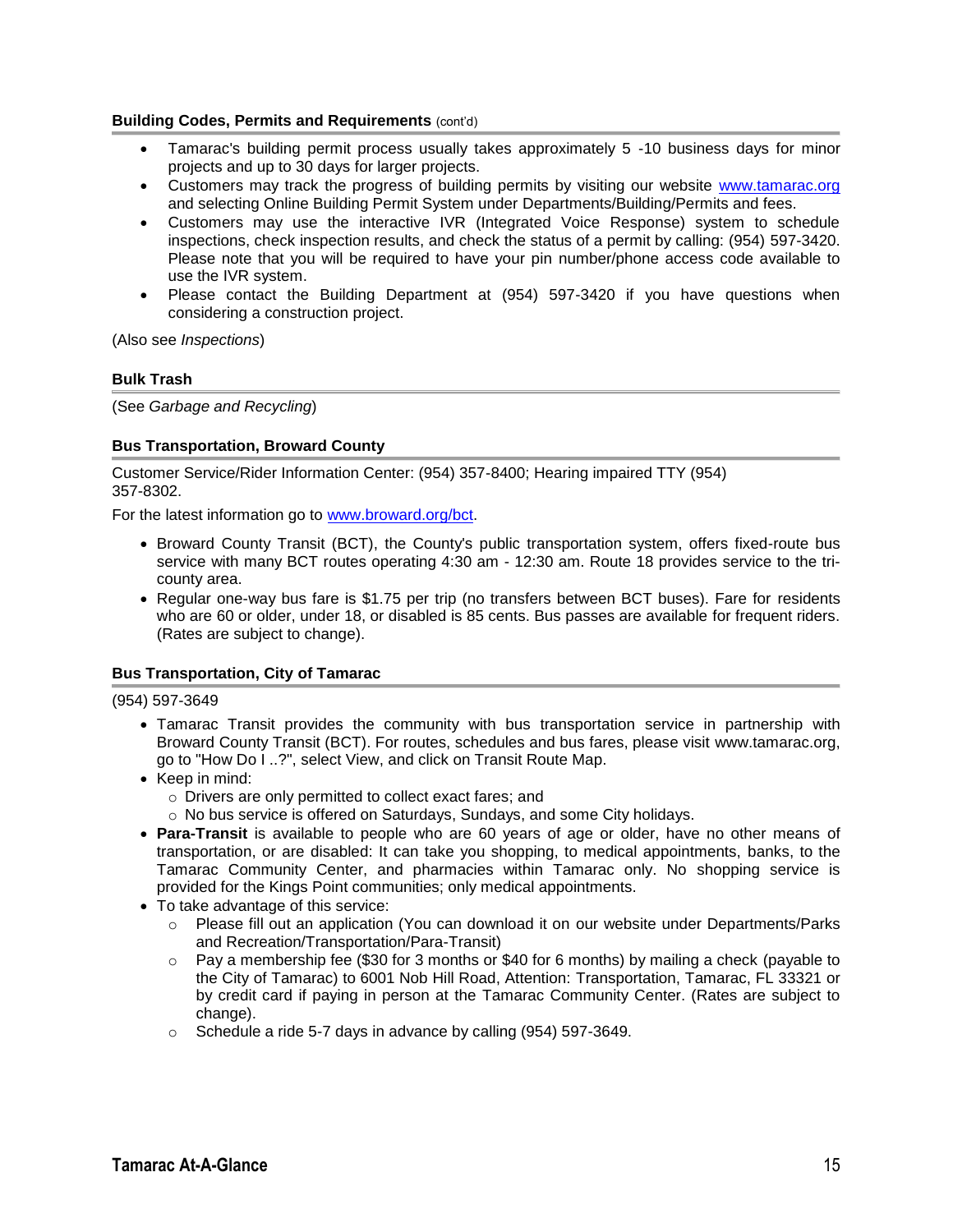#### **Business**

- Each business classification or activity requires a Business Revenue Receipt as per the City Code of Ordinances, Sections 12-26 and 12-27, which require a receipt for the main (primary service) use, and the accessory (secondary services) uses conducted at their business establishment.
- **Business Review Fees are determined from the Fee Schedule. Community Development staff will** review each classification listed on the application and calculate the fees accordingly.
- City ordinance also requires a safety inspection prior to an occupational license being issued for new businesses. This ensures that no previous work was done without permits, or that no unsafe conditions exist.
- The Business Revenue Division may be reached at (954) 597-3537.

(Also see *Inspections*)



#### **Cable TV, Comcast**

#### www.comcast.com

The City of Tamarac is listed on the back of every Tamarac resident's Comcast bill because Comcast holds a franchise agreement with the City of Tamarac. If you have an immediate issue with your cable service and/or billing, you should first contact Comcast Cable at (954) 252-1937. However, if your issue persists please contact the Tamarac City Manager's Office at (954) 597-3510.

#### **Calendar of Events**

Check Tam-A-Gram and the Parks and Recreation Department's website on www.tamarac.org for information about the City's special events.

#### **Canal Maintenance**

- There is a rotating schedule for cleaning all of the canals within the City.
- Flood gates are continuously monitored with increased observation during impending storms.
- For more details, please call the Public Services Stormwater Division at (954) 597-3721.

#### **Cars**

- To register new vehicles, visit the Department of Highway Safety and Motor Vehicles at [www.flhsmv.gov,](http://www.flhsmv.gov/) (for renewals: [www.gorenew.com\)](http://www.gorenew.com/) or call (954) 765-4697.
- Abandoned/ partially dismantled vehicles are not allowed in any area of the City. If one is found, the owner of the property upon which it sits will be notified to remove it.

(Also see *Parking Restrictions* and *Traffic Citations*)

#### **CERT – Citizen Emergency Response Team**

- Tamarac's CERT volunteer program provides training that includes an introduction to disaster response, fire suppression, basic search and rescue, emergency first aid, and much more.
- To sign up for and obtain information about services and classes such as CERT, hurricane preparations, fire prevention, or the vulnerable population registry call (954) 597-3800.

#### **Chamber of Commerce**

The Tamarac Chamber of Commerce is located at 7525 N.W. 88th Avenue, Suite 103 in the Tamarac City Hall. Contact them at (954) 722-1520.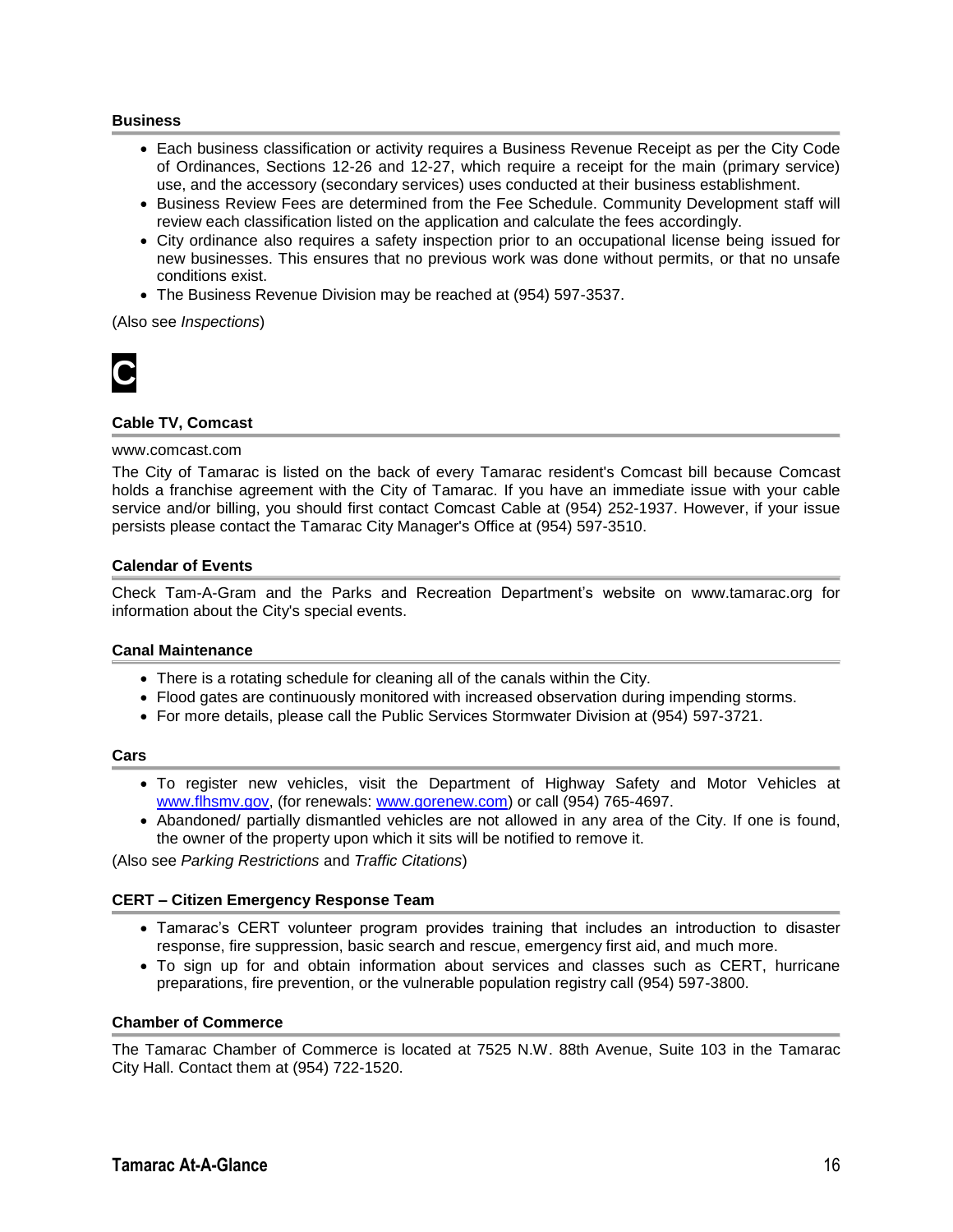#### **Child Car Seat**

For help with child safety seat installation:

- Call Tamarac Fire Rescue's Public Education Specialist at (954) 597-3805 to set up an appointment. Appointments are typically available Tuesdays and Thursdays from 8:00am – 11:00am.
- Email Barry\_berhow@sheriff.org for an appointment at BSO-Tamarac or call (954) 720-2225 and ask to make an appointment with Barry Berhow.

#### **Children's Services (Broward County)**

115 S. Andrews Avenue, Room A-360, Fort Lauderdale, FL 33301

Phone (954) 357-7880; TTY (954) 537-5608

Broward County Children's Services Administration provides programs and services such as behavioral health, special health care, children in homeless families, and subsidized child care.

#### **City Commission**

(See City Commission Pages 8 and 9)

#### **City Hall**

(See City Hall Page 5)

#### **City Projects**

For the City's current and future capital improvement and development projects, their locations and estimated completion dates, please visit our website and click on the "Pardon Our Dust" button.

#### **City Publications**

- Tam-A-Gram, our City's newsmagazine, reports on City news and events, as well as City-related programs. It is produced and mailed quarterly to each household in Tamarac.
- Issues can also be picked up at City Hall, the Tamarac Community Center, the Tamarac Library or Caporella Aquatic Center or accessed by clicking on the "Publications" button on our website.
- Although Tam-A-Gram cannot be shipped to our residents out of town, you can call the Public Information Office at (954) 597-3510 to find out if you can get copies of the issues you may have missed.
- Tam-A-Gram does not sell ads.
- To recommend a story, you may contact the Public Information Office at (954) 597-3510. Typically, only City-related stories are printed.

#### **Citizenship/Immigration**

#### **Certificate of Naturalization**

Citizenship and immigration applications and questions should be directed to the U.S. Citizenship and Immigration Services at 1-800-375-5283, TDD 1-800-767-1833. The local office is located at 4451 N.W. 31 Avenue, Oakland Park, FL 33309. Information is also available on www.uscis.gov

 **Certificate of Good Conduct** To get a Certificate of Good Conduct for a Certificate of Naturalization call the Broward County Sheriff's Office at (954) 831-8700.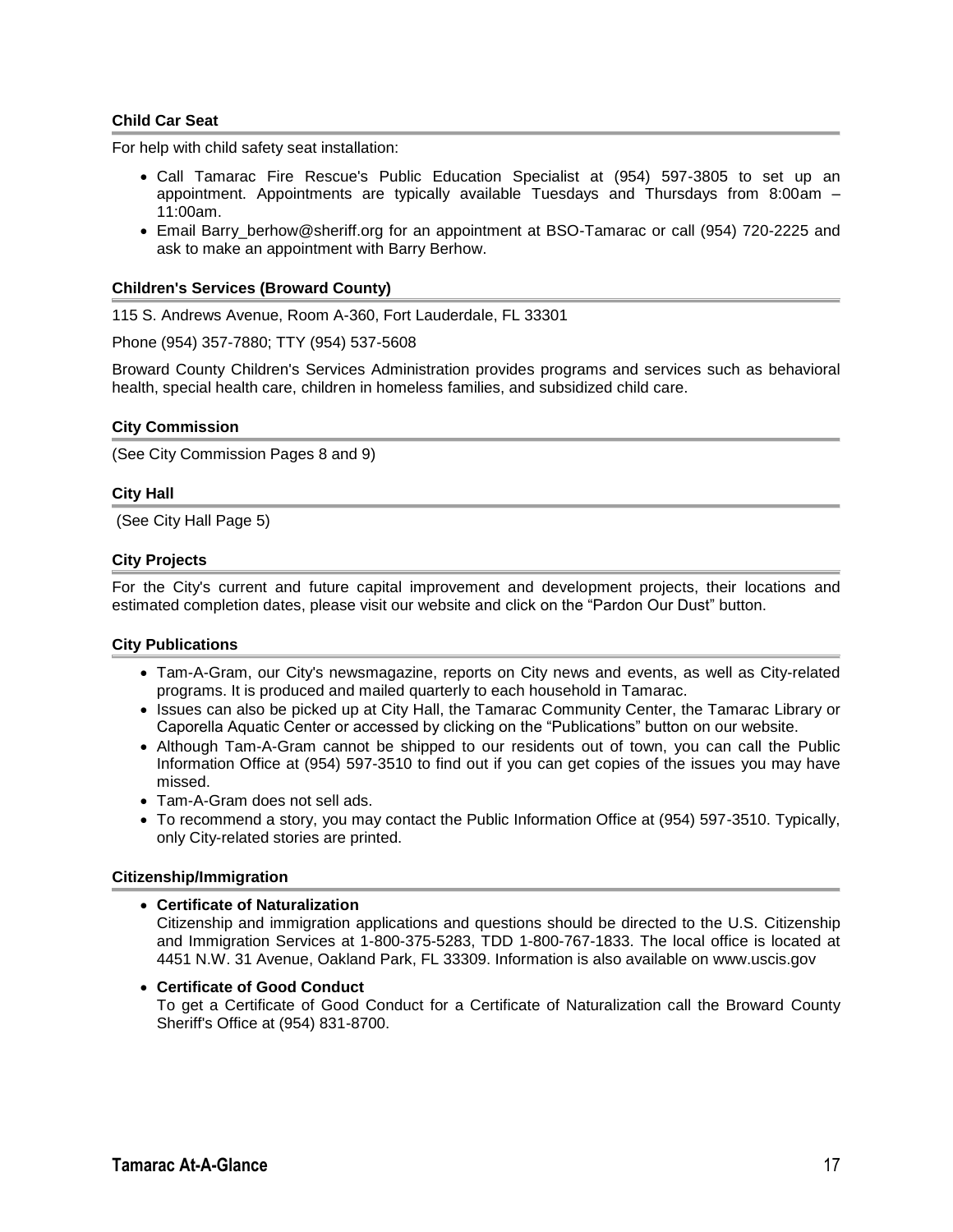#### **CodeRED**

Tamarac's Emergency Notification system, CodeRED, provides timely Tamarac-specific emergency alerts, such as evacuation notices, boil water notices, and missing child reports, to City residents. To sign up, call (954) 597-3800 or visit our website at [www.tamarac.org/CodeRED.](http://www.tamarac.org/CodeRED) You only need to register once.

#### **Code of Ordinances**

To obtain a copy of the current City of Tamarac Code of Ordinances, please log onto www.municode.com and choose "Code Library". It will prompt you to pick a state and a municipality.

#### **Code Violations**

- If you receive a Notice of Violation/Notice of Hearing, the City Code violation must be corrected in the time given. If not, the case is then heard at a Special Magistrate hearing to determine if there is, in fact, a violation of the City Code. If the violation is deemed to be valid, then a monetary fine is assessed against the property until the violations are corrected. The Code Compliance Division can be reached at (954) 597-3425.
- For Building Code violations, please contact the Building Department at (954) 597-3424.
- For Fire Code violations, contact the Fire Department at (954) 597-3800. Questions regarding code violation notices should be directed to the Fire Inspector who wrote the violation notice.

#### **Commission Meetings and Workshops**

(See City Commission Pages 8 and 9)

#### **Community Development**

7525 N.W. 88th Avenue (Room 206)

(954) 597-3530

- To learn about current developments around the City, please visit the City's website and select "Pardon Our Dust" which provides details on development and capital improvement projects currently slated for construction.
- To find out what zoning a specific property has, please call or visit and ask one of the planners for assistance.

#### **Concealed Handgun Permit**

Concealed handgun permits are issued by the Florida Department of Agriculture and Consumer Services, not by local law enforcement agencies. To make a specific request for a Concealed Weapon Permit:

Contact them by mail:

Florida Department of Agriculture and Consumer Services Division of Licensing Post Office Box 6687 Tallahassee, FL 32314-6687

Or online at http://licgweb.doacs.state.fl.us/weapons/index.html.

#### **Consumer Affairs**

Call Broward County Permitting, Licensing and Consumer Protection Division at (954) 765-4400

#### **COP, Citizen Observer Patrol (BSO - Tamarac)**

COP volunteers are local residents who help BSO fight crime by patrolling their community in a BSOprovided vehicle. Anyone wishing to join the BSO - Tamarac COP program should contact (954) 720-2239.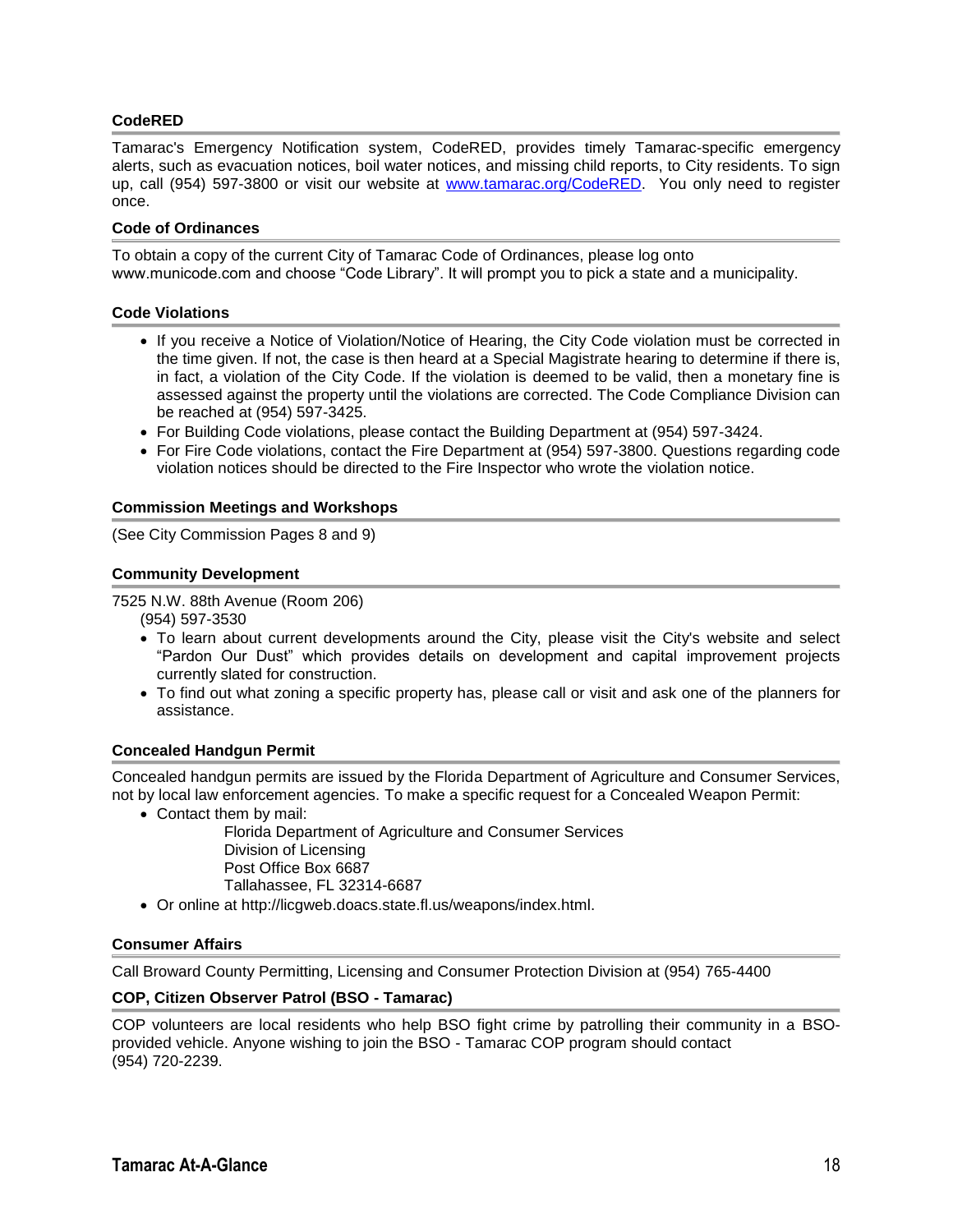#### **Courthouses (Broward County Clerk of Courts)**

Courthouse Information: (954) 831-6565

Main County Courthouse 201 S.E. 6th Street Fort Lauderdale, FL 33301

West Satellite Courthouse 100 N. Pine Island Road Plantation, FL 33324

North Satellite Courthouse 1600 Hillsboro Boulevard Deerfield Beach, FL 33442

South Satellite Courthouse 3550 Hollywood Boulevard Hollywood, FL 33021



#### **Death Certificates**

To obtain a death certificate contact Broward County Health Department's Vital Statistics Office at (954) 467-4700 or 2421A S.W. 6th Avenue, Fort Lauderdale, FL 33315.

#### **Debris Hauling**

- Debris disposal is the responsibility of the homeowner. Proper disposal of waste generated by a landscaping, roofing or other contractor generally should be provided by the contractor.
- Construction and demolition debris must be hauled by companies licensed to operate in the City.

#### **Digging**

**Call 811 before you dig!** Before any digging can occur, the underground utility, such as electricity, water, sewer, telephone, cable and natural gas locations must be marked. The colored paint markings are temporary and will generally not last more than a few days.

#### **Disabled Services**

- The Disability Advocacy and Access Network will assist residents with their disability concerns. Call them at (954) 663-2253.
- Disabled Person Parking Permits (i.e. Handicapped parking permits) may be obtained as follows:
	- o Contact the City Clerk's office for an application form.
	- $\circ$  Once completed and signed by your physician, the form should be submitted to the Department of Motor Vehicles. Their phone number is (954) 497-1570. The form and more information may be found at the Florida Department of Highway Safety and Motor Vehicles website at [http://www.flhsmv.gov/dmv/disabled\\_pkg.html](http://www.flhsmv.gov/dmv/disabled_pkg.html)

#### **Discovery Newsletter**

*Discovery* is your place to learn all about the various programs and events offered through the Tamarac Parks and Recreation Department. It is published as part of the City's news magazine, the Tam-A-Gram, and is also available online at [www.tamarac.org.](http://www.tamarac.org/)

#### **Dog Park**

#### 8101 Southgate Boulevard, Tamarac

The City of Tamarac offers its dog owners the *Gary B. Jones Park for People and Pups*.

Information, with park events and guidelines, may be found in the online brochure on the City's website or by calling the Parks and Recreation Department at (954) 597-3620.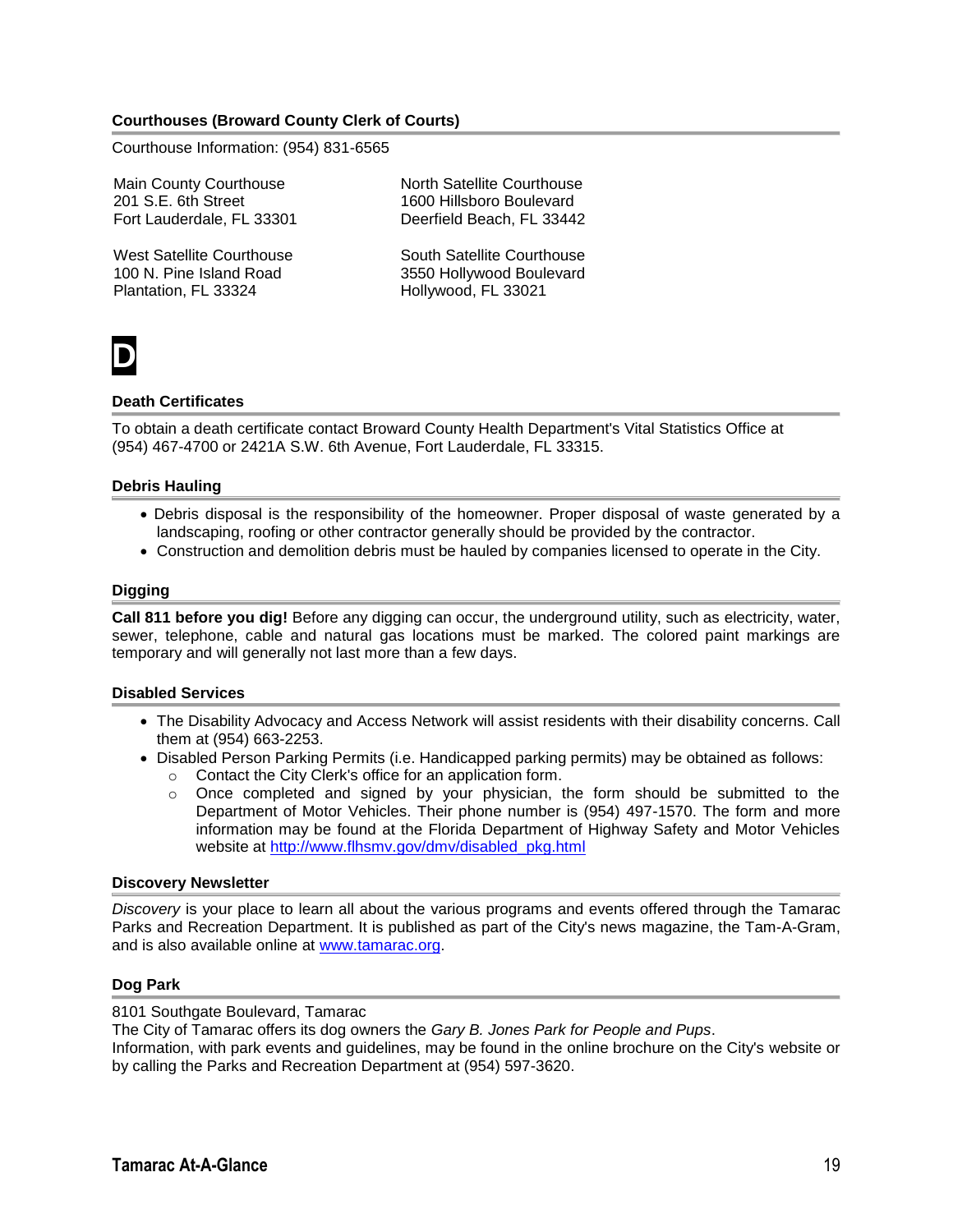#### **Domicile Information**

Declaration of Domicile proves residency in Broward County, FL. It is often used to enroll children or college students in schools, to establish eligibility for Homestead Exemption, or as the first step toward establishing legal residence in Florida. You can pick up the form for Declaration of Domicile at the City Clerk's Office in City Hall, Room 101.

#### **Driver's Licenses**

To get your driver's license, call Broward County Department of Motor Vehicles at (954) 497-1570 or apply online at www.dmvflorida.org/broward.shtml.

#### **Ducks**

(See *Wildlife*)



#### **Economic Development**

The City of Tamarac is dedicated to working with business owners to reach the common goal of economic vitality for our City. It is essential to retain, attract, and maintain the type of businesses that contribute positively to the local economy. The City leverages public incentives and assistance to promote community revitalization, and to attract and induce investment in local businesses.

#### **Education**

(See *Schools*)

#### **Elderly Programs**

Broward County's Elderly and Veterans Service Division (954) 537-6622 Aging and Disability Resource Center of Broward County (954) 745-9779

#### **Elected Representatives**

- Broward County Legislative Delegation: 115 S. Andrews Avenue Room 429 Fort Lauderdale, FL 33301 (954) 357-6555 For a current list of districts and their representatives visit www.broward.org/legislative.
- To find your district's senator in the Florida State Legislature visit http://www.flsenate.gov.
- For the Florida House of Representatives visit http://www.myfloridahouse.gov.
- To find your district's representative in the U.S. Congress visit http://www.house.gov/representatives.
- For U.S. Senators from Florida visit http://www.senate.gov. (Also see *Elections, Municipal*)

#### **Elections, Municipal**

To find election information, including City Commission election schedules, which Commission district you live in and where to find your voting place, visit our website (under Government click on Elections) or contact the City Clerk's Office at (954) 597-3505.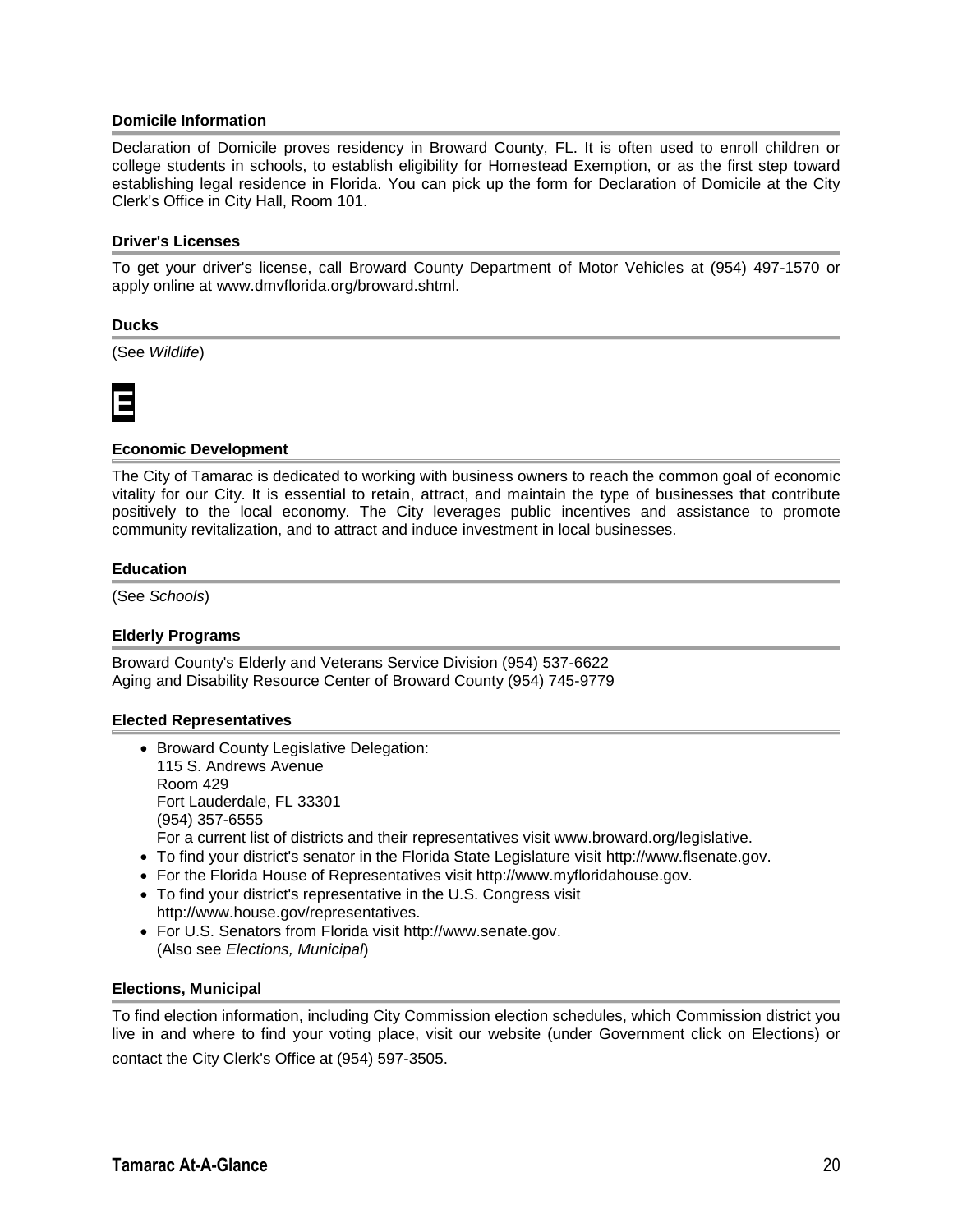#### **Elevators**

- An elevator problem that poses a life safety issue should be reported by calling the Broward County Building Code Services, Elevator Division at (954) 765-4508.
- Other complaints should be addressed with the building owner or property management company.

#### **Emergency Phone Numbers**

For Police/Fire/Medical emergency call **911.**

For water main breaks call Utilities at (954) 597-3750.

To sign up for CodeRED, Tamarac's Emergency Notification system, call (954) 597-3800 or visit our website at www.tamarac.org/CodeRED.

- Signing up with CodeRED will ensure that you are notified of emergency situations or critical community alerts, such as evacuation notices, boil water notices, and missing child reports.
- You only need to register once.

(Also see *Hurricane Information)*

#### **Employment Opportunities**

The City of Tamarac Human Resources Department, located at 7525 N.W. 88<sup>th</sup> Avenue (Room 201). accepts employment applications for positions within City departments.

- To find out what City positions are open:
	- o Call the job hotline at (954) 597-3615
	- o Visit the website at www.tamarac.org
	- o Visit us at City Hall
- Job applications may be requested by phone, filled out online at www.tamarac.org, or picked up at City Hall in the Human Resources Department.

If you are interested in applying for:

- Crossing Guard positions contact Staffing Connection School Crossing Guard Division at (954) 776-3444 or by emailing Nancy Jimenez at njimenez@staffingconnection.com.
- Lifeguard positions contact the pool management company through our Parks and Recreation Department at (954) 597-3665.

CareerSource Broward provides assistance with your job search and information to help you gain job search skills by conducting workshops and face-to-face counseling.

- Contact Employ Florida at 866-352-2345 or www.employflorida.com
- Locations:
	- o 2301 W. Sample Road, Building 4 Suite 7A, Pompano Beach, FL 33073 (954) 969-3541, TTY/TDD 711; Fax (954) 969-3550 or (954) 917-1362
	- o 2610 W. Oakland Park Boulevard, Fort Lauderdale, FL 33311 (954) 677-5555, TTY/TDD 711; Fax (954) 497-3331
	- o 7550 Davie Road Extension, Hollywood, FL 33024 (954) 967-1010, TTY/TDD 711; Fax (954) 893-5030
- For additional job assistance, contact Florida Department of Economic Security at <www.floridajobs.org>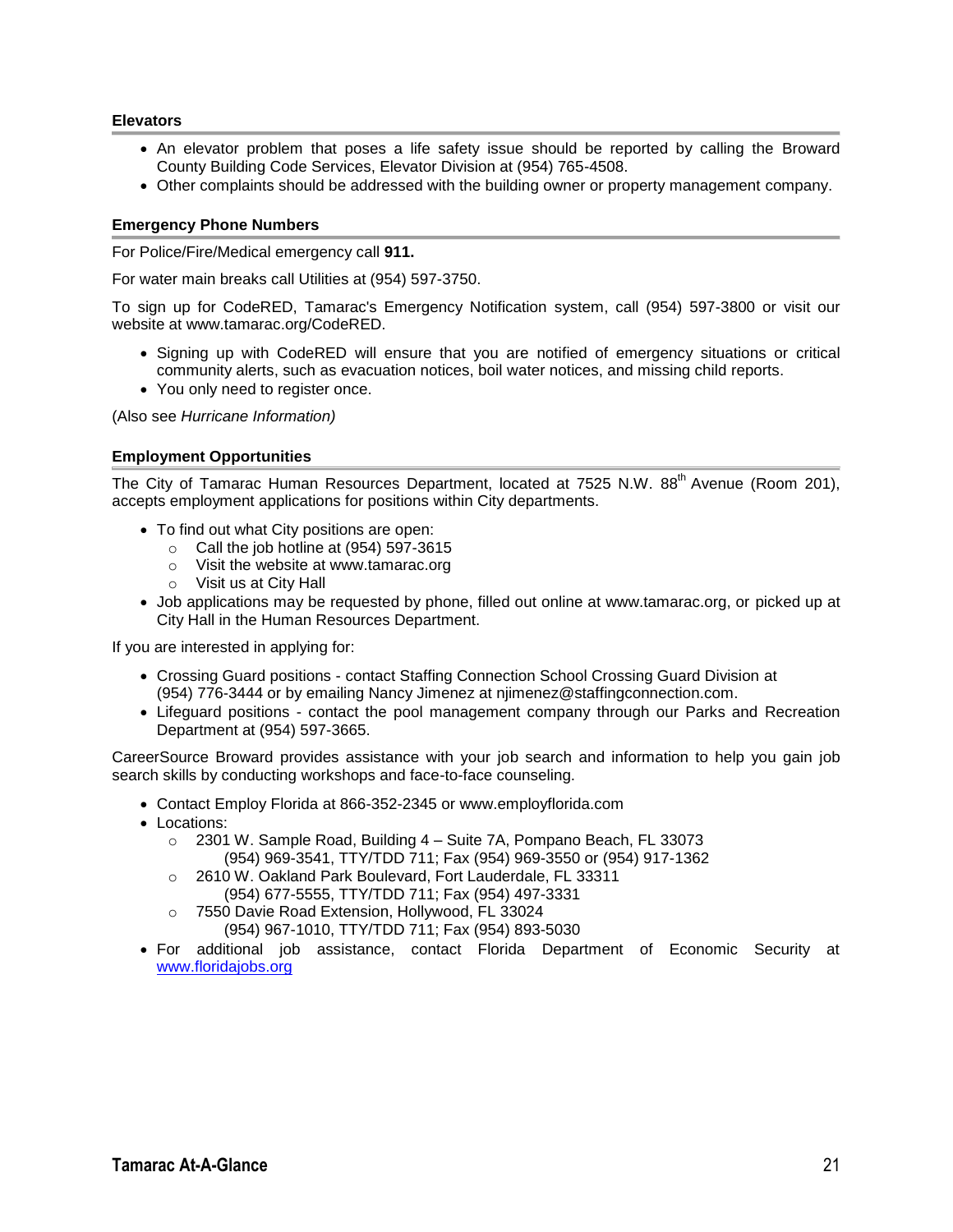### **F**

#### **Facility Rentals**

(See *Meeting Rooms, Picnic and Pavilion Rental*)

#### **Fences**

- Continued maintenance of fences and walls is the responsibility of the property owner.
- The maximum height for fencing along a street is four (4) feet for chain link fences and six (6) feet for wooden or decorative fences.
- Different regulations are set for every business district with regard to fences, walls and hedges.

For more information, call Community Development at (954) 597-3530.

#### **Fire Rescue Cadet Program**

The Fire Rescue Cadet Program is open to young men and women ages 13-17 who are interested in a career in Fire and Emergency Medical Service.

- The application process has several prerequisites: a parent-applicant meeting, an applicant-peer meeting, successful completion of dated projects, and follow-up meetings to train, inform and discuss the cadet's future with the program and their career path.
- If you are interested in participating in the City of Tamarac's Cadet Program please download the cadet application by going to www.tamarac.org under Services/Fire & EMS Services/Public Education and call (954) 597-3805.

#### **Fire Extinguisher Disposal**

- Spent "household" extinguishers can be disposed of in the regular trash.
- Extinguishers with contents in them may contain hazardous materials and should be disposed of properly.

(See *Household Hazardous Waste Disposal*)

#### **Fire Reports**

Fire reports are considered public records and are available to be requested in the City Clerk's Office at (954) 597-3505 Monday through Friday, from 8:00 am – 5:00 pm. Please allow 3-5 days for processing.

#### **Fire Rescue Billing**

Tamarac Fire Rescue emergency services are funded through a number of sources, including transport charges. This bill is called a "user fee" and assists in covering the cost of patient emergency transport services.

- Questions regarding Emergency Medical Services (EMS) issues may be directed to Fire Rescue at (954) 597-3800.
- Advanced Data Processing, Inc. (ADP) handles the Tamarac Fire Rescue medical billing and may be contacted at 1-888-987-8995.

#### **Fishing/Hunting Licenses**

Fishing and hunting licenses may be purchased at Broward County's Records, Taxes and Treasury Division located at 115 S. Andrews Avenue, Room A100, Fort Lauderdale, as well as at the sporting goods stores and bait and tackle shops listed as sub-agents on the County's website, www.broward.org/revenue. Phone (954) 357-6262.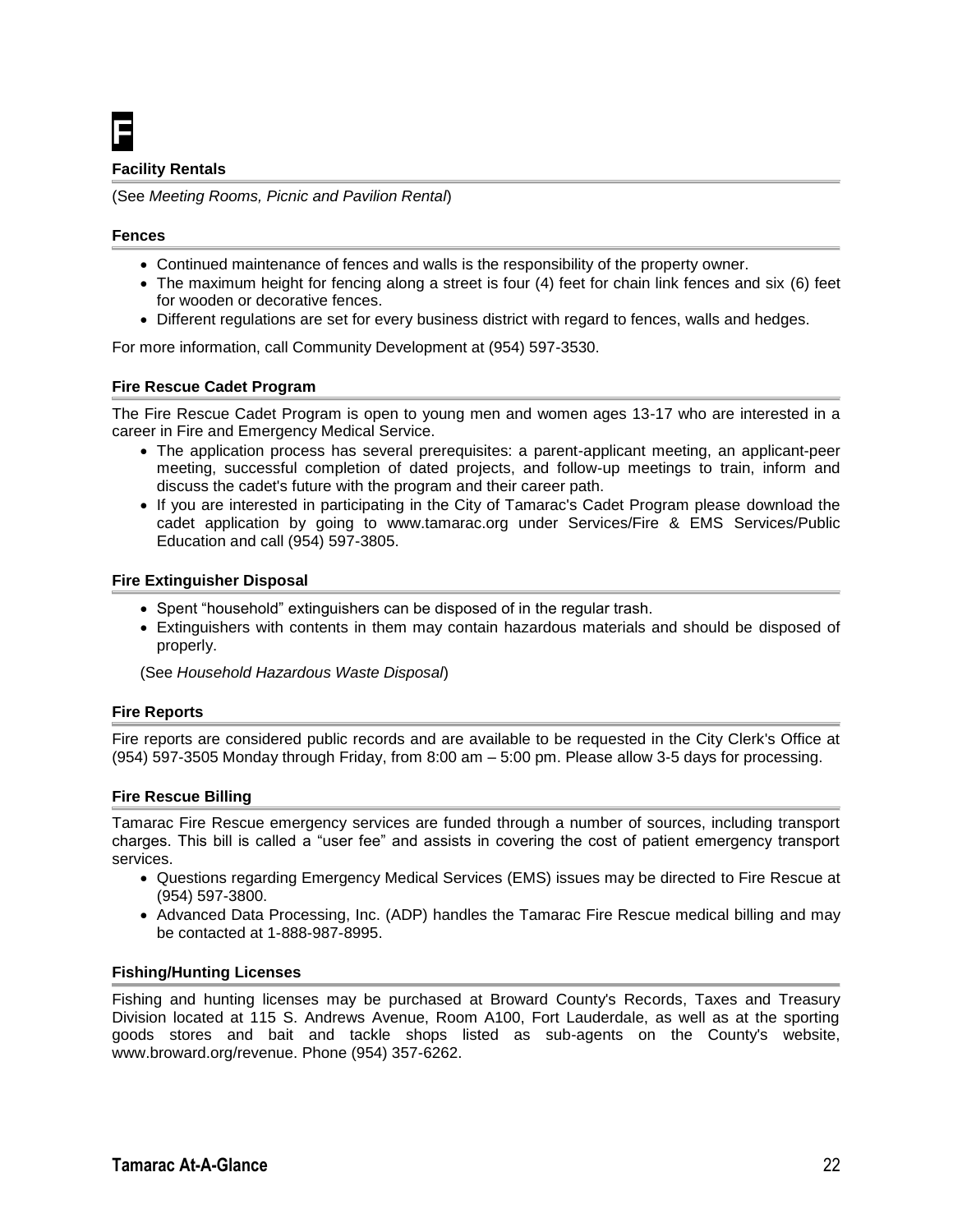#### **Fitness Center**

The City of Tamarac's fitness center is located at the Caporella Aquatic Center, 9300 N.W. 58<sup>th</sup> Street. We offer very affordable memberships for individuals and families.

- Hours are Monday Friday: 6:30 am 9:00 pm, Saturday: 7:30 am 7:00 pm, Sunday: 7:30 am - 4:00 pm.
- To find out more information about the amenities or membership rates, stop by the Fitness Center or call one of the Fitness Center clerks at (954) 597-3661.

#### **Florida Power & Light**

#### www.fpl.com

To report an outage call 1-800-4OUTAGE. For all other inquiries call (954) 797-5000.

#### **Flood Information**

For flood zone and other flood related information for your property, view the Flood Protection Information link on www.tamarac.org. You may also call our Building Department at (954) 597-3420.



#### **Garbage and Recycling**

- In **single family residences**, regular trash is picked up twice per week, with bulk trash and recycling picked up weekly curbside. To find out a specific pickup date, please contact Waste Management at (954) 974-7500 or check the collection map on the City website by selecting Garbage Services under Services tab.
- Weekly **bulk trash** is limited to no more than 3 cubic yards (1 cubic yard approximately equals the size of one dishwasher). Loose material (e.g. tree trimmings) must be tied and bundled (not more than 40 lbs. and not more than 4 feet long). For bulk waste that will exceed 3 cubic yards and/or will not be properly bundled, residents must call Waste Management first to make special arrangements or the bulk waste may not be collected.
- In **condominiums and apartments**, garbage and recycling pickup days vary and bulk trash is picked up quarterly. Please check with your HOA or property manager to find out the specific dates.
- **Commercially generated waste** (e.g. **debris** generated by landscaping services, roofing contractors, etc.) will not be collected by Waste Management and is the responsibility of the homeowner. Proper disposal of waste generated by a contractor generally should be provided by the contractor.
- Waste and recycling containers should be stored out of view of public right-of-way.

(Also see *Household Hazardous Waste Disposal*, *Medication Disposal*, and *Sharps (Needle) Disposal*)

#### **Golf Courses**

Colony West Country Club 6800 N.W. 88th Avenue (954) 718-7061

Woodlands Country Club 4600 Woodlands Boulevard (954) 731-2500

Woodmont Country Club 7801 N.W. 80th Avenue (954) 722-4300

#### **Gymnasium**

Gymnasiums are located at Tamarac Community Center and Tamarac Multi-Purpose Center. (See Page 7)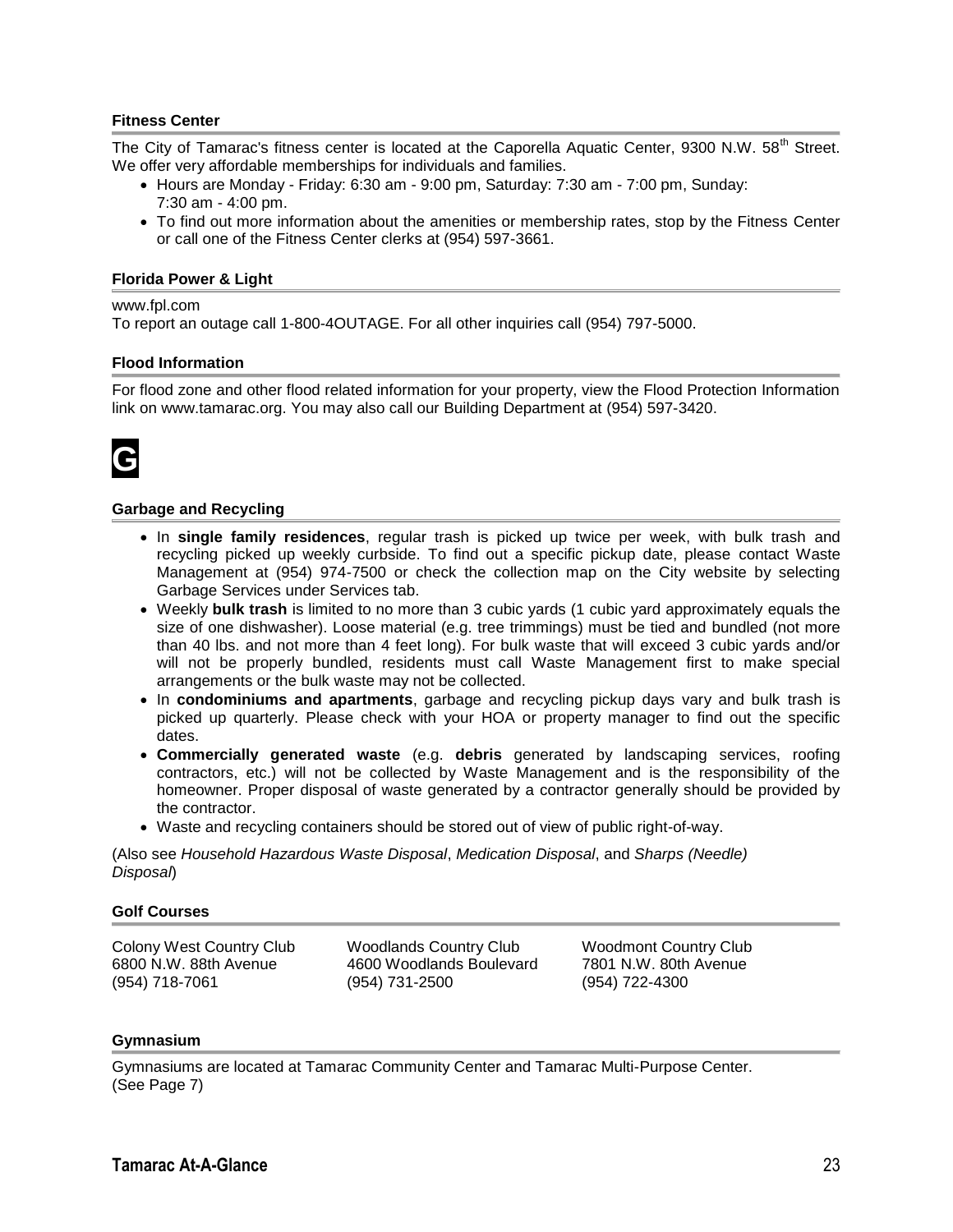**H**

#### **Handicapped Parking/ Permit**

(See *Disabled Services)*

#### **Health Department (Broward County)**

Broward County Health Department (954) 467-4700

#### **Hedges**

(See *Landscaping*)

#### **Historical Society**

(See *Tamarac Historical Society*)

#### **Home Improvements/Renovations/Appliance Replacements**

For some common home improvement projects or appliance replacements/installations you will have to obtain a permit:

- Kitchen Cabinets
- Air Conditioning Unit
- Water Heater
- **Exterior Doors**
- Sinks
- Toilets
- Burglar Alarms

To find a complete list of items that require permits or inspections visit our website (under Services select Permits and Inspections) or call the Building Department at (954) 597-3420.

#### **Home Occupations or Businesses**

(See *Business, Inspections*)

#### **Homestead Exemption**

To file for a Homestead Exemption call the Broward County Property Appraiser's Office at (954) 357-6830.

#### **Hospitals**

University Hospital & Medical Center (954) 721-2200 Broward Health Coral Springs (954) 344-3000 North Shore Medical Center FMC Campus (954) 735-6000

#### **Household Hazardous Waste Disposal**

- The City of Tamarac participates in a cooperative program with Coral Springs, Coconut Creek, Pompano Beach, and Fort Lauderdale to provide convenient disposal of household hazardous waste.
- While residents of these cities will no longer have access to a drop-off site, each city will host two HHW/E-Waste drop-off events per year providing the residents of these cities with at least 10 disposal events annually.
- Tamarac's hazardous household waste disposal events will take place at the Public Services Complex. For updates about these events, be sure to check the Tam-A-Gram and the (cont'd)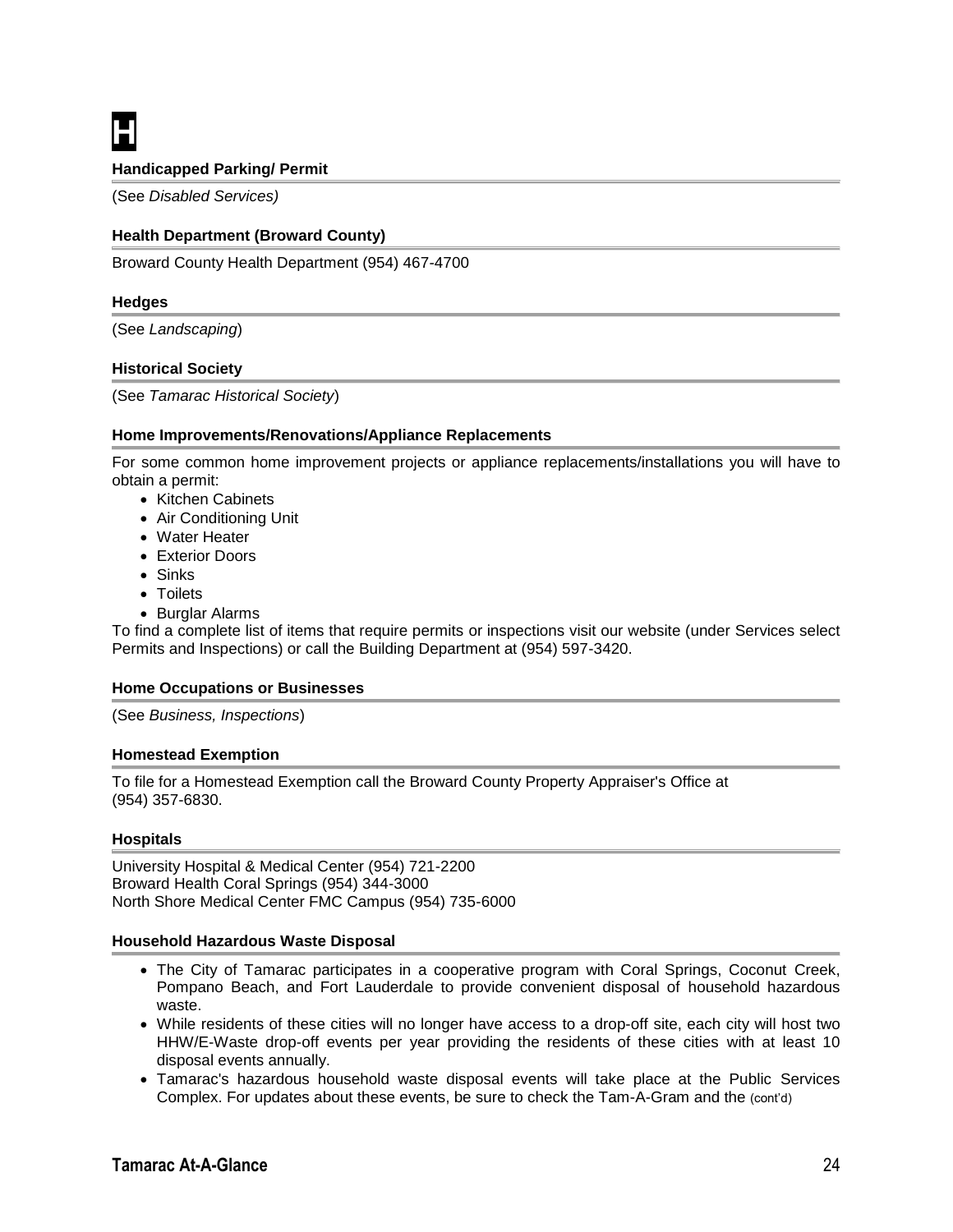#### **Household Hazardous Waste Disposal** (cont'd)

City's website (under City Departments select Public Services/Public Works/Recycling and click on the Hazardous Waste link).

- You may also call Tamarac's Public Works at (954) 597-3700.
- (Also see *Medication Disposal; Sharps (Needle) Disposal*)

#### **Housing Assistance**

Open enrollment dates apply when funds are available.

- First Time Homebuyer Program
	- $\circ$  A buyer is not required to live in Tamarac in order to qualify for this program, but the property being bought must be in Tamarac.
	- $\circ$  Eligible applicants are also allowed to use funds from other loan programs in conjunction with the City's loan program.
- Housing Rehabilitation Program
	- $\circ$  The program gives priority to repairs that address code deficiencies and health/safety hazards. Items covered are as follows, but not limited to: faulty or exposed electrical, holes in the roof, broken windows and plumbing. Additional items may be covered if funding allows.
	- o Condos are only eligible for the Housing Rehabilitation Program for items that are not the responsibility of the condo association.
	- o Contractors will be selected from the City's list of qualified contractors.
	- $\circ$  This is an income-qualifying program for which the State has set limits, based on household size.
	- $\circ$  Once the City receives your completed application, the average processing time is 4 6 weeks.

For more information, including an application, visit our website and look for the Housing Assistance Program under our Community Development Department by selecting Housing Division. You may call the Community Development Housing Division at (954) 597-3539.

#### **Humane Society**

Humane Society of Broward County may be reached at (954) 463-4870.

#### **Hurricane Information**

- The City of Tamarac continues to prepare the community through brochures, programs and classes.
- Each year, the Tam-A-Gram and informational brochures provide hurricane preparedness information and emergency numbers for the community.
- Residents are urged to utilize the recorded updates and citizen hotline during a hurricane and/or severe weather that has damaged any areas in the City.
- During major events, residents can expect to see helpful information coming across their TV on the bottom crawler.
- To sign up for CodeRED, Tamarac's Emergency Notification system, call (954) 597- 3800 or visit our website at www.tamarac.org/CodeRED.
- **Hurricane Hotline:** Recorded Updates: (954) 718-1800 Hurricane Hotline: (954) 597-3800 Volunteer Desk: (954) 597-3620 (Also see *Pet Friendly Hurricane Shelter, Emergency Phone Numbers, Vulnerable Population Registry*)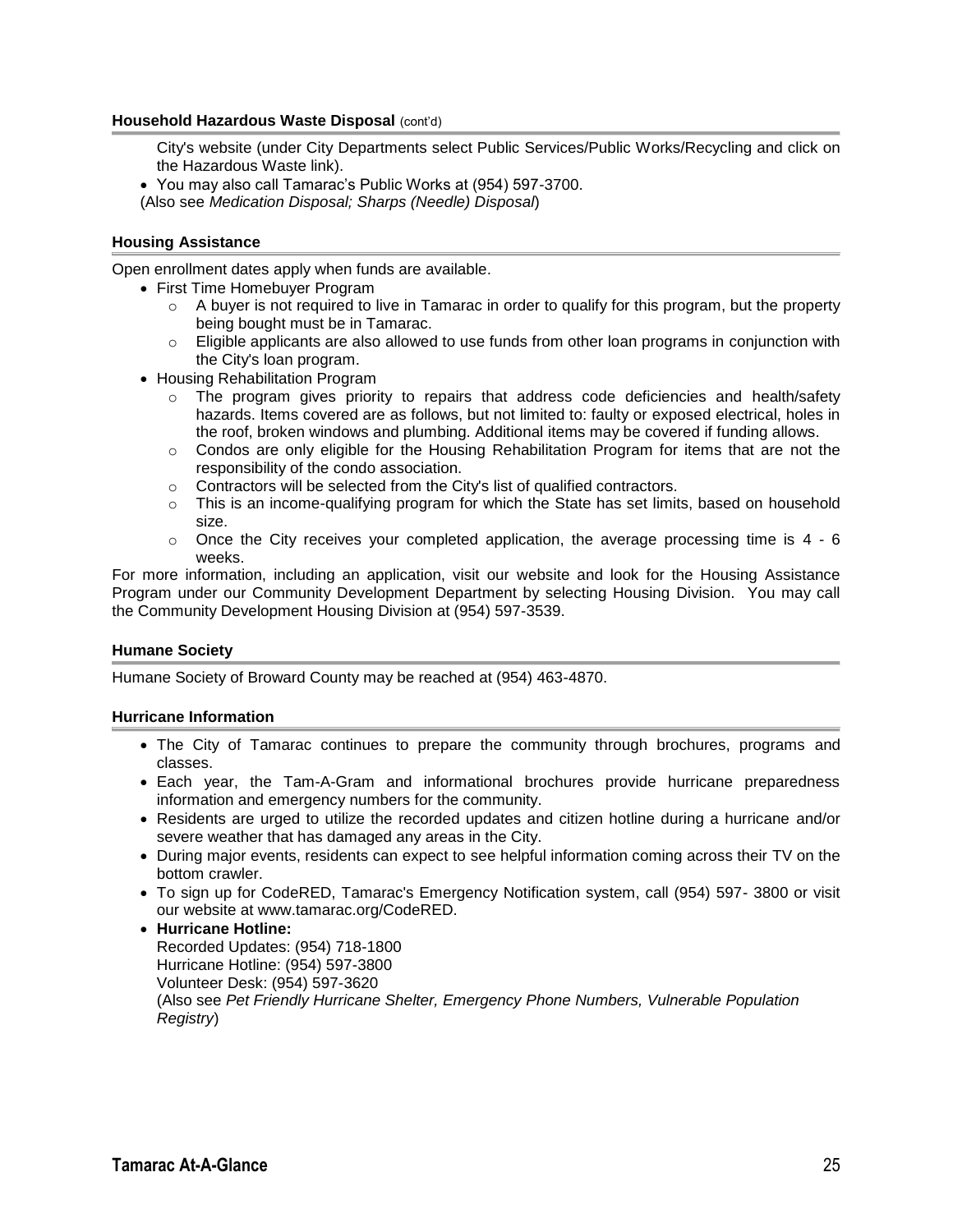# **I**

#### **Immigration**

Citizenship and immigration applications and questions should be directed to the U.S. Citizenship and Immigration Services at 1-800-375-5283, TDD 1-800-767-1833. Information is also available at www.uscis.gov.

#### **Immunizations**

Contact Broward County Health Department at (954) 467-4700.

#### **Inspections (Safety, Building, Code, and Fire)**

The standard safety inspection process must be complete before opening a business. Upon completion of all approved safety inspections, the business owner will receive a Certificate of Occupancy. For more information, please call the Building Department at (954) 597-3420.

- To schedule a building inspection, call (954) 597-3420 before 3:00 pm the day before your inspection. Please note that you will be required to have your pin number/phone access code available to schedule your inspections using the IVR system.
- You may also schedule an inspection online by selecting Permits and Inspections under the Building Department.
- To coordinate the inspection time with an inspector on the day of the scheduled inspection, please call before 8 am: Structural (954) 597-3454

Electrical (954) 597-3442 Plumbing (954) 597-3441 Mechanical (954) 597-3440

 Residents are required to have an annual fire inspection for a residential business as mandated by the City Code of Ordinances. To schedule a fire inspection call (954) 597-3800.

### **J**

#### **Jobline, City of Tamarac**

Call (954) 597-3615 (Also see *Employment Opportunities*)



#### **Landscaping**

- The owner of the property abutting the swale or street is required by Code to maintain the landscaping (for example, hedges) and sidewalks.
- If your neighbor's tree is protruding onto your property, you can legally cut any part of any landscaping that is on your property; however, there is no legal requirement to cut a tree unless it is blocking a public right-of-way such as a street or sidewalk.
- If you are seeking to remove a tree, call the Broward County Tree Preservation Program at (cont'd)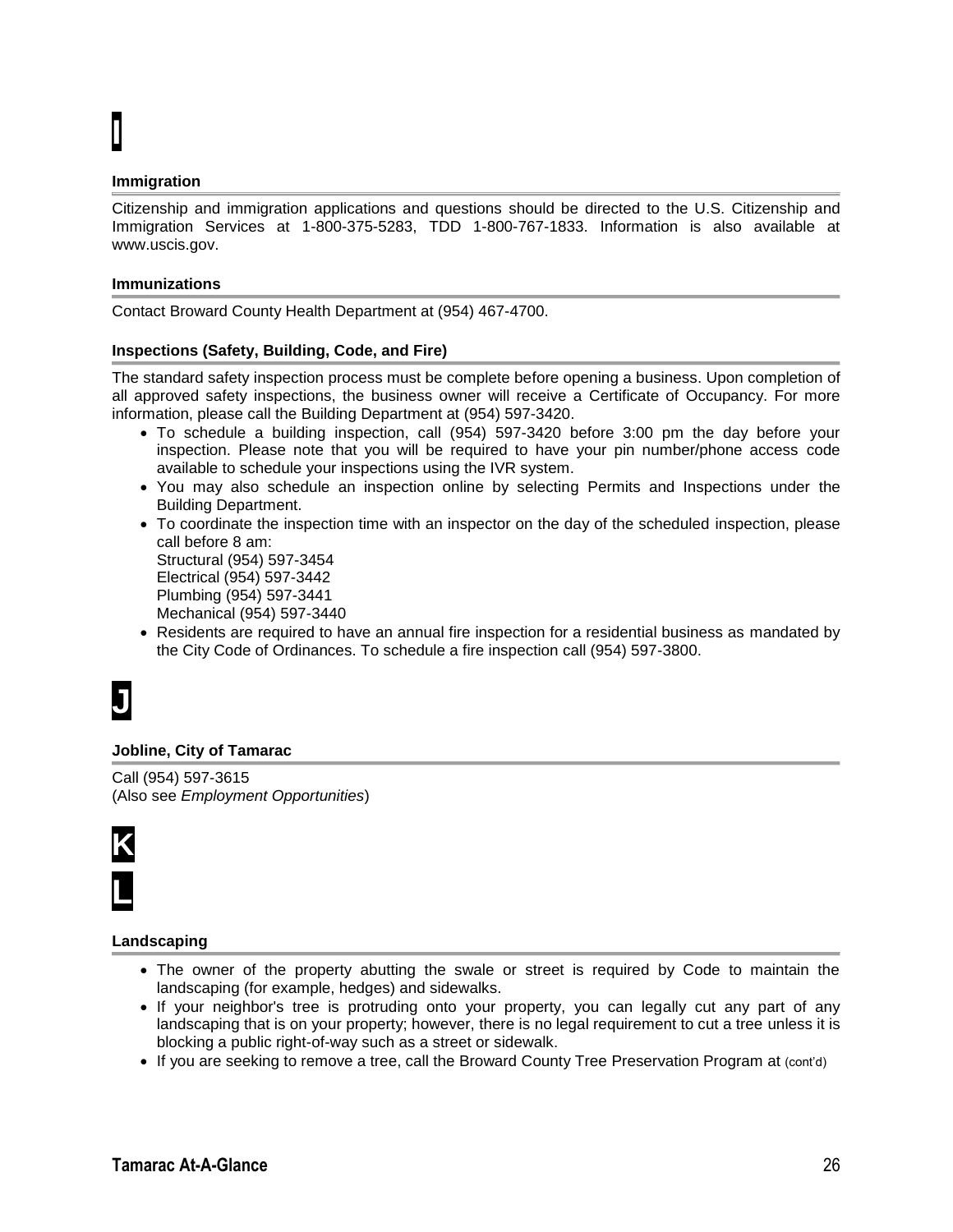#### **Landscaping** (cont'd)

(954) 519-1483 to obtain information about trees, the tree removal application process or to schedule a tree removal inspection.

#### **Lawns**

All lawns must be maintained in a neat and healthy condition to include mowing, weeding, fertilizing and watering.

#### **Leaks**

- **Water Leaks:** In order to determine who is responsible for repairing a water leak, you must examine your water meter to determine whether the leak is on your side. If the small, red triangle on the face of the meter is spinning, the leak is on your side and it is your responsibility to have it repaired. If the red triangle on the face of the meter is not spinning, it is the City's responsibility to repair and you should notify us at (954) 597-3750. However, before calling, please check to make sure your irrigation system is not the cause of the leak.
- **Toilet Leaks:** The City of Tamarac provides a free toilet leak detector kit with easy-to-follow instructions that you can pick up at our Customer Service Office at the Tamarac Community Center located at 8601 W. Commercial Boulevard.

#### **Legal Aid Services**

Legal Aid Service of Broward County 491 N. State Road 7 Plantation, FL 33317 Monday-Friday 9:00 am – 5:00 pm (954) 765-8950

#### **Legislative Delegation**

(See *Elected Representatives*)

#### **Library, Broward County Tamarac Branch**

8701 W. Commercial Boulevard (954) 765-1500 Visit our website (under Services select Library) for hours, nearby libraries and a link to the list of events and classes.

#### **Lien Searches**

Two types of lien searches can be performed through the City of Tamarac including a Utilities/Customer Service Lien Search, and a Building Department search for Open Building Permits/Special Magistrate Violations and Code Enforcement Liens. Fees apply for the searches and no rush service is available.

- For information on the Utilities/Customer Service lien search, please contact Financial Services at (954) 597-3551.
- For information on the Building Department Search, please contact the Building Department at (954) 597-3424.



#### **Manholes**

(954) 597-3700

Public Works Street Division handles new installation of storm-water pipe, catch basins, and manholes.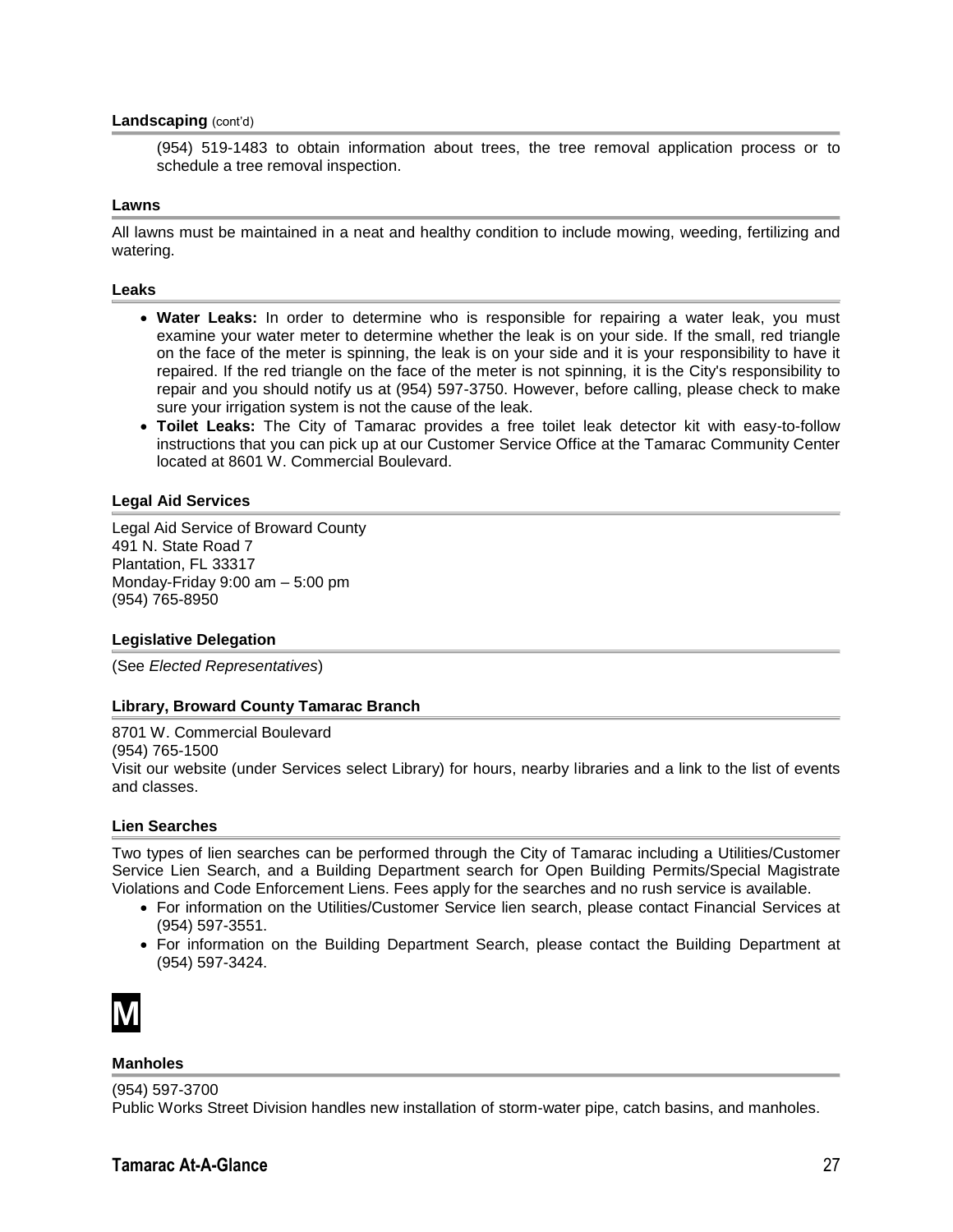#### **Marriage Licenses**

Marriage license applications are available at county courthouses. To contact the Broward County Clerk of the Courts call (954) 712-7899 Ext. 7842.

#### **Medians**

(954) 597-3700 Public Works' Grounds Maintenance Division oversees landscaping in public rights-of-way and medians.

#### **Medical Records**

Requests for EMS produced medical records should be directed to the City Clerk's Office at (954) 597- 3505.

- Medical records are considered privileged information and are available only to the patient or through an authorized agent of the patient. Based on your record's location, either an original or microfilmed medical record copy can be obtained.
- A valid HIPAA release form must be signed prior to medical record processing.
- Time for processing depends on its location, usually less than one week.

#### **Medication Disposal**

Do not dispose of prescription medication by flushing it down the toilet or drain, as it will contaminate our water system. For information about local medication disposal and "Operation Medicine Cabinet", visit the Broward Sheriff's Office website www.sheriff.org.

#### **Meeting Rooms**

Tamarac rents out meeting rooms at the Tamarac Community Center, Tamarac Park Recreation Center, and Tamarac Park Multi-Purpose Center. Fees vary and there is a refundable deposit required if food is being served. Call (954) 597-3620 for more information and availability.

#### **Mosquito Control**

Call Broward County Mosquito Control Section at (954) 765-4062.



#### **Naturalization**

(See *Citizenship/Immigration*)

#### **Natural Gas**

The Sunrise Gas System provides natural gas service to nearly 10,000 homes and businesses located in Sunrise, Tamarac, Lauderhill and Weston. You may contact the City of Sunrise Gas Administration Office with questions about natural gas or about obtaining service to your home or business at:

4401 N.W. 103rd Avenue, Sunrise, FL 33351 Phone: (954) 572-2299 Gas@sunrisefl.gov

#### **Noise Control**

Handled on a case by case basis and must be observed by the enforcement agency.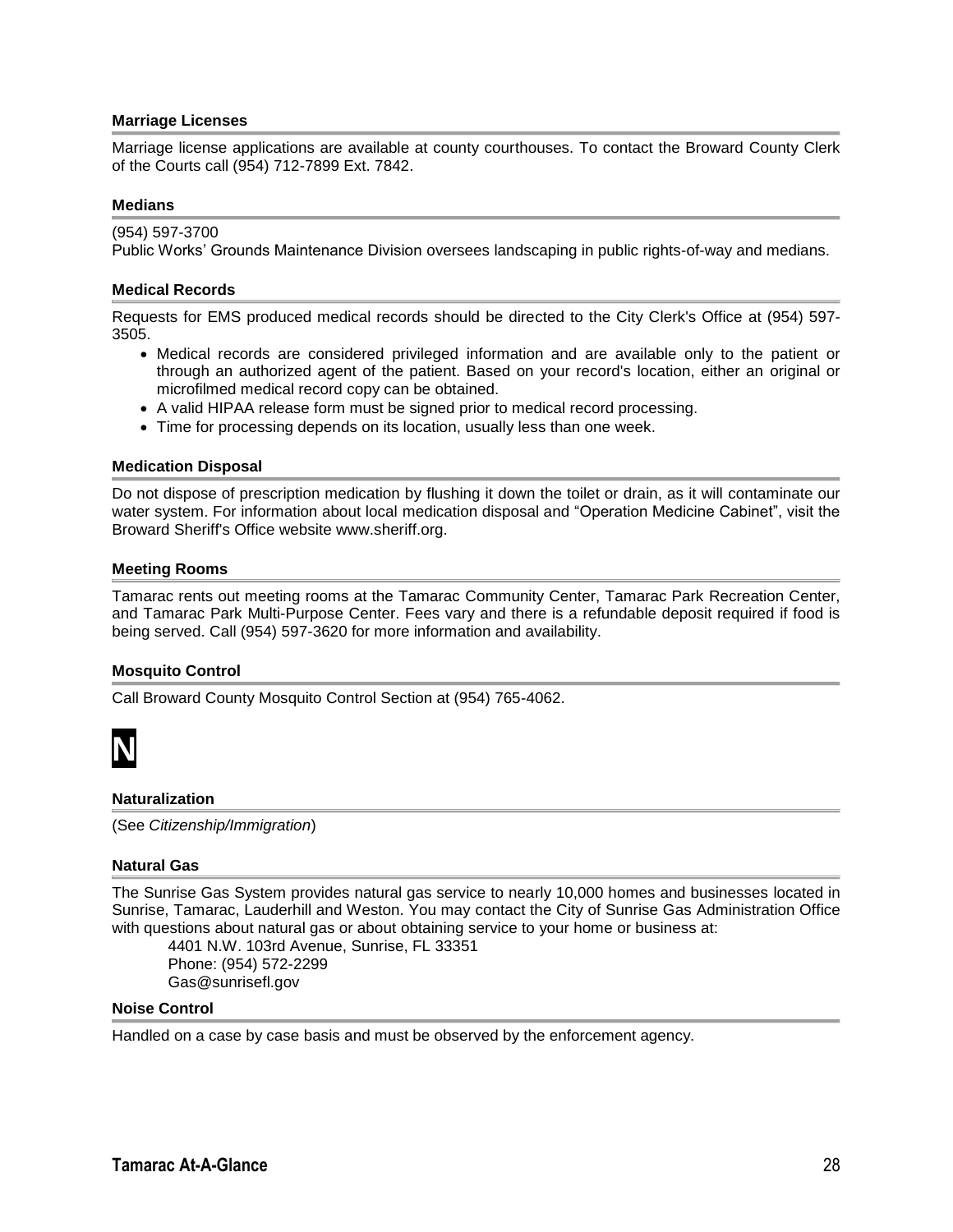#### **Notary**

#### (954) 597- 3505

The City Clerk's Office provides State of Florida notary services free of charge. Visit City Hall Room 101 located at 7525 N.W. 88th Avenue, Tamarac.

### **O**

#### **Office of Condominium Ombudsman**

#### (954) 202-3234 or (850) 922-7671

The Office of Condominium Ombudsman may assist with resolving issues between residents and their condominium or homeowners associations.

#### **Occupational Licenses**

#### (See *Business*)



#### **Painting**

- All buildings are required to be painted when 10% of the total surface area is dirty, peeling, faded or chipped.
- Woodlands residents are required to obtain a paint permit and select a color from the approved color palette to paint their homes. The permit and color palette can be obtained from the Community Development Code Compliance Division.
- You may reach the Code Compliance Division at (954) 597-3425.

#### **Para-Transit**

(See *Bus Transportation, City of Tamarac*)

#### **Parking Restrictions**

For all parking regulations please access the City's Code of Ordinances Chapter 24, Article 5, Section 24- 576 or contact the Community Development Department, Planning and Zoning Division at (954) 597-3530.

(Also see *Disabled Services* for Parking Permit information and *Traffic Citations*)

#### **Parks and Recreation**

- The Parks and Recreation Department includes Aquatics, Recreation, Social Services, and Transportation divisions that come together to make every effort to maintain a higher quality of life for those living, working and visiting Tamarac.
- Most parks are open from 7:00 am to sundown. Park fields are not open during inclement weather and summer repairs. Participants can obtain updated field and facility information by calling the hotline at (954) 597-3667. The message will be updated by 4:00 pm each day and will include daily field status information, as well as information about the gym at the Tamarac Community Center.
- Contact Parks and Recreation at (954) 597-3620 for facility rental fees.
- Please visit our website or pick up your latest Tam-A-Gram issue for a full listing of our programs, classes and events.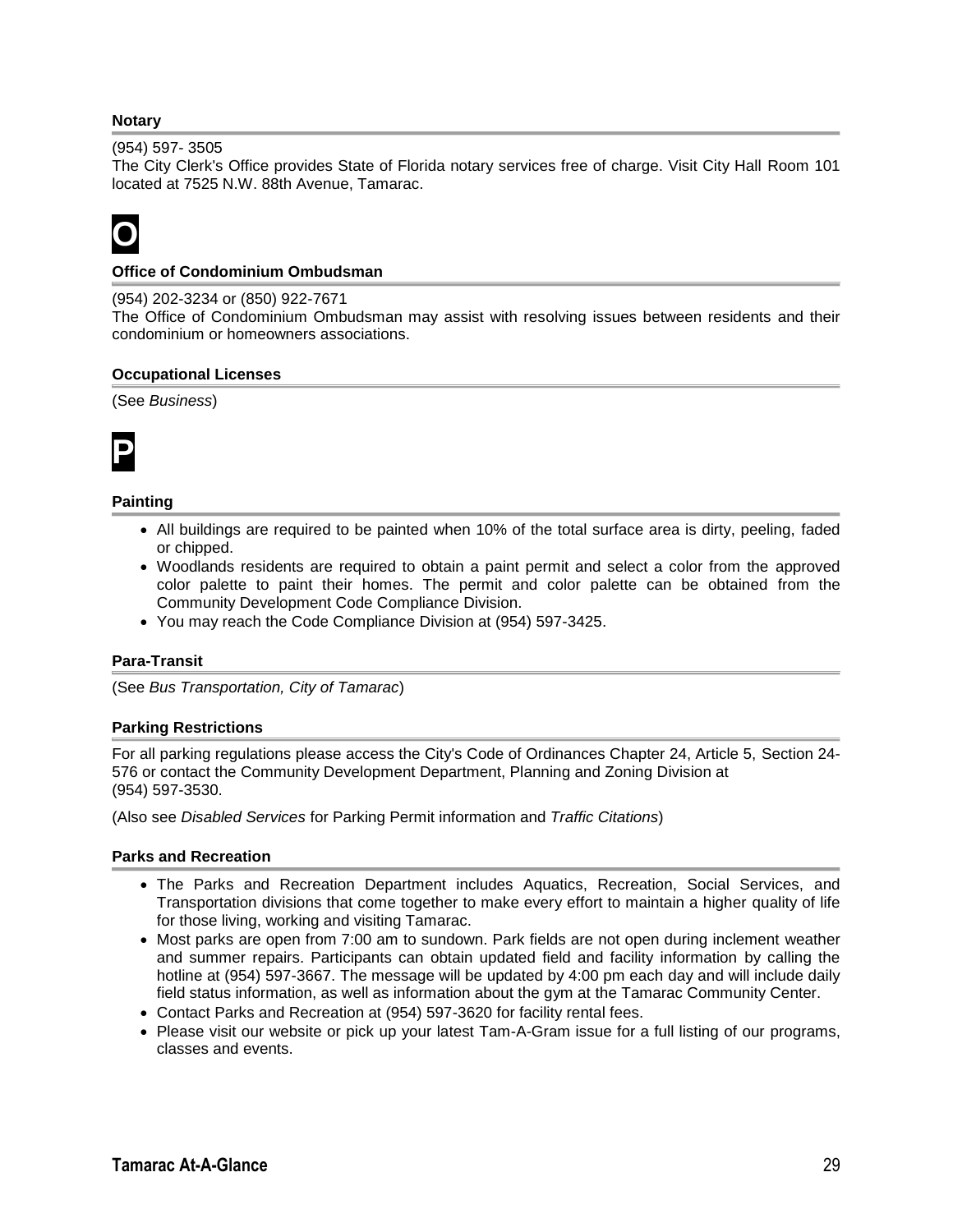#### **Parks and Recreation Board**

The Parks and Recreation board consists of five members appointed by the City Commission.

The board makes recommendations concerning recreational needs for the City, implementation of a means for achieving the goals, and makes recommendations on existing and proposed programs. The board meets once a month. Please contact Parks and Recreation at (954) 597-3620 to confirm the meeting schedule.

#### **Passports**

Tamarac does not process passport applications. Your closest locations to apply for a passport are:

- The US Post Office For appointment call 1-800-275-8777 3225 N. Hiatus Road, Fort Lauderdale, FL 33345 Mon-Fri 9:00 am - 3:00 pm
- Coral Springs City Hall in the Mall (954) 344-1828 and City Hall (954) 344-1001

For other locations and information go to www.travel.state.gov.

#### **Permits**

(See *Building Codes, Permits and Requirements*)

#### **Pet Friendly Hurricane Shelter**

**Pet Friendly** Shelter **Only -** Not a General Population Shelter Millennium Middle School 5803 N.W. 94th Avenue Tamarac, FL 33321

- Broward County Humane Shelter may be reached at (954) 989-3977.
- Also see *Animals, Hurricane Information*.

#### **Pets**

(See *Animals*)

#### **Picnic and Pavilion Rentals**

- Small, medium and large picnic shelters are available for rent. To reserve a picnic shelter, please visit the Tamarac Community Center (8601 W. Commercial Boulevard), pay the full rental fee, and the refundable clean up deposit.
- Bounce houses are allowed at all picnic shelters except shelter number one at Sunset Point Park.
- A permit request to install a bounce house is required. Call the Tamarac Parks and Recreation Department at (954) 597-3620 for detailed fee information.
- Picnic shelters are located at the following parks and are available daily from sunrise to sunset. (Closed Christmas Day.):
	- o Caporella Park, 5200 Prospect Road
	- o Sunset Point Park, 11000 W. McNab Road
	- o Tamarac Sports Complex, 9901 N.W. 77th Street
	- o Tephford Park, 10003 Southgate Boulevard

#### **Planning**

(See *Community Development*)

#### **Poison Control**

Call the Poison Control Hotline for more information 1-800-222-1222. Call 911 for an emergency.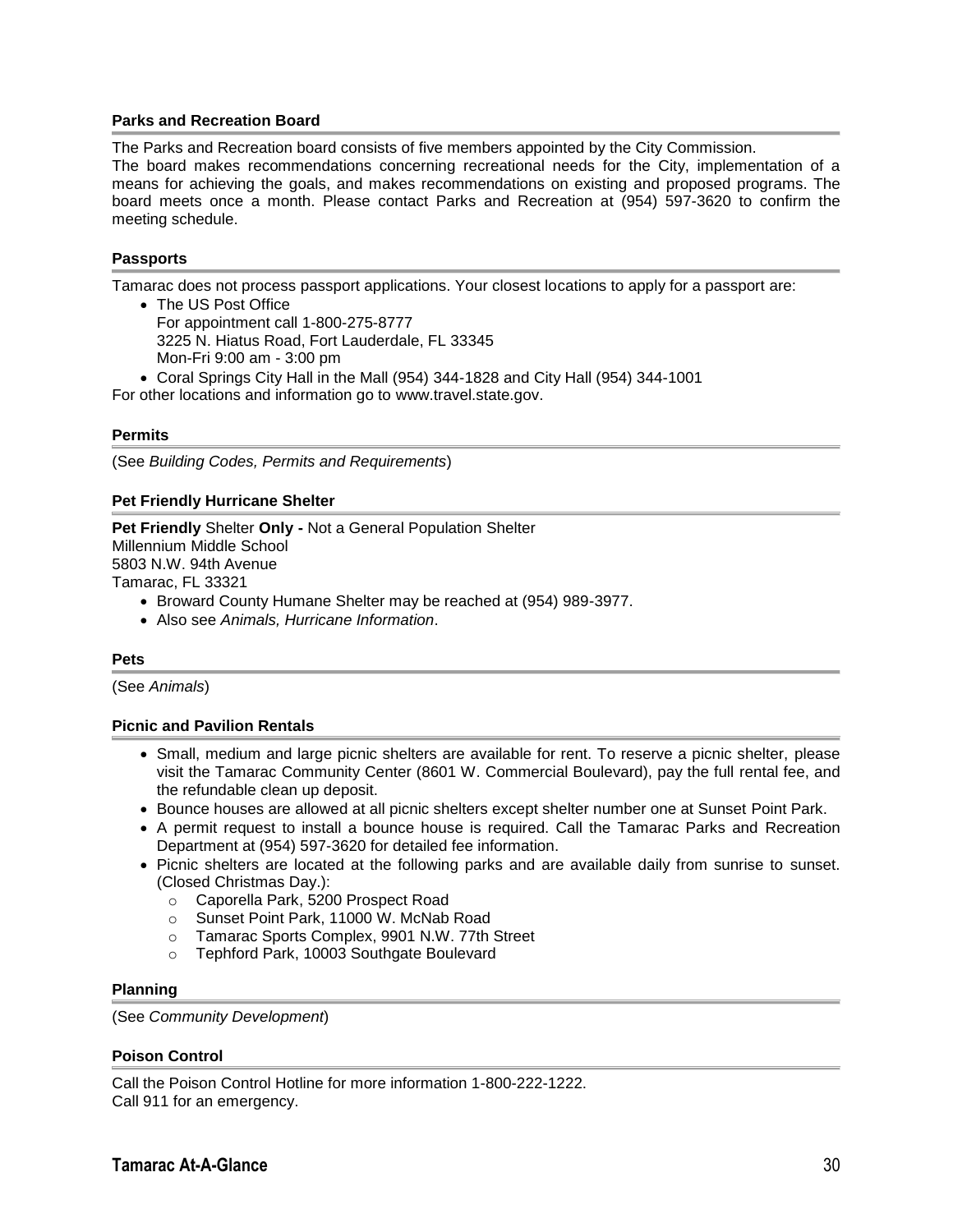#### **Police Department**

(See *BSO – Tamarac District*)

#### **Police, Off-Duty Service**

Call the Special Detail Office (954) 831-8199.

#### **Police Report Pick-Up**

Call the Records Division (954) 831-8700.

#### **Pools, Private**

You must obtain permits for the construction of a swimming pool **and** the construction of the safety barriers for the pool, before any work commences. (See *Building Codes, Permits and Requirements*)

#### **Pools, Public**

(See *Aquatic Center*)

#### **Post Office, Tamarac Branch**

7875 N.W. 57th Street (954) 722-3152 1-800-275-8777

#### **Propane Tank**

- Regarding a gas tank installation in your backyard, please, call the Community Development Department at (954) 597-3530.
- For propane tank disposal, check with places that sell propane, as they often offer propane tank recycling programs. You may also dispose of your propane tank as any other household hazardous waste.

(See *Household Hazardous Waste Disposal*)

#### **Property Appraiser's Office**

- Broward County Property Appraiser deals with the appraisal of all property, assigns municipal taxable values and grants Homestead Exemptions. Call (954) 357-6830.
- Broward County Property Appraiser is available at Tamarac Community Center once a month. Call (954) 597-3620 for specific times.

#### **Public Art Committee**

- The role of the Public Art Committee is to identify locations for public art, assist with the selection of artists, and make recommendations to the Mayor and Commission regarding public art.
- Please contact the City's Public Art Program Administrator through the Community Development Department at (954) 597-3530.
- Committee members must live or conduct business in the City of Tamarac and are chosen from the following disciplines: landscape architecture, urban planning, engineering or related design discipline; one professional artist; one private citizen knowledgeable in the field of public art, education or community affairs; and one private citizen from the development community.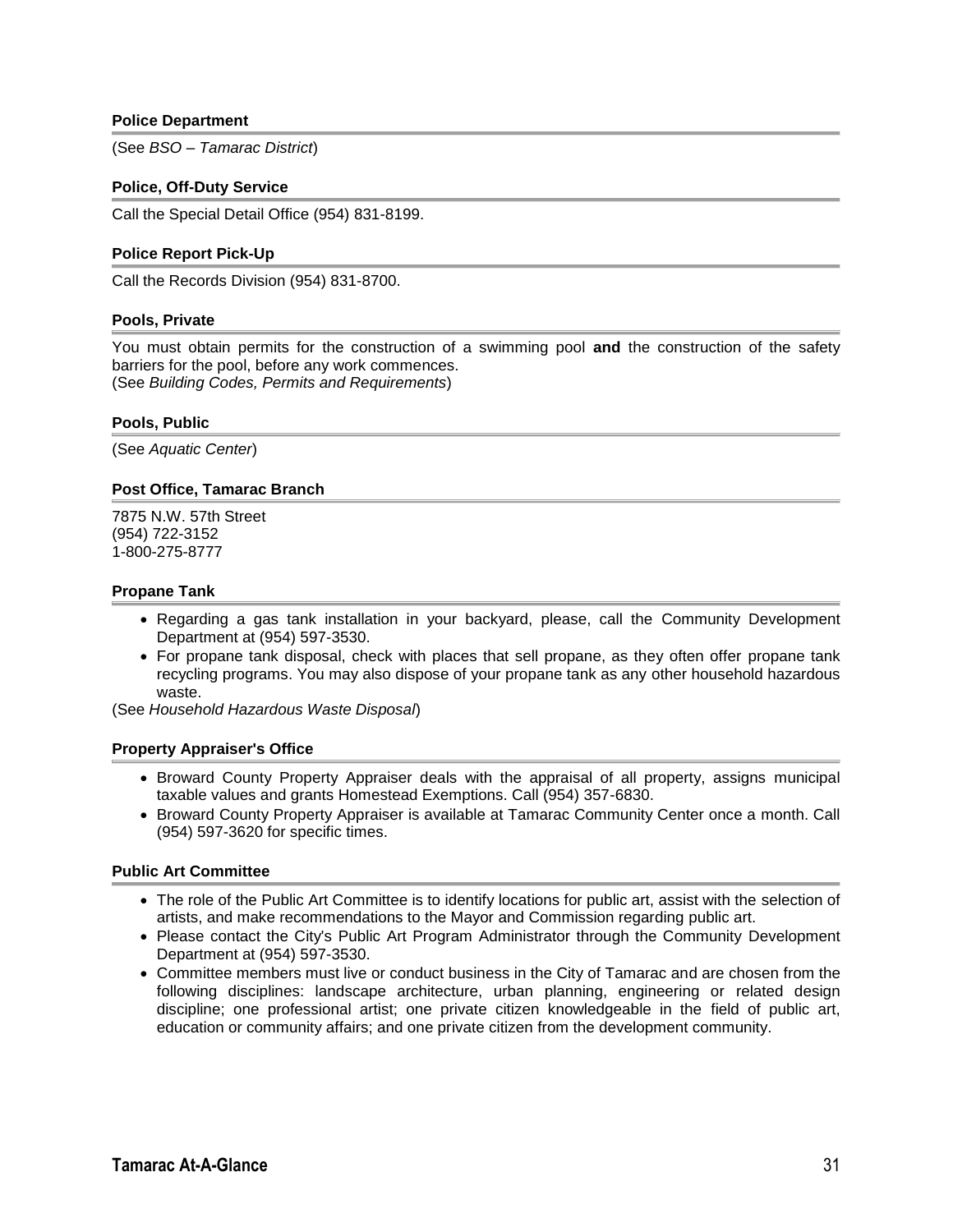#### **Public Services**

- Tamarac's Public Services Department consists of Public Works and Utilities.
- The Public Works is responsible for overseeing City streets, landscaping, storm water infrastructure, engineering, engineering permit inspections, City building maintenance, and Tamarac's fleet of vehicles. They are also responsible for all capital improvement projects and citywide garbage/recycling contracts, ensuring that Tamarac meets or exceeds the Florida state statutes for solid waste management.
- Utilities is responsible for overseeing the City's water distribution system, water treatment plant and wastewater collection system.

#### **Rats/Rodents**

Owners of individual property (abandoned or occupied) are responsible for their own pest control. Occupants of units within multi-family properties of three or more units are responsible for pest control within each unit.

#### **Recycling**

(See *Garbage/Recycling*)

#### **Restraining Order**

- Restraining orders are issued by a judge and are intended to protect those who fear for their own safety.
- To obtain a restraining order, go to the Broward County Courthouse in downtown Fort Lauderdale at 201 S.E. 6th Street, Room 248 between 8:30 am and 5:00 pm.
- If you find yourself in a life-threatening domestic violence situation after hours, call Henderson Mental Health Center, Inc. - Crisis Services (954) 463-0911. They will help to evaluate whether you qualify to apply for an emergency domestic violence restraining order. If you do, you will be met at the courthouse by a domestic violence specialist who will assist you through the process during which the duty judge will decide whether to grant the emergency domestic violence restraining order.
- A temporary restraining order can be granted immediately and lasts only until a hearing can take place.
- If a restraining order is violated, call 911 and report the situation.
- Always keep a copy of your restraining order with you, and on file with the police department in whose jurisdiction you live, work, or regularly spend time.
- Inform your employer, neighbors, close friends, family, your children's school administration, teachers, childcare centers, and babysitters about the restraining order.



#### **Schools**

Tamarac is a part of the Broward County Public School District.

- For the telephone numbers of local public schools, see Page 3.
- For information on public or charter schools, call (754) 321-0000 or visit [http://www.browardschools.com.](http://www.browardschools.com/) (cont'd)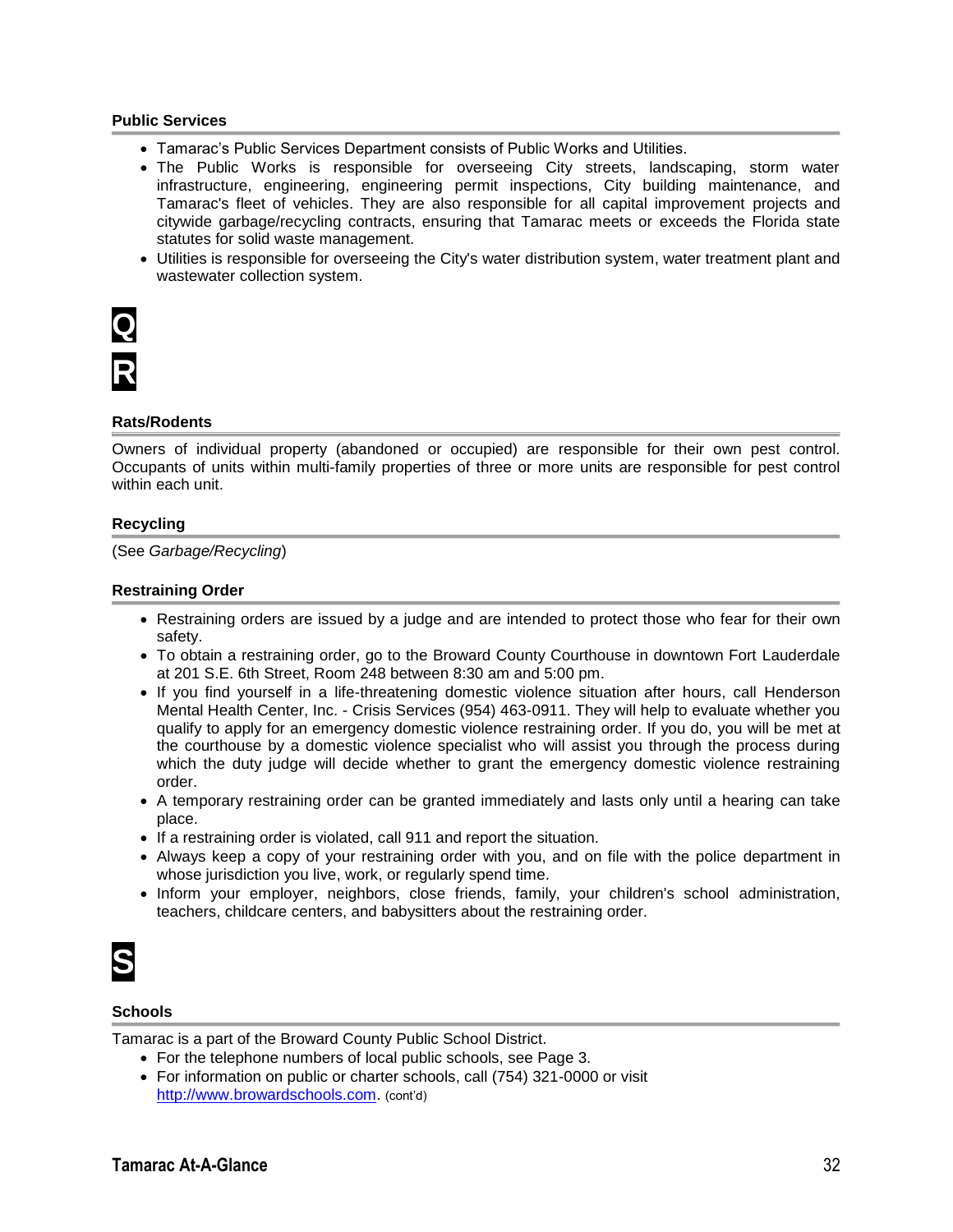#### **Schools** (cont'd)

 For information regarding the establishment of schools in the City of Tamarac, please contact the Community Development Department, Planning and Zoning Division at (954) 597-3530.

#### **Senior Program**

- With over 40 different activities, programs and services per week, there is truly something for everyone in Tamarac. The Senior program has over 800 members who participate in activities such as Jazzercise, painting, line dancing, Scrabble, volleyball, chair yoga, and much, much more. Where else can you enjoy all these activities for \$25 a year (\$35 for non-residents)! (Rates are subject to change).
- Senior programs are held Monday Friday 8:30 am 4:30 pm.
- Please check the Discovery Section of the Tam-A-Gram or call (954) 597-3620 for activities and times.
- A new registration form must be filled out each time someone enrolls in a class or program. To enroll for classes and programs online visit www.tamarac.org.

#### **Sharps (Needle) Disposal**

Sharps are considered bio-hazardous waste and should never be thrown directly into the trash. For information about safe disposal and a list of sites accepting sharps, please visit the Broward County Health Department website www.BrowardCHD.org.

#### **Sidewalks**

If you believe a sidewalk needs to be repaired, please contact our Public Services Department at (954) 597-3700. The City does not reimburse for out-of-pocket sidewalk repairs.

#### **Signs**

Please access the City's Code of Ordinances Chapter 18 for all sign regulations or contact the Community Development Department Planning and Zoning Division at (954) 597-3530.

#### **Skate Park**

Tamarac Sports Complex, 9901 N.W. 77th Street

- Users age 17 and younger must have a waiver and consent form signed by a parent or legal guardian.
- Parents or legal guardians will be required to present a picture I.D. Upon completion of the registration process, the participant will receive a Skate Park decal (valid for the current calendar year). The decal must be displayed on the participant's helmet and worn at all times.
- Registration for the Skate Park is located at the Tamarac Community Center, 8601 W. Commercial Boulevard, or Tamarac Recreation Center at 7501 North University Drive.

#### **Smoke Detectors**

For information on the installation of smoke detectors, contact Fire Rescue at (954) 597-3800.

#### **Social Services**

Social Services and their partners offer the following services to Tamarac residents:

- Outreach to residents in need:
- Information about and referrals to services and resources:
- Health information and programs, such as free hearing screenings, eyeglass repair and annual health fair;
- Community education and support groups, such as bereavement, coping skills and counseling;
- Special programs, such as Healthy Living and Matter of Balance; (cont'd)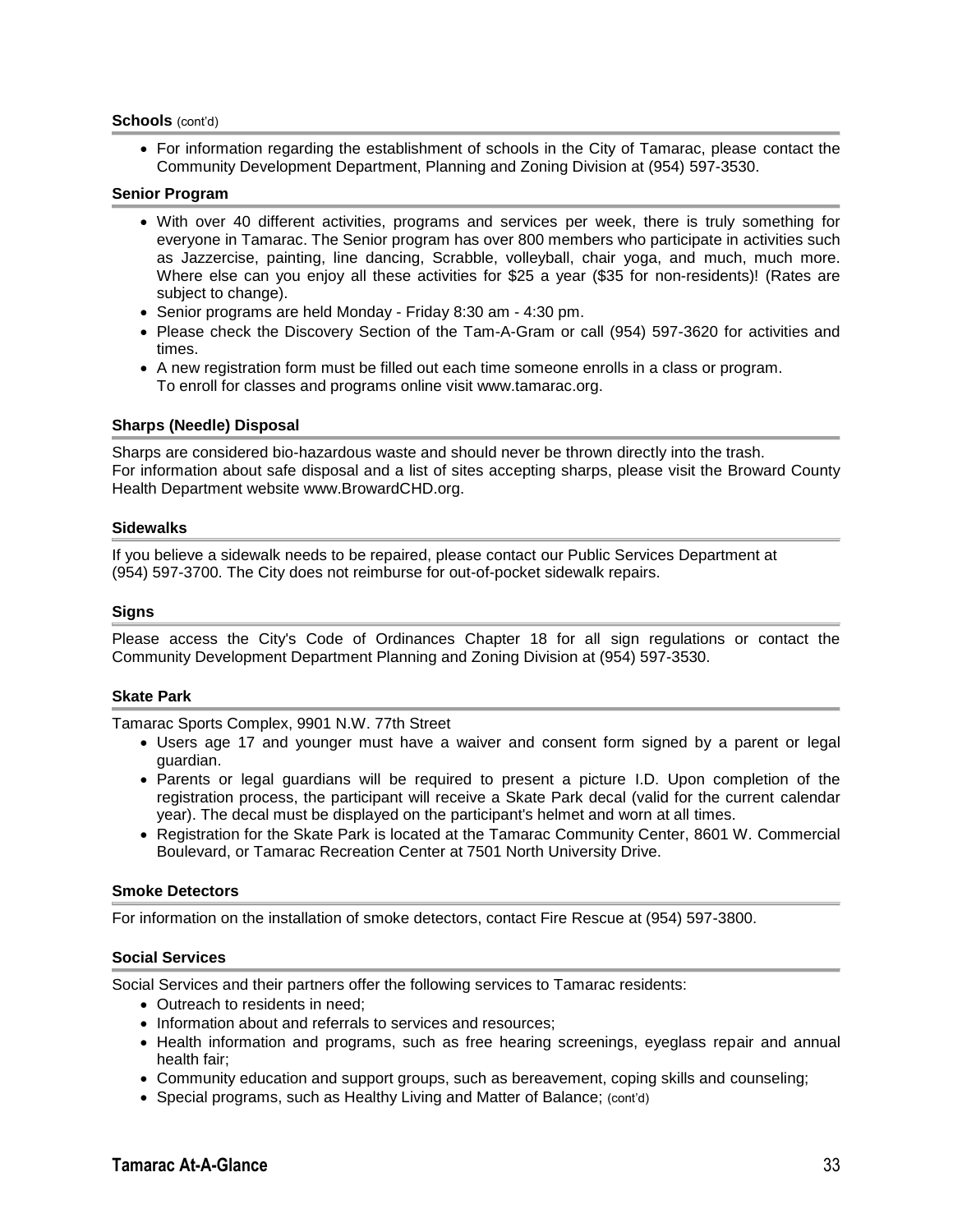#### **Social Services** (cont'd)

- Volunteer tax program;
- Volunteer program.

To reach Social Services, please call (954) 597-3642.

#### **Social Security Office**

1-800-772-1213 8501 W. Sunrise Boulevard, Suite 100, Plantation.

#### **Solicitation, Door-to-Door**

Door-to-door solicitation is only permitted when a City solicitor's permit is obtained from the Business Revenue Division. Call (954) 597-3537 for information.

#### **Special Events**

- The City of Tamarac offers a variety of special events throughout the year including Springfest, Halloween Hoopla, Turkey Trot 5K Race, Holiday Lighting Ceremony, Concerts in the Park, Fourth of July celebration, Memorial and Veterans Day ceremonies and much more.
- Most events hosted by the City of Tamarac are free to the public or are offered at a nominal fee. For more information on the City of Tamarac special events, please call the Parks and Recreation Department at (954) 597-3620.
- Outside organizations interested in hosting an event in Tamarac must contact the Parks and Recreation Department at (954) 597-3620 or the Community Development Department at (954) 597-3530.

#### **Sports Complex**

#### 9901 N.W. 77th Street

The Tamarac Sports Complex amenities include a hockey rink, tennis courts, basketball courts, covered playgrounds, picnic tables, and football/soccer fields, along with concession stands and restrooms. (Also see *Skate Park*)

#### **Sports Leagues**

(See *Athletics*)

#### **Sprinklers, Reporting Violations**

Please report all non-compliant irrigation systems to our Water Conservation Specialist at (954) 597-3792.

#### **Street Lights**

- To report a light that is out call FPL Customer Service (954) 797-5000 or visit www.fpl.com.
- It may take 14-21 days for FPL to repair a reported street light.
- Tamarac Public Works inspects all City public street lights monthly. You may use the "Report a Concern" button on the City's website to report a street light that is out.

#### **Street Repair**

The Public Works Streets Division maintains and repairs all City-owned streets and public parking lots. Call (954) 597-3700 to report a repair issue.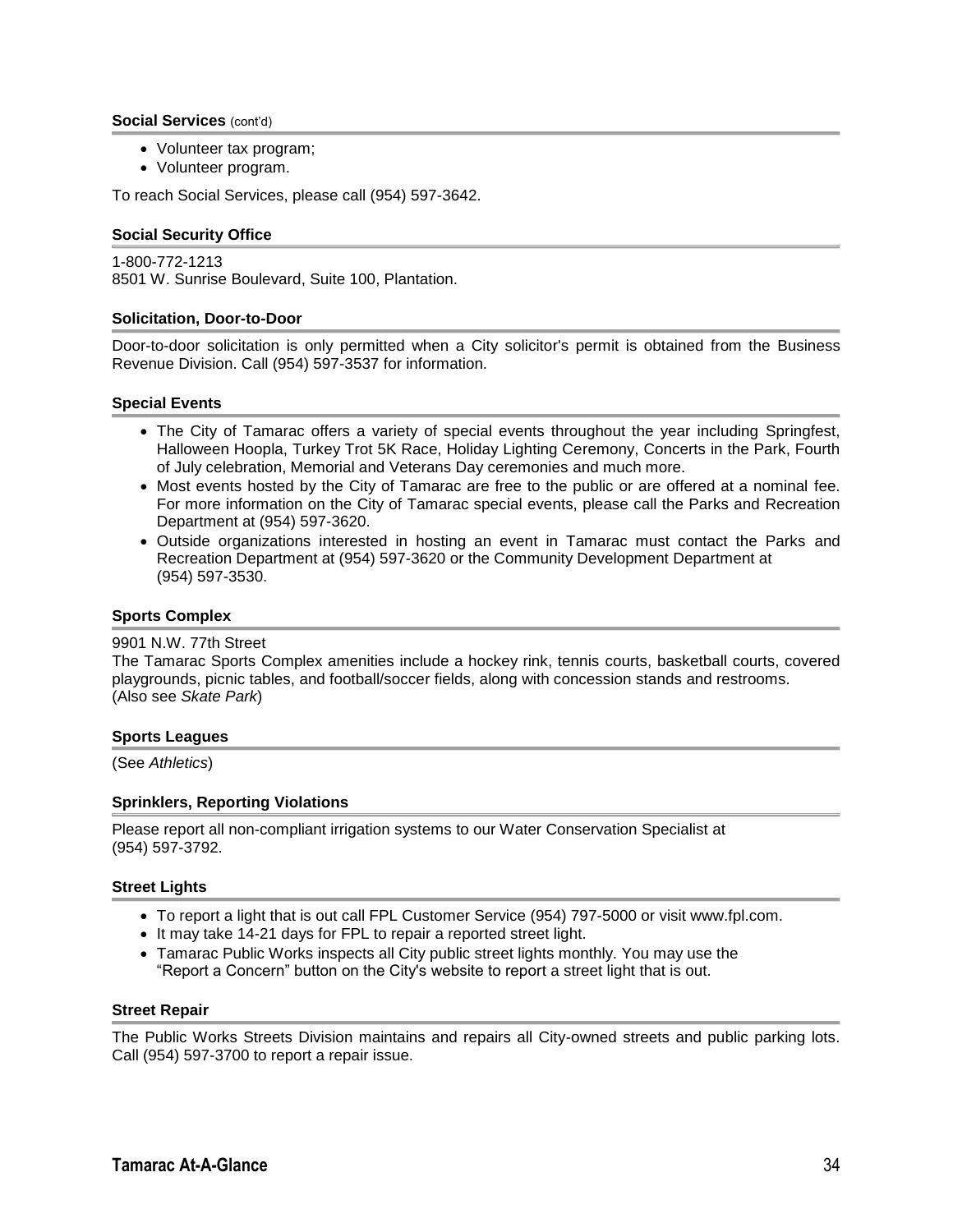#### **Substance Abuse**

The Admissions Unit for Broward County Addiction Recovery Center is open to Broward residents Monday-Friday. For more information call (954) 357-4851.

#### **Summer Camp**

The City of Tamarac hosts a summer camp program for children ages 5-12 at the Tamarac Recreation Center.

- Camp Tamarac is an 8-week summer program providing various sports, recreational and healthy lifestyle activities, arts and crafts, games and other skill development activities for campers, including one swim trip per week to the Caporella Aquatic Center and one field trip per week.
- Camp registration can be found at www.tamarac.org. Contact the Social Services Division for information about the City's hardship process.

#### **Supervisor of Elections, Broward County**

The Broward County Supervisor of Elections provides voter information, registration, and education services, and conducts elections. Call (954) 357-7050 for more information.

### **T**

#### **Tamarac Historical Society**

The City of Tamarac's Historical Society seeks to research, collect, preserve, and exhibit the history of Tamarac with goals of enlightening the community about our heritage and passing on an enduring legacy to future generations.

The Society meets the 2nd and 4th Tuesday of every month in the Palm Room at the Tamarac Community Center. New members are welcome. Call (954) 597-3990.

#### **Tam-A-Gram**

(See *City Publications*)

#### **Tax Information**

- For information about your property valuation visit the Broward County Property Appraiser's website at [www.bcpa.net.](http://www.bcpa.net/)
- For residential property values call (954) 357-6831.
- For condo and co-op property values call (954) 357-6832.
- For commercial property values call (954) 357-6835.
- For information about your tax bill or millage rates visit the Broward County Revenue Collector's website at www.broward.org/RecordsTaxesTreasury or call 311.

#### **Teen Program**

- Teens in Tamarac (ages 12-17) are eligible to participate in the Teen Club that meets Thursdays from 7:00 pm to 8:00 pm at the Tamarac Multi-Purpose Center throughout the school year.
- Yearly membership rates: \$25 for residents and \$35 for non-residents. (Rates are subject to change).
- Teen Program participants coordinate the annual Teen Summit and also volunteer at City events.

#### **Tennis**

Tennis courts are available at the Tamarac Sports Complex located at 9901 N.W. 77th Street.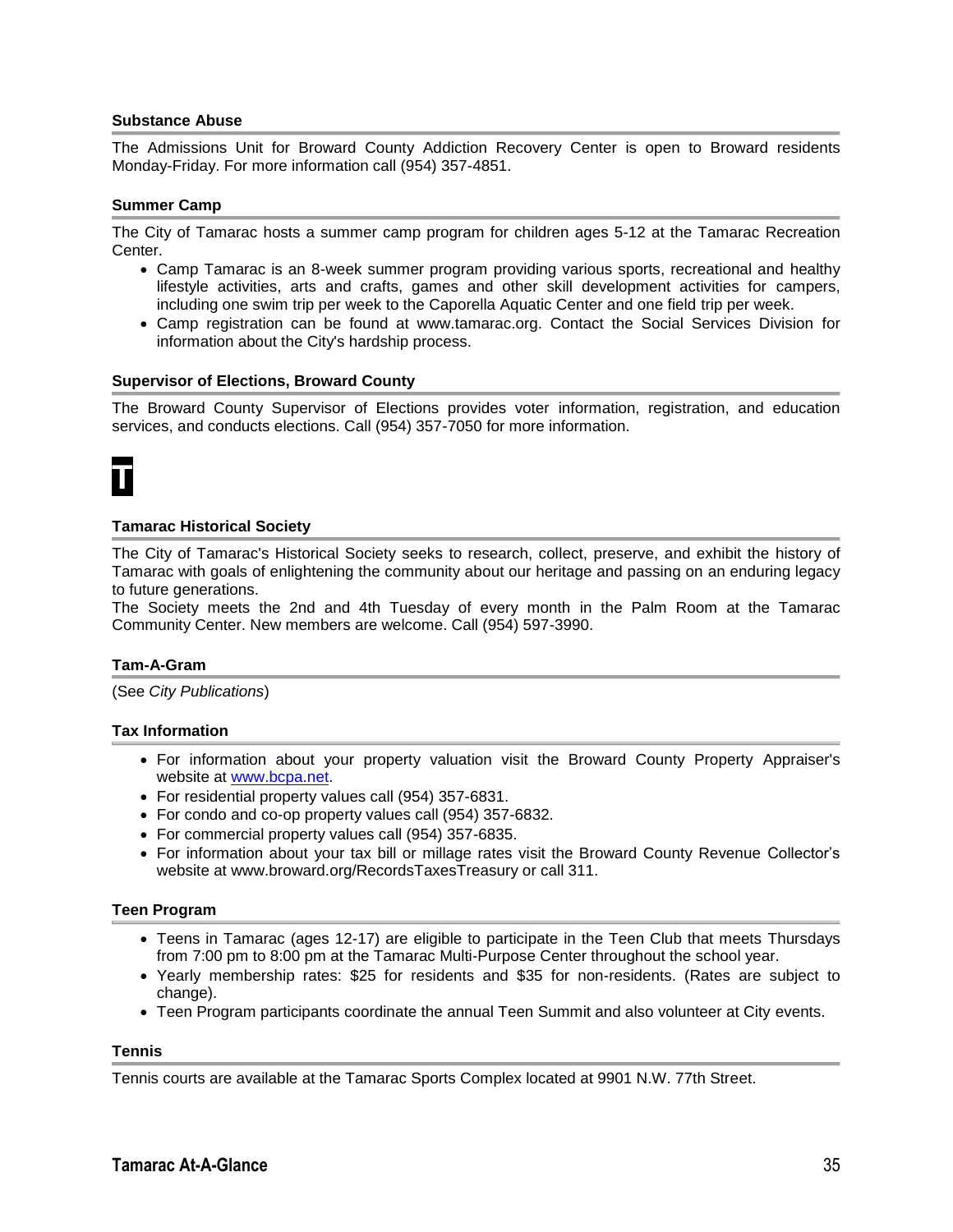#### **Towing**

- If your vehicle was towed from a private property, contact the property owner/administrator to find out the name and phone number of the towing firm they use.
- If you were towed from a City street, or City property, you should contact Westway Towing by calling (954) 731-1115. They are located at 3681 W. Oakland Park Boulevard, Lauderdale Lakes, FL 33311.
- Complaints about towing violations should be referred directly to the Broward County Consumer Affairs Division by calling (954) 765-4400, pressing # and then entering extension 9674. You may also send an email to hcruz@broward.org.

#### **Traffic Citations**

- To pay traffic or parking fine, find out information about your case, or hear the Clerk of the Courts' pre-recorded answers to Frequently Asked Questions call (954) 712-7899.
- The Clerk of the Court's website also provides extensive information about the resolution options for tickets and citations, as well as online payment option for some tickets and citations.
- General information is also available at (954) 831-6565.

#### **Traffic Signals**

Broward County's Traffic Engineering Division is responsible for operation and maintenance of traffic signal systems. Call (954) 847-2600 for more information.

#### **Tree Removals**

(See *Landscaping*)



#### **Unemployment**

Contact Workforce One. (See *Employment Opportunities* for their contact information)

#### **Utilities**

(See *Public Services*)

#### **Utility Account**

- **New** utilities (water and sewer) accounts must be opened **in person**, at the City Hall Customer Service location, Room 102, Monday-Thursday 8:00 am - 5:30 pm, Friday 8:00 am - 5:00 pm
- The owner or renter must:
	- o Complete a New Service Request Form and a Water Service Waiver.
	- $\circ$  Pay a deposit, which is based on the meter size and whether you are the owner or a tenant.
	- $\circ$  Present a copy of the signed settlement (HUD) statement or warranty deed; the tenant must present a valid signed lease.
	- $\circ$  Show a photo ID such as valid Driver's License, State ID Card, or passport, and signature.
	- $\circ$  Customers who have had a previous account with the City and are applying for new service will need to satisfy any outstanding balance owed to the City on any previous account(s) prior to receiving service at a new address.
- A stormwater utility management fee, as is the case in most Florida cities, has been created to provide the necessary revenue for improvement of the City's storm water management system. Residential and commercial customers contribute to this fund.
- For more information call (954) 597-3590.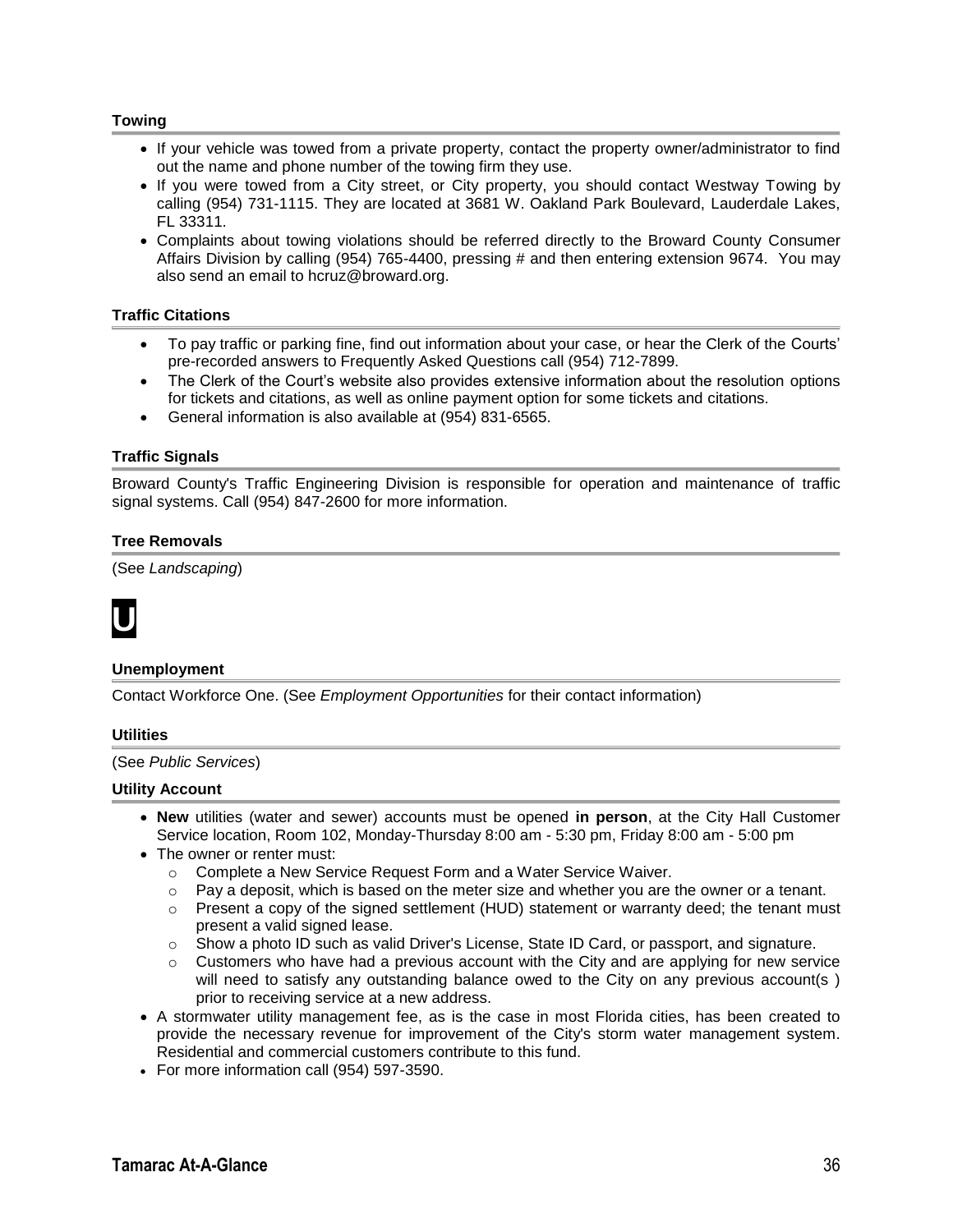#### **Utility Payments**

The following **payment options** are available:

- Pay by credit card through the City's website at www.tamarac.org or by calling our offices at (954) 597-3590.
- Pay by mail with the envelope provided in your monthly utility bill. You may also send payment to the City of Tamarac Customer Service Division, 7525 N.W. 88th Avenue, Tamarac, FL 33321.
- In person, Monday Thursday at City Hall, Room 102, 8:00 am 5:30 pm or on Friday 8:00 am – 5:00 pm.
- After-hour drop boxes are located in the City Hall parking lot and at the City's Water Treatment Plant, 7803 N.W. 61st Street (on the north side of 61st Street just west of University Drive).
- To check and pay your water bill online visit www.tamarac.org (under City Departments/Financial Services select Customer Service). You can also set up recurring payments online by credit card or from your checking account by clicking on Auto Pay.
- Tamarac's Automatic Payment Plan (TAPP): when you enroll in TAPP, your entire utility bill is automatically deducted from your bank account 15 days from the billed date. To enroll in TAPP call Customer Service at (954) 597-3590.



#### **Vehicle Registration**

(See *Cars*)

#### **Veterans Programs**

- Veterans Advisor A veterans advisor is available to assist with veterans issues each Friday at the Tamarac Community Center, between the hours of 8:00 am – 11:00 am. No appointment is necessary.
- Veterans Affairs Committee The Veterans Affairs Committee consists of eight or more members appointed by the City Commission.
	- $\circ$  Membership of the committee contains members from various veterans' organizations. Members must have served in a branch of the US Armed Forces and must have received an honorable discharge.
	- $\circ$  The committee promotes and facilitates awareness among veterans of their rights, benefits and any other special needs; promotes programs designed to encourage public awareness of the role of veterans in the history of the United States; and promote patriotism.
	- o Please contact the Parks and Recreation Department at (954) 597-3620 to confirm the meeting schedule.
	- o Broward County's Elderly and Veterans Service Division (954) 357-6622; TTY (954) 357- 5841.
	- o The U.S. Department of Veterans Affairs 1-800-827-1000.

#### **Volunteer Services**

- Tamarac Parks and Recreation Department's volunteer services seek to engage volunteers to assist in the operation and maintenance of certain programs and events, to assist the staff, and to maintain a high quality of life for Tamarac residents:
	- $\circ$  The volunteer program is administered by the Social Services Division within the Parks and Recreation Department.
	- $\circ$  Prospective volunteers are required to fill out an application and undergo a background check. An interview is set up and if there is a match, then an orientation will be done, followed by training and then placement. Interested volunteers can contact the social services office at (954) 597-3642 for more information. (cont'd)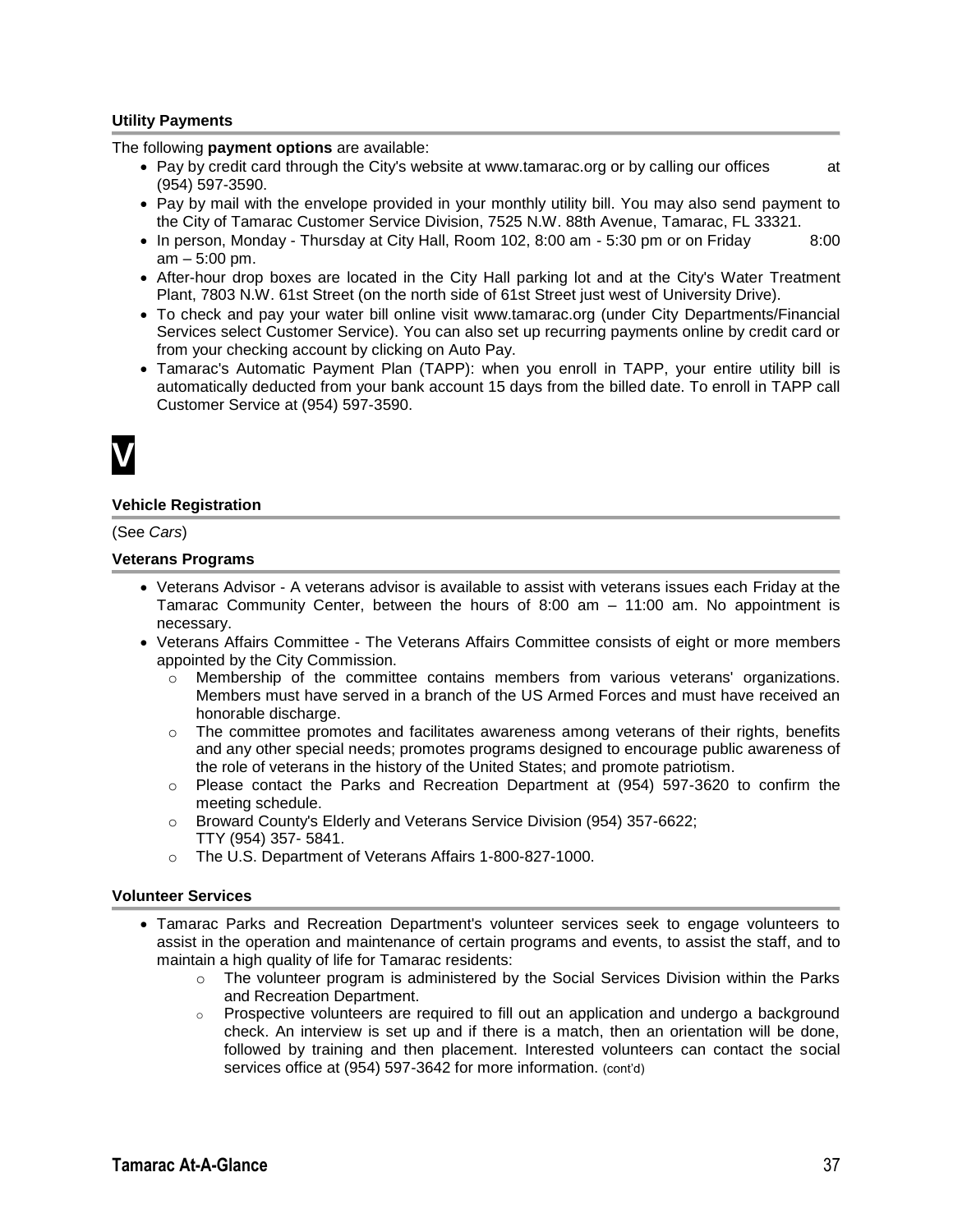#### **Volunteer Services** (cont'd)

- Find information about Tamarac Board and Committee volunteer opportunities and download an application on our website (under Departments select City Clerk). To find out if there are open positions on Boards and Committees call the City Clerk's Office at (954) 597-3505.
- Regarding CERT, Community Emergency Response Team, visit our website and look under Fire Rescue/Public Education. You may also call (954) 597-3800.
- Regarding volunteering for COP, Citizen Observer Patrol with BSO-Tamarac, call (954) 720-2239.
- To volunteer for the Tamarac Historical Society call (954) 597-3990.
- Visit www.handsonbroward.org to find other volunteer opportunities in Broward County.

#### **Voter Registration**

Register online by visiting www.bsoe.org. For more information call the Supervisor of Elections at (954) 357-7050.

#### **Vulnerable Population Registry**

- The Broward County Vulnerable Population program is designed to assist residents who are homebound or unable to get supplies on their own.
- Residents may register with the program using the Tamarac website [\(www.tamarac.org\)](http://www.tamarac.org/), the Broward County website (www.broward.org/atrisk) or by calling (954) 831-4000; TTY (954) 831-3940. Only those needing special assistance should register.
- Residents with special medical needs should call (954) 357-6385 or TTY (954) 357-5608 to register for the Special Needs Shelter. Documentation and a medical review must be provided in advance to ensure the shelter can meet those needs.

(Also see *Hurricane Information*)



#### **Waste Management**

(954) 974-7500 For more information see *Garbage and Recycling*.

#### **Water Bill**

(See *Utility Payments*)

#### **Water Quality**

- Tamarac's Water Treatment Plant ensures that Tamarac residents are provided with an adequate amount of high quality, drinkable water that meets and exceeds all applicable federal and state regulatory standards.
- During treatment, our Water Treatment Plant partially softens the water. The finished water is considered neither hard nor soft, with a hardness of approximately 60 mg/L or 3.5 grains.
- In addition, fluoride is added to the drinking water because drinking water with the right amount of fluoride has been shown to reduce the risk of cavities, especially for children. There is approximately 0.8 mg/L of fluoride in the drinking water.
- For more information regarding water quality, please contact the Water Treatment Plant Lab at (954) 597-3775. You can view the latest Water Quality Report on our website. (For boiling of water see *Water Service*)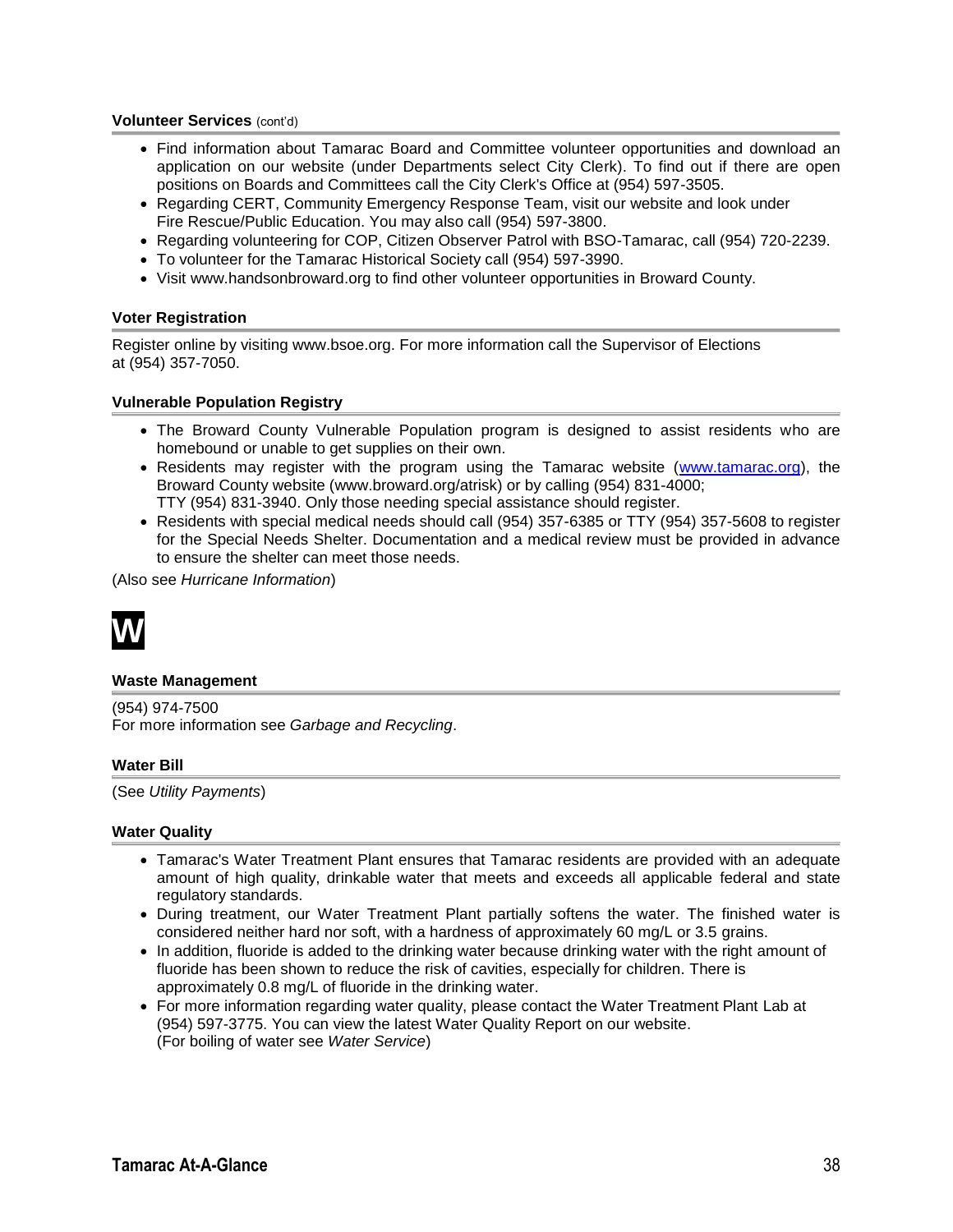#### **Water Restrictions**

There are permanent water restrictions in effect:

- **Odd**-numbered addresses may water lawns and landscapes on **Wednesdays** and **Saturdays** from midnight to 10:00 am or from 4:00 pm to midnight.
- **Even**-numbered addresses may water lawns and landscapes on **Thursdays** and **Sundays** from midnight to 10:00 am or from 4:00 pm to midnight.

#### **Water Service**

- To open a water utility account see *Utility Account*. To discontinue your water and sewer service you will need to complete and submit a Final Bill and Refund Request Form. To obtain the form:
	- o Visit the Customer Service area located at City Hall.
	- o Download the form from the City's website.
	- o Request that it be faxed by contacting the Customer Service Division at (954) 597-3590.
- The completed form can be returned either in person or via fax and no further documentation is needed.
- (Also see *Utility Payments*)
- Water service **shut off reasons**:
	- o Maintenance or construction work in your area. If this is the case, you should have been notified in advance through a door hanger card. For questions concerning water outages due to scheduled work, please contact the Utilities Department at (954) 597-3750.
	- $\circ$  Non-payment. If this is the case, please contact the Customer Service Division at (954) 597-3590 to arrange for payment and reconnection.
	- $\circ$  Water main break. The Utilities Department will shut off water service during the repair of the break and will restore service as soon as possible.
	- $\circ$  If water is shut off for construction work, after the service has been restored, boiling of water is only necessary as determined by the Department of Health. We will notify you if this is the case. To safely boil water, bring it to a rolling boil for 3 minutes and allow to cool completely before using.
- **Low** water **pressure** in your home may be caused by:
	- o Water leak (See *Leaks*).
	- $\circ$  The valve into the house not being completely open. This valve is located on the side of the house where the water enters the home. (It is important to know the location of this valve in case of a leak in your home.)
	- o Clogged sink aerators.
	- $\circ$  General low pressure in the area due to a repair or high water use. High water use could also affect pressure on the upper floors of a condo.
	- If you check all of the above items and still have questions, please contact our Utilities Department at (954) 597-3750.

#### **Water Shortages**

The South Florida Water Management Division provides flood control protection and water supply protection to local residents, controls all water shortage management efforts, and assigns water restrictions when necessary. For more information call 1 -800-432-2045.

#### **Website**

Visit www.tamarac.org to find updated information, pay your bills, and register for classes or activities.

#### **Wi-Fi**

Free Wi-Fi is available at most City facilities.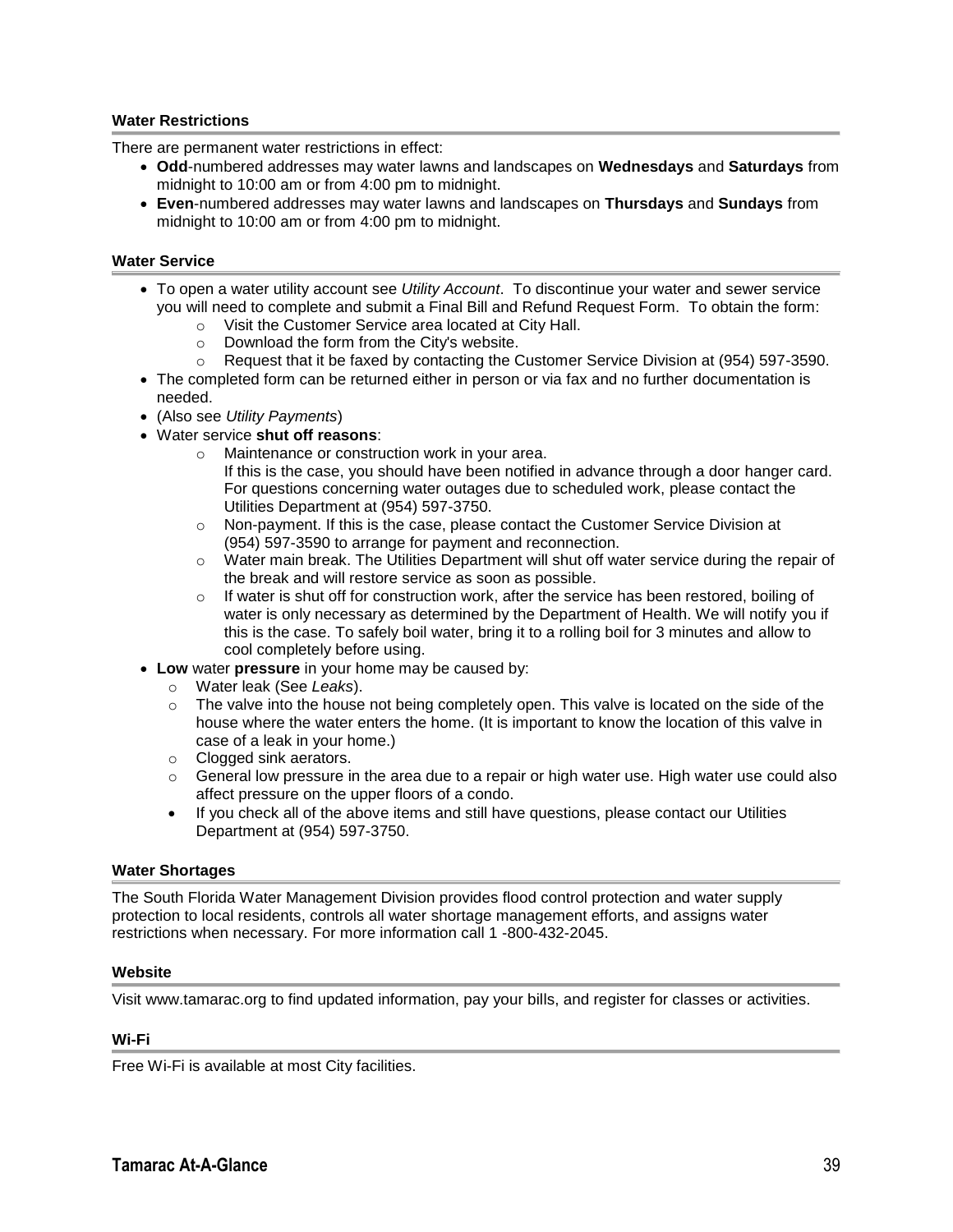#### **Wildlife**

- Many laws protect Florida's wildlife. Often the conflict between humans and wild animals can be resolved by removing what attracts an animal to your home.
- The U.S. Fish and Wildlife Service can answer questions about federal laws and human/wildlife conflict.
- Visit the Florida Fish and Wildlife Conservation Commission's website at http://myfwc.com for a list of nuisance wildlife that cannot be taken, the protected and regulated species that require a permit to be taken, and the Nuisance Wildlife Trapper Directory. Call Florida FWC at (850) 488-4676 for more information.



#### **Yard Waste Disposal**

(See *Garbage and Recycling*)



#### **Zoning**

(See *Community Development*)